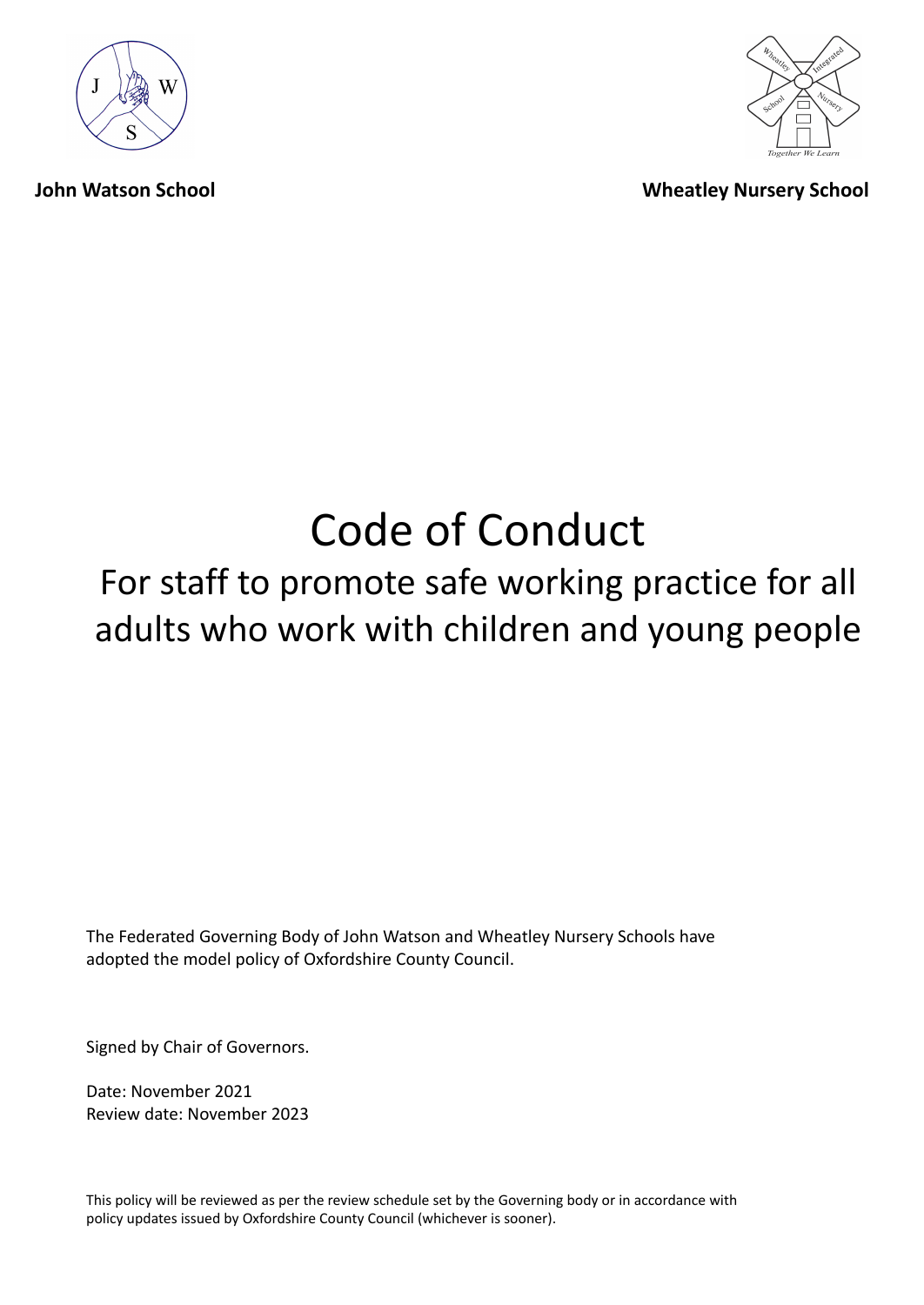

## **Guidance on Code of Conduct for Employers, Staff and Volunteers working with Children and Young People**

## **based on the Guidance for Safer Working Practice for Adults who work with Children and Young People by:**



**Reviewed and updated – June 2020 by Becky Langstone Education Safeguarding Advisory, ESAT**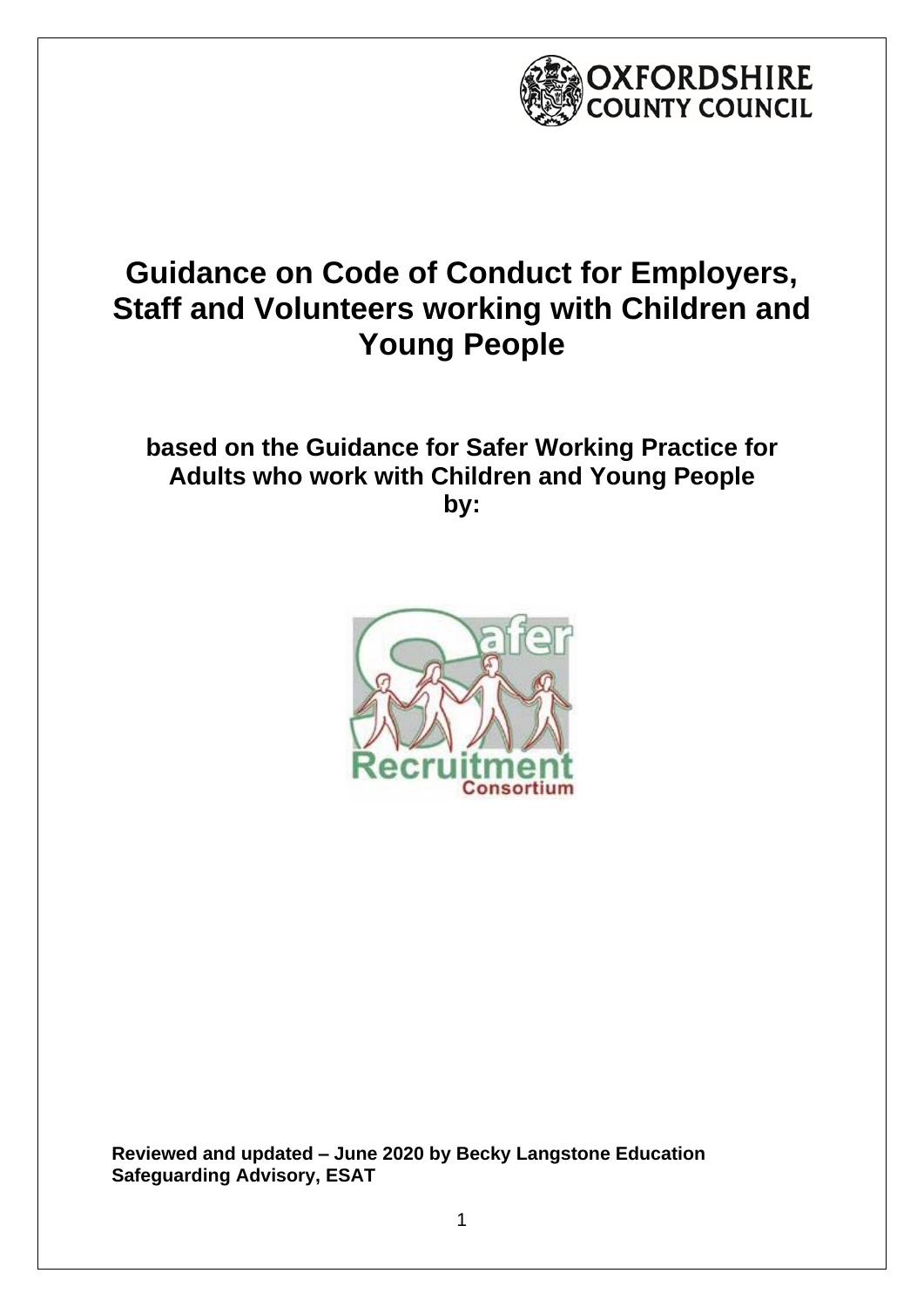

#### **Contents Page**

| 3<br>1.1 Background<br>1.2 What to do if you are worried a child is being abused<br>4<br><b>Section 2 Using the Guidance</b><br>2.1 Status of Document<br>5<br>5<br>2.2 Purpose of the Guidance<br>5<br>2.3 Underlying Principles<br>6<br>2.4 Definitions<br>$\overline{7}$<br>2.5 How to Use the Document<br><b>Section 3 Guidance for Safer Working Practices</b><br>8<br>1 Introduction<br>8<br>2 Status of Document<br>8/9<br>3 Responsibilities<br>4 Making a Professional Judgement<br>9<br>5 Power and Positions of Trust<br>6 Confidential<br>7 Standards of Behaviour<br>12<br>8 Dress and Appearance<br>9 Gifts, Rewards and Favouritism and Exclusion<br>10 Infatuations and 'Crushes'<br>13<br>11 Social Contact outside of the workplace<br>14<br>12 Communication with Children and Young People<br>(Including use of Technology)<br>13 Physical Contact<br>14 Other Activities that require Physical Contact<br>15 Intimate and Person Care<br>16 Behaviour Management<br>17<br>17 The use of control and Physical intervention<br><b>18 Sexual Contact</b><br>19 One to One Situations<br>19<br>20 Home Visits<br>21 Transporting Pupils<br>21/22<br>22 Educational Visits<br>23 First Aid and Medication<br>22/23<br>24a Use of Technology for online/virtual Teaching<br>23/24<br>25 Exposure to Inappropriate Images<br>24/25<br>26 Personal living accommodation including on-site provision<br>25<br>27 Overnight Supervision and Examinations<br>25/26<br>28 Curriculum<br>26<br>29 Whistle Blowing<br>26/27<br>30 Sharing Concerns and Recording Incidents<br>27<br><b>Appendices</b><br><b>Appendix 1</b><br>28<br><b>Appendix 2</b><br>29 | <b>Section 1 Overview</b> |       |
|--------------------------------------------------------------------------------------------------------------------------------------------------------------------------------------------------------------------------------------------------------------------------------------------------------------------------------------------------------------------------------------------------------------------------------------------------------------------------------------------------------------------------------------------------------------------------------------------------------------------------------------------------------------------------------------------------------------------------------------------------------------------------------------------------------------------------------------------------------------------------------------------------------------------------------------------------------------------------------------------------------------------------------------------------------------------------------------------------------------------------------------------------------------------------------------------------------------------------------------------------------------------------------------------------------------------------------------------------------------------------------------------------------------------------------------------------------------------------------------------------------------------------------------------------------------------------------------------------------------------------------------------------------------------|---------------------------|-------|
|                                                                                                                                                                                                                                                                                                                                                                                                                                                                                                                                                                                                                                                                                                                                                                                                                                                                                                                                                                                                                                                                                                                                                                                                                                                                                                                                                                                                                                                                                                                                                                                                                                                                    |                           |       |
|                                                                                                                                                                                                                                                                                                                                                                                                                                                                                                                                                                                                                                                                                                                                                                                                                                                                                                                                                                                                                                                                                                                                                                                                                                                                                                                                                                                                                                                                                                                                                                                                                                                                    |                           |       |
|                                                                                                                                                                                                                                                                                                                                                                                                                                                                                                                                                                                                                                                                                                                                                                                                                                                                                                                                                                                                                                                                                                                                                                                                                                                                                                                                                                                                                                                                                                                                                                                                                                                                    |                           |       |
|                                                                                                                                                                                                                                                                                                                                                                                                                                                                                                                                                                                                                                                                                                                                                                                                                                                                                                                                                                                                                                                                                                                                                                                                                                                                                                                                                                                                                                                                                                                                                                                                                                                                    |                           |       |
|                                                                                                                                                                                                                                                                                                                                                                                                                                                                                                                                                                                                                                                                                                                                                                                                                                                                                                                                                                                                                                                                                                                                                                                                                                                                                                                                                                                                                                                                                                                                                                                                                                                                    |                           |       |
|                                                                                                                                                                                                                                                                                                                                                                                                                                                                                                                                                                                                                                                                                                                                                                                                                                                                                                                                                                                                                                                                                                                                                                                                                                                                                                                                                                                                                                                                                                                                                                                                                                                                    |                           |       |
|                                                                                                                                                                                                                                                                                                                                                                                                                                                                                                                                                                                                                                                                                                                                                                                                                                                                                                                                                                                                                                                                                                                                                                                                                                                                                                                                                                                                                                                                                                                                                                                                                                                                    |                           |       |
|                                                                                                                                                                                                                                                                                                                                                                                                                                                                                                                                                                                                                                                                                                                                                                                                                                                                                                                                                                                                                                                                                                                                                                                                                                                                                                                                                                                                                                                                                                                                                                                                                                                                    |                           |       |
|                                                                                                                                                                                                                                                                                                                                                                                                                                                                                                                                                                                                                                                                                                                                                                                                                                                                                                                                                                                                                                                                                                                                                                                                                                                                                                                                                                                                                                                                                                                                                                                                                                                                    |                           |       |
|                                                                                                                                                                                                                                                                                                                                                                                                                                                                                                                                                                                                                                                                                                                                                                                                                                                                                                                                                                                                                                                                                                                                                                                                                                                                                                                                                                                                                                                                                                                                                                                                                                                                    |                           |       |
|                                                                                                                                                                                                                                                                                                                                                                                                                                                                                                                                                                                                                                                                                                                                                                                                                                                                                                                                                                                                                                                                                                                                                                                                                                                                                                                                                                                                                                                                                                                                                                                                                                                                    |                           |       |
|                                                                                                                                                                                                                                                                                                                                                                                                                                                                                                                                                                                                                                                                                                                                                                                                                                                                                                                                                                                                                                                                                                                                                                                                                                                                                                                                                                                                                                                                                                                                                                                                                                                                    |                           |       |
|                                                                                                                                                                                                                                                                                                                                                                                                                                                                                                                                                                                                                                                                                                                                                                                                                                                                                                                                                                                                                                                                                                                                                                                                                                                                                                                                                                                                                                                                                                                                                                                                                                                                    |                           |       |
|                                                                                                                                                                                                                                                                                                                                                                                                                                                                                                                                                                                                                                                                                                                                                                                                                                                                                                                                                                                                                                                                                                                                                                                                                                                                                                                                                                                                                                                                                                                                                                                                                                                                    |                           | 9/10  |
|                                                                                                                                                                                                                                                                                                                                                                                                                                                                                                                                                                                                                                                                                                                                                                                                                                                                                                                                                                                                                                                                                                                                                                                                                                                                                                                                                                                                                                                                                                                                                                                                                                                                    |                           | 10/11 |
|                                                                                                                                                                                                                                                                                                                                                                                                                                                                                                                                                                                                                                                                                                                                                                                                                                                                                                                                                                                                                                                                                                                                                                                                                                                                                                                                                                                                                                                                                                                                                                                                                                                                    |                           | 11/12 |
|                                                                                                                                                                                                                                                                                                                                                                                                                                                                                                                                                                                                                                                                                                                                                                                                                                                                                                                                                                                                                                                                                                                                                                                                                                                                                                                                                                                                                                                                                                                                                                                                                                                                    |                           |       |
|                                                                                                                                                                                                                                                                                                                                                                                                                                                                                                                                                                                                                                                                                                                                                                                                                                                                                                                                                                                                                                                                                                                                                                                                                                                                                                                                                                                                                                                                                                                                                                                                                                                                    |                           | 12/13 |
|                                                                                                                                                                                                                                                                                                                                                                                                                                                                                                                                                                                                                                                                                                                                                                                                                                                                                                                                                                                                                                                                                                                                                                                                                                                                                                                                                                                                                                                                                                                                                                                                                                                                    |                           |       |
|                                                                                                                                                                                                                                                                                                                                                                                                                                                                                                                                                                                                                                                                                                                                                                                                                                                                                                                                                                                                                                                                                                                                                                                                                                                                                                                                                                                                                                                                                                                                                                                                                                                                    |                           | 13/14 |
|                                                                                                                                                                                                                                                                                                                                                                                                                                                                                                                                                                                                                                                                                                                                                                                                                                                                                                                                                                                                                                                                                                                                                                                                                                                                                                                                                                                                                                                                                                                                                                                                                                                                    |                           |       |
|                                                                                                                                                                                                                                                                                                                                                                                                                                                                                                                                                                                                                                                                                                                                                                                                                                                                                                                                                                                                                                                                                                                                                                                                                                                                                                                                                                                                                                                                                                                                                                                                                                                                    |                           |       |
|                                                                                                                                                                                                                                                                                                                                                                                                                                                                                                                                                                                                                                                                                                                                                                                                                                                                                                                                                                                                                                                                                                                                                                                                                                                                                                                                                                                                                                                                                                                                                                                                                                                                    |                           | 14/15 |
|                                                                                                                                                                                                                                                                                                                                                                                                                                                                                                                                                                                                                                                                                                                                                                                                                                                                                                                                                                                                                                                                                                                                                                                                                                                                                                                                                                                                                                                                                                                                                                                                                                                                    |                           | 15/16 |
|                                                                                                                                                                                                                                                                                                                                                                                                                                                                                                                                                                                                                                                                                                                                                                                                                                                                                                                                                                                                                                                                                                                                                                                                                                                                                                                                                                                                                                                                                                                                                                                                                                                                    |                           | 16/17 |
|                                                                                                                                                                                                                                                                                                                                                                                                                                                                                                                                                                                                                                                                                                                                                                                                                                                                                                                                                                                                                                                                                                                                                                                                                                                                                                                                                                                                                                                                                                                                                                                                                                                                    |                           |       |
|                                                                                                                                                                                                                                                                                                                                                                                                                                                                                                                                                                                                                                                                                                                                                                                                                                                                                                                                                                                                                                                                                                                                                                                                                                                                                                                                                                                                                                                                                                                                                                                                                                                                    |                           | 17/18 |
|                                                                                                                                                                                                                                                                                                                                                                                                                                                                                                                                                                                                                                                                                                                                                                                                                                                                                                                                                                                                                                                                                                                                                                                                                                                                                                                                                                                                                                                                                                                                                                                                                                                                    |                           | 18/19 |
|                                                                                                                                                                                                                                                                                                                                                                                                                                                                                                                                                                                                                                                                                                                                                                                                                                                                                                                                                                                                                                                                                                                                                                                                                                                                                                                                                                                                                                                                                                                                                                                                                                                                    |                           |       |
|                                                                                                                                                                                                                                                                                                                                                                                                                                                                                                                                                                                                                                                                                                                                                                                                                                                                                                                                                                                                                                                                                                                                                                                                                                                                                                                                                                                                                                                                                                                                                                                                                                                                    |                           | 19/20 |
|                                                                                                                                                                                                                                                                                                                                                                                                                                                                                                                                                                                                                                                                                                                                                                                                                                                                                                                                                                                                                                                                                                                                                                                                                                                                                                                                                                                                                                                                                                                                                                                                                                                                    |                           | 20/21 |
|                                                                                                                                                                                                                                                                                                                                                                                                                                                                                                                                                                                                                                                                                                                                                                                                                                                                                                                                                                                                                                                                                                                                                                                                                                                                                                                                                                                                                                                                                                                                                                                                                                                                    |                           |       |
|                                                                                                                                                                                                                                                                                                                                                                                                                                                                                                                                                                                                                                                                                                                                                                                                                                                                                                                                                                                                                                                                                                                                                                                                                                                                                                                                                                                                                                                                                                                                                                                                                                                                    |                           |       |
|                                                                                                                                                                                                                                                                                                                                                                                                                                                                                                                                                                                                                                                                                                                                                                                                                                                                                                                                                                                                                                                                                                                                                                                                                                                                                                                                                                                                                                                                                                                                                                                                                                                                    |                           |       |
|                                                                                                                                                                                                                                                                                                                                                                                                                                                                                                                                                                                                                                                                                                                                                                                                                                                                                                                                                                                                                                                                                                                                                                                                                                                                                                                                                                                                                                                                                                                                                                                                                                                                    |                           |       |
|                                                                                                                                                                                                                                                                                                                                                                                                                                                                                                                                                                                                                                                                                                                                                                                                                                                                                                                                                                                                                                                                                                                                                                                                                                                                                                                                                                                                                                                                                                                                                                                                                                                                    |                           |       |
|                                                                                                                                                                                                                                                                                                                                                                                                                                                                                                                                                                                                                                                                                                                                                                                                                                                                                                                                                                                                                                                                                                                                                                                                                                                                                                                                                                                                                                                                                                                                                                                                                                                                    |                           |       |
|                                                                                                                                                                                                                                                                                                                                                                                                                                                                                                                                                                                                                                                                                                                                                                                                                                                                                                                                                                                                                                                                                                                                                                                                                                                                                                                                                                                                                                                                                                                                                                                                                                                                    |                           |       |
|                                                                                                                                                                                                                                                                                                                                                                                                                                                                                                                                                                                                                                                                                                                                                                                                                                                                                                                                                                                                                                                                                                                                                                                                                                                                                                                                                                                                                                                                                                                                                                                                                                                                    |                           |       |
|                                                                                                                                                                                                                                                                                                                                                                                                                                                                                                                                                                                                                                                                                                                                                                                                                                                                                                                                                                                                                                                                                                                                                                                                                                                                                                                                                                                                                                                                                                                                                                                                                                                                    |                           |       |
|                                                                                                                                                                                                                                                                                                                                                                                                                                                                                                                                                                                                                                                                                                                                                                                                                                                                                                                                                                                                                                                                                                                                                                                                                                                                                                                                                                                                                                                                                                                                                                                                                                                                    |                           |       |
|                                                                                                                                                                                                                                                                                                                                                                                                                                                                                                                                                                                                                                                                                                                                                                                                                                                                                                                                                                                                                                                                                                                                                                                                                                                                                                                                                                                                                                                                                                                                                                                                                                                                    |                           |       |
|                                                                                                                                                                                                                                                                                                                                                                                                                                                                                                                                                                                                                                                                                                                                                                                                                                                                                                                                                                                                                                                                                                                                                                                                                                                                                                                                                                                                                                                                                                                                                                                                                                                                    |                           |       |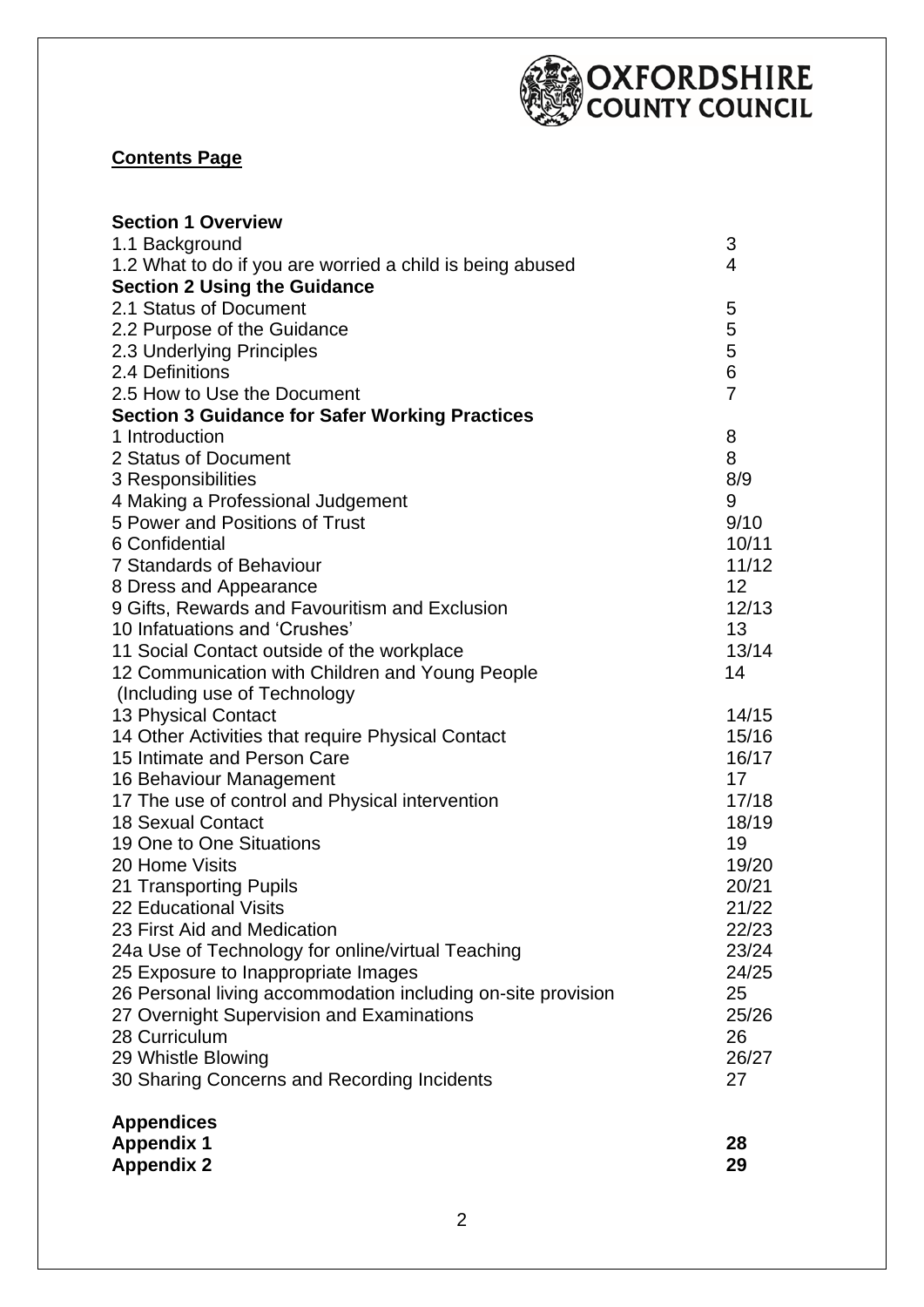

#### **Section 1: Overview 1.1. Background**

All adults who come into contact with children and young people in their work have a duty of care to safeguard and promote their welfare.

The Children Act 1989 and 2004, places a duty on organisations to safeguard and promote the well-being of children and young people. This includes the need to ensure that all adults who work with or on behalf of children and young people in these organisations are competent, confident and safe to do so.

**In schools the requirement for a Code of Conduct for staff became mandatory following new safeguarding guidance "Keeping Children Safe in Education" in April 2029.** The vast majority of adults who work with children act professionally and aim to provide a safe and supportive environment which secures the well-being and very best outcomes for children and young people in their care. However, it is recognised that in this area of work tensions and misunderstandings can occur. It is here that the behaviour of adults can give rise to allegations of abuse being made against them. Allegations may be malicious or misplaced. They may arise from differing perceptions of the same event, but when they occur, they are inevitably distressing and difficult for all concerned. Equally, it must be recognised that some allegations will be genuine and there are adults who will deliberately seek out, create or exploit opportunities to abuse children. It is therefore essential that all possible steps are taken to safeguard children and young people and ensure that the adults working with them are safe to do so.

This document has been produced by a team of individuals from various backgrounds who are knowledgeable about allegation procedures and the circumstances in which allegations might arise and provides practical guidance for anyone who works with, or on behalf of children and young people regardless of their role, responsibilities or status. It seeks to ensure that the duty to promote and safeguard the wellbeing of children is in part, achieved by raising awareness of illegal, unsafe and inappropriate behaviours. This document also constitutes a code of conduct and can be used as part of staff induction**.**

Whilst every attempt has been made to cover a wide range of situations, it is recognised that this guidance cannot cover all eventualities. There may be times when professional judgments are made in situations not covered by this document, or which directly contravene the guidance given by their employer. It is expected that in these circumstances' adults will always advise their senior colleagues of the justification for any such action already taken or proposed.

It is also recognised that not all adults who work with children and young people work as paid or contracted employees. The principles and guidance outlined in this document still apply and should be followed by all adults whose work brings them into contact with children and young people, whether volunteers, governors or others in contact with children.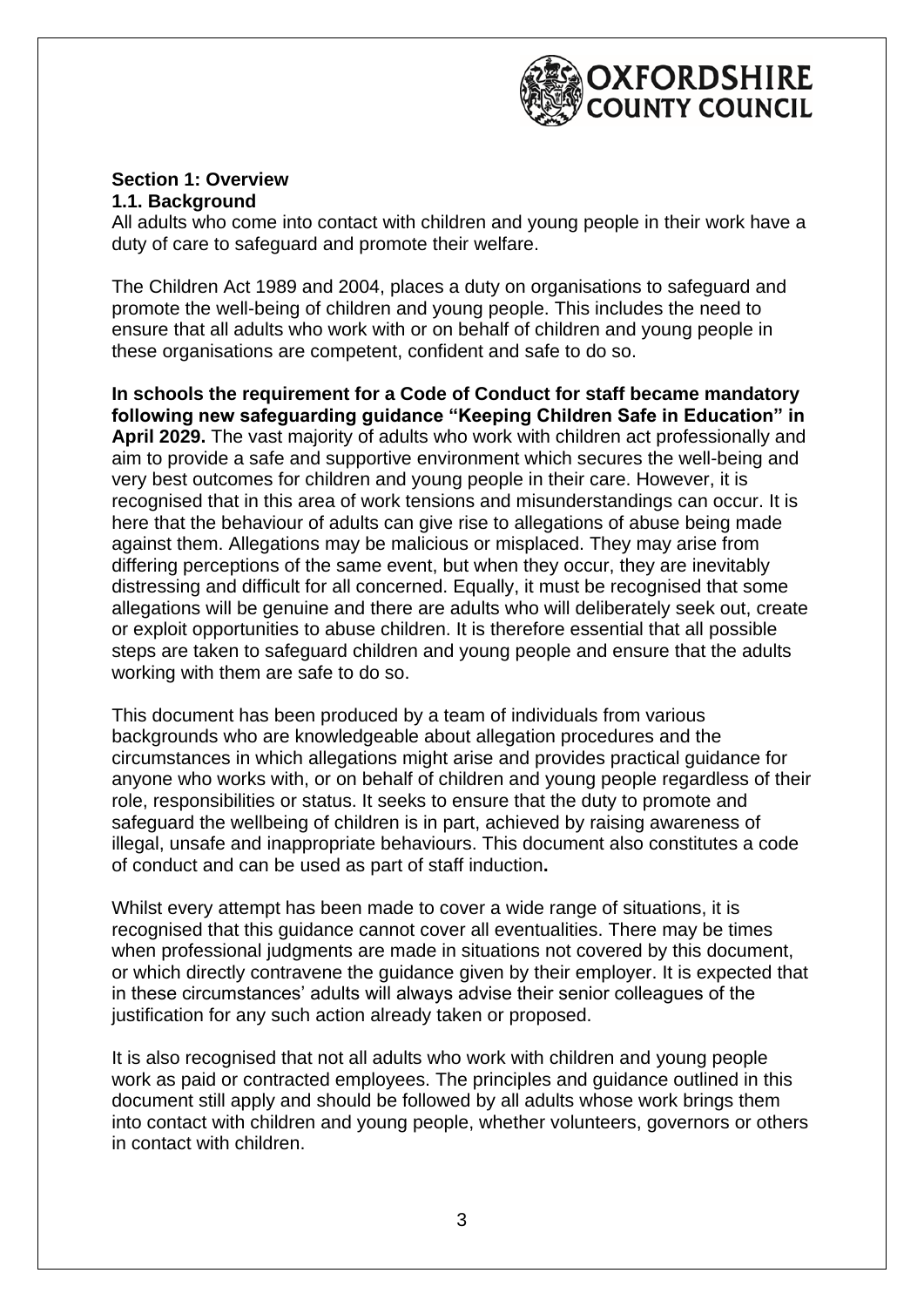

The guidance contained in this document has due regard to current legislation and statutory guidance.

#### **1.2. What to do if you are worried a child is being abused**

Everyone working with children and young people should be familiar with local procedures and protocols for safeguarding the welfare of children and young people. Adults have a duty to report any child protection or welfare concerns to a designated member of staff in their organisation and/or report any concerns to the local social care office**.**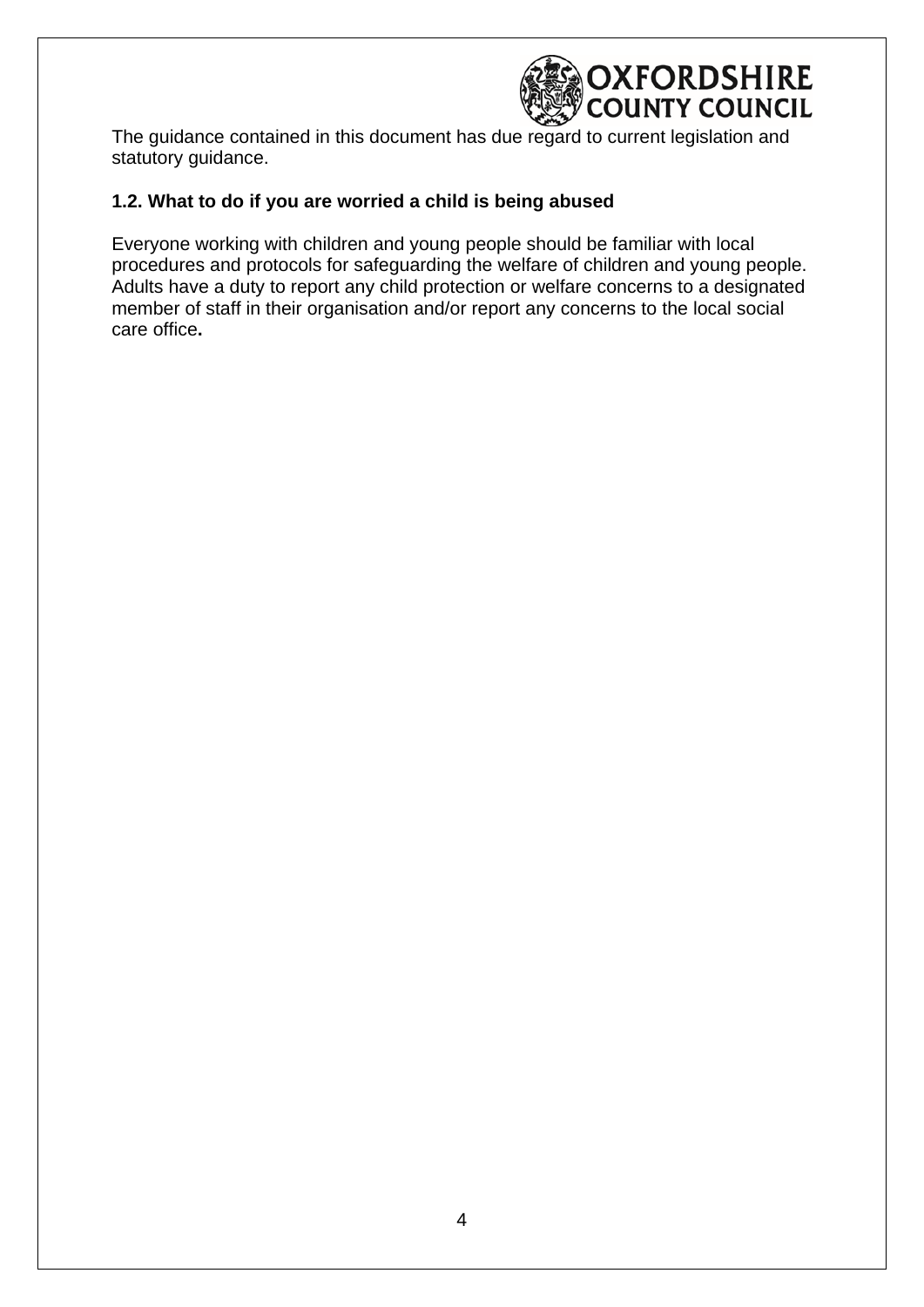

#### **Section 2: Using the Guidance**

#### **2.1. Status of Document**

This document acts as a code of conduct and to form part of every induction process. It will not replace or take priority over additional codes of conduct produced by organisations

. This is a generic document that should complement existing professional procedures, protocols and guidance which relate to specific roles, responsibilities or professional practices.

#### **2.2. Purpose of Guidance**

It is important that all adults working with children understand that the nature of their work and the responsibilities related to it, place them in a position of trust. This practice guidance provides clear advice on appropriate and safe behaviours for all adults working with children in paid or unpaid capacities, in all settings and in all contexts. The guidance aims to:

• Keep children safe by clarifying which behaviours constitute safe practice and which behaviours should be avoided;

• Assist adults working with children to work safely and responsibly and to monitor their own standards and practice;

• Support managers and employers in setting clear expectations of behaviour and/or codes of practice relevant to the services being provided;

• Support employers in giving a clear message that unlawful or unsafe behaviour is unacceptable and that, where appropriate, disciplinary or legal action will be taken;

• Support safer recruitment practice;

- Minimise the risk of misplaced or malicious allegations made against adults who work with children and young people:
- Reduce the incidence of positions of trust being abused or misused.
- Fulfill requirements as a code of conduct and act as part of staff induction.

Employers should be familiar with, and know how to access, their Local Safeguarding Children's Board's policy and procedures for managing allegations against staff. (See "Keeping Children Safe in Education" 2020 DFE)

#### **2.3. Underpinning Principles**

• The welfare of the child is paramount**.**

• It is the responsibility of all adults to safeguard and promote the welfare of children and young people. This responsibility extends to a duty of care for those adults employed, commissioned or contracted to work with children and young people.

• Adults who work with children are responsible for their own actions and behaviour and should avoid any conduct which would lead any reasonable person to question their motivation and intentions**.**

• Adults should work and be seen to work, in an open and transparent way. The same professional standards should always be applied regardless of culture, disability, gender, language, racial origin, religious belief and/or sexual identity.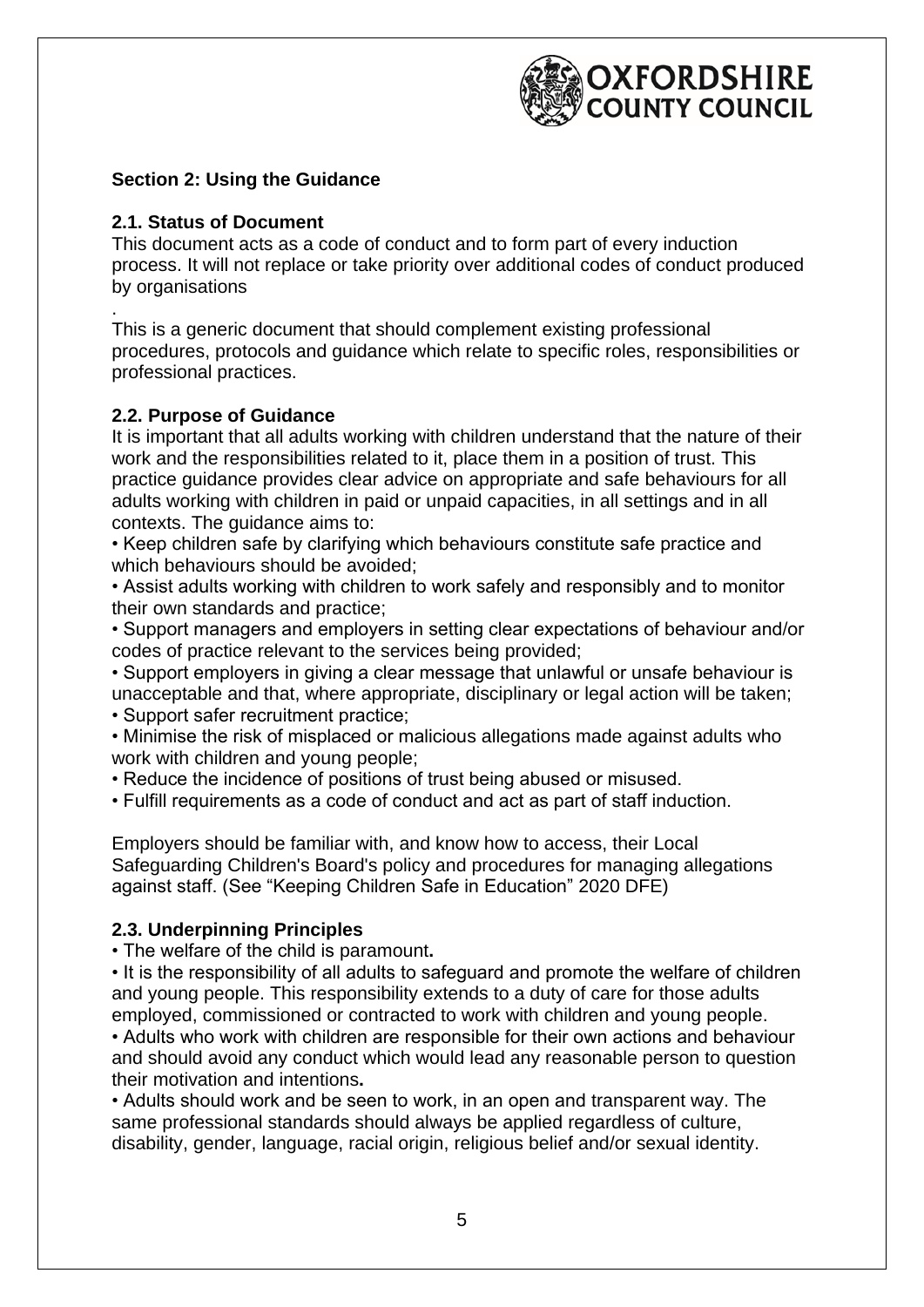

• Adults should continually monitor and review their practice and ensure they follow the guidance contained in this document.

#### **2.4. Definitions**

**Children and Young People:** Throughout this document references are made to "children and young people". These terms are interchangeable and refer to children who have not yet reached their 18' birthday. This guidance, however, also has value for those working with vulnerable adults**.**

**Adults:** References to 'adults' or 'volunteers' refer to any adult who is employed, commissioned or contracted to work with or on behalf of, children and young people, in either a paid or unpaid capacity.

**Manager**: The term 'manager' refers to those adults who have responsibility for managing services including the supervision of employees and/or volunteers at any level.

**Employer:** The term 'employer' refers to the organisation which employs, or contracts to use the services of individuals in pursuit of the goals of that organisation. In the context of this document, the term 'employer' is also taken to include 'employing' the unpaid services of volunteers.

**Safeguarding:** Process of protecting children from abuse or neglect, preventing impairment of their health and development, and ensuring they are growing up in circumstances consistent with the provision of safe and effective care that enables children to have optimum life chances and enter adulthood successfully.

**Duty of Care:** The duty which rests upon an individual or organisation to ensure that all reasonable steps are taken to ensure the safety of a child or young person involved in any activity or interaction for which that individual or organisation is responsible. Any person in charge of or working with children and young people in any capacity is considered, both legally and morally to owe them a duty of care.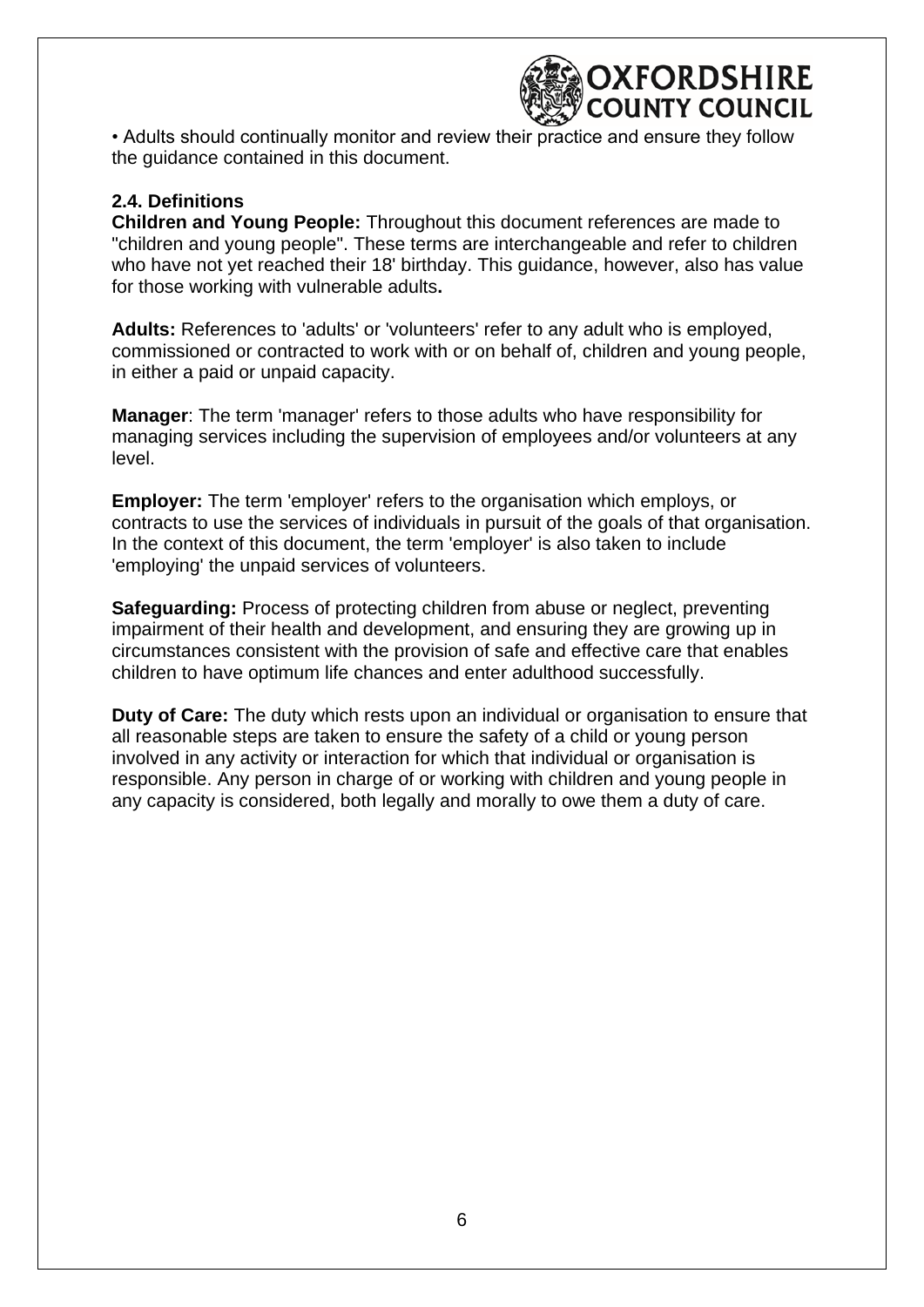

#### **2.5. How to Use the Document**

This document is relevant to both individuals and organisations working with or on behalf of children and young people. Where an individual works independently and does not work as part of an organisation references made to the 'senior manager' should be taken to refer to parents or those with parenting responsibilities

Each section provides general guidance about a particular aspect of work undertaken with children and young people with, in the right hand column, specific guidance about which behaviours should be avoided and which are recommended. Some organisations may need to adapt or add to the guidance to meet their specific practices or contexts, the document has however, been written for a generic audience and most, if not all of the content, is applicable to all adults who work with children and young people. The diagram in Appendix 1 illustrates how the guidance could be used as a basis for developing specific agency guidance. Appendix 2 provides a visual framework for understanding how the document fits with safer recruitment and selection and procedures and those which relate to disciplinary proceedings.

Organisations and settings who provide services for children and young people should use this guidance to develop and promote safer working practice by ensuring that all employees and volunteers are made aware of its contents and have access to it. Schools must use this or an attendance code of conduct.

Incorporating the use of this document in recruitment and selection processes will help to prevent and deter unsuitable people from working with children and young people. Providing employees and volunteers with clear guidance on appointment and revisiting this through induction, supervision, performance management, training programs etc., will also help to ensure a safer children's workforce. Employers and managers will be better placed to deal with unsuitable or inappropriate behaviour if their expectations have been made clear and reinforced throughout a person's employment and there is evidence that this has been done.

Individuals should follow this guidance in their day to day practice. It should also be referred to when taking on new work, different duties or additional responsibilities.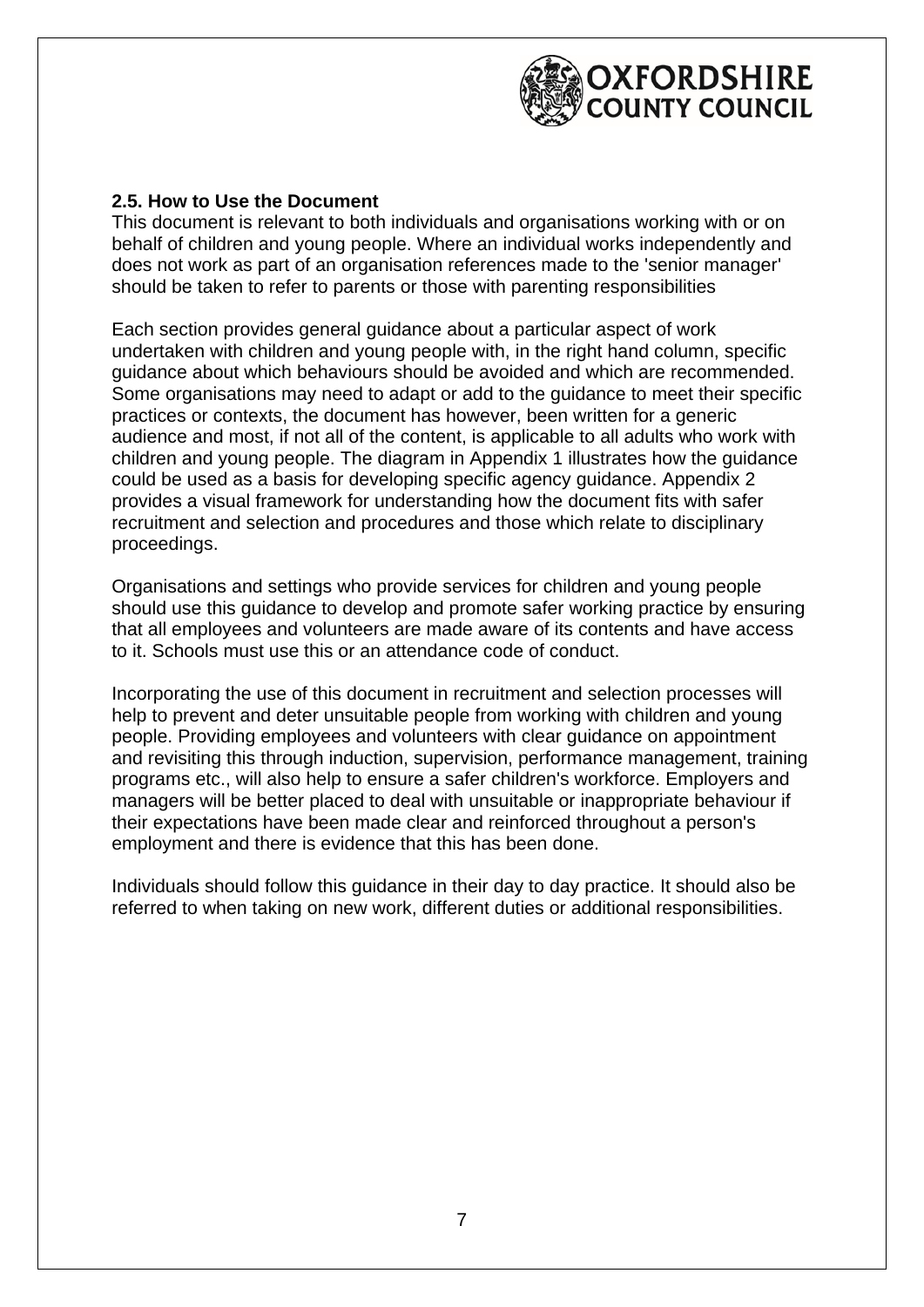

### **Guidance for Safe Working Practice**

#### **Section 3:**

| 1. Introduction<br>Adults have a crucial role to play in the lives of<br>children. This guidance has been produced to help<br>them establish the safest possible learning and<br>working environments which safeguard children and<br>reduce the risk of them being falsely accused of<br>improper or unprofessional conduct.                                                                                                                                                                                                                                                                                                                                                                                                                                                                                                                                                                                                                                                                                                                                                                                                                  | This means that these guidelines:<br>• apply to all adults working in Education<br>and Early Years settings whatever their<br>position, role or responsibilities                                                                                                                                                                                                                                                                                                                                                                                                                                                                                                                                                                                                                                                                                            |
|------------------------------------------------------------------------------------------------------------------------------------------------------------------------------------------------------------------------------------------------------------------------------------------------------------------------------------------------------------------------------------------------------------------------------------------------------------------------------------------------------------------------------------------------------------------------------------------------------------------------------------------------------------------------------------------------------------------------------------------------------------------------------------------------------------------------------------------------------------------------------------------------------------------------------------------------------------------------------------------------------------------------------------------------------------------------------------------------------------------------------------------------|-------------------------------------------------------------------------------------------------------------------------------------------------------------------------------------------------------------------------------------------------------------------------------------------------------------------------------------------------------------------------------------------------------------------------------------------------------------------------------------------------------------------------------------------------------------------------------------------------------------------------------------------------------------------------------------------------------------------------------------------------------------------------------------------------------------------------------------------------------------|
|                                                                                                                                                                                                                                                                                                                                                                                                                                                                                                                                                                                                                                                                                                                                                                                                                                                                                                                                                                                                                                                                                                                                                |                                                                                                                                                                                                                                                                                                                                                                                                                                                                                                                                                                                                                                                                                                                                                                                                                                                             |
| 2. Status of document<br>This document is endorsed and recommended by the<br>Safer Recruitment Consortium. It should inform and<br>assist employers to develop and review their<br>guidelines on safer working practices. It may be used<br>as reference by managers and Local Authority<br>Designated Officers (the 'Designated Officer or DO1)<br>when responding to allegations made against staff in<br>education settings. This is not statutory guidance.                                                                                                                                                                                                                                                                                                                                                                                                                                                                                                                                                                                                                                                                                |                                                                                                                                                                                                                                                                                                                                                                                                                                                                                                                                                                                                                                                                                                                                                                                                                                                             |
| 3. Responsibilities<br>Staff are accountable for the way in which they:<br>exercise authority; manage risk; use resources; and<br>safeguard children.<br>All staff have a responsibility to keep pupils safe and<br>to protect them from abuse (sexual, physical and<br>emotional), neglect and contextual safeguarding<br>concerns. Pupils have a right to be safe and to be<br>treated with respect and dignity. It follows that<br>trusted adults are expected to take reasonable steps<br>to ensure their safety and well-being. Failure to do so<br>may be regarded as professional misconduct.<br>The safeguarding culture of a school is, in part,<br>exercised through the development of respectful,<br>caring and professional relationships between adults<br>and pupils and behaviour by the adult that<br>demonstrates integrity, maturity and good judgement.<br>The public, local authorities, employers and<br>parents/carers will have expectations about the<br>nature of professional involvement in the lives of<br>children. When individuals accept a role working in an<br>education setting they should understand and | This means that managers /<br>proprietors/ governing bodies should:<br>· ensure that appropriate safeguarding<br>and child protection policies and<br>procedures are distributed, adopted,<br>implemented and monitored • update or<br>amend their CP policy and other<br>safeguarding policies in the light of DfE<br>guidance on safeguarding children<br>during the COVID pandemic . ensure that<br>if there is no trained DSL on site, a senior<br>member of staff is identified to lead on<br>safeguarding issues<br>This means that staff should:<br>· understand the responsibilities which<br>are part of their employment or role, and<br>be aware that sanctions will be applied if<br>these provisions are breached .<br>understand how to raise a concern and<br>contact designated staff or partner<br>agencies if they have a concern about a |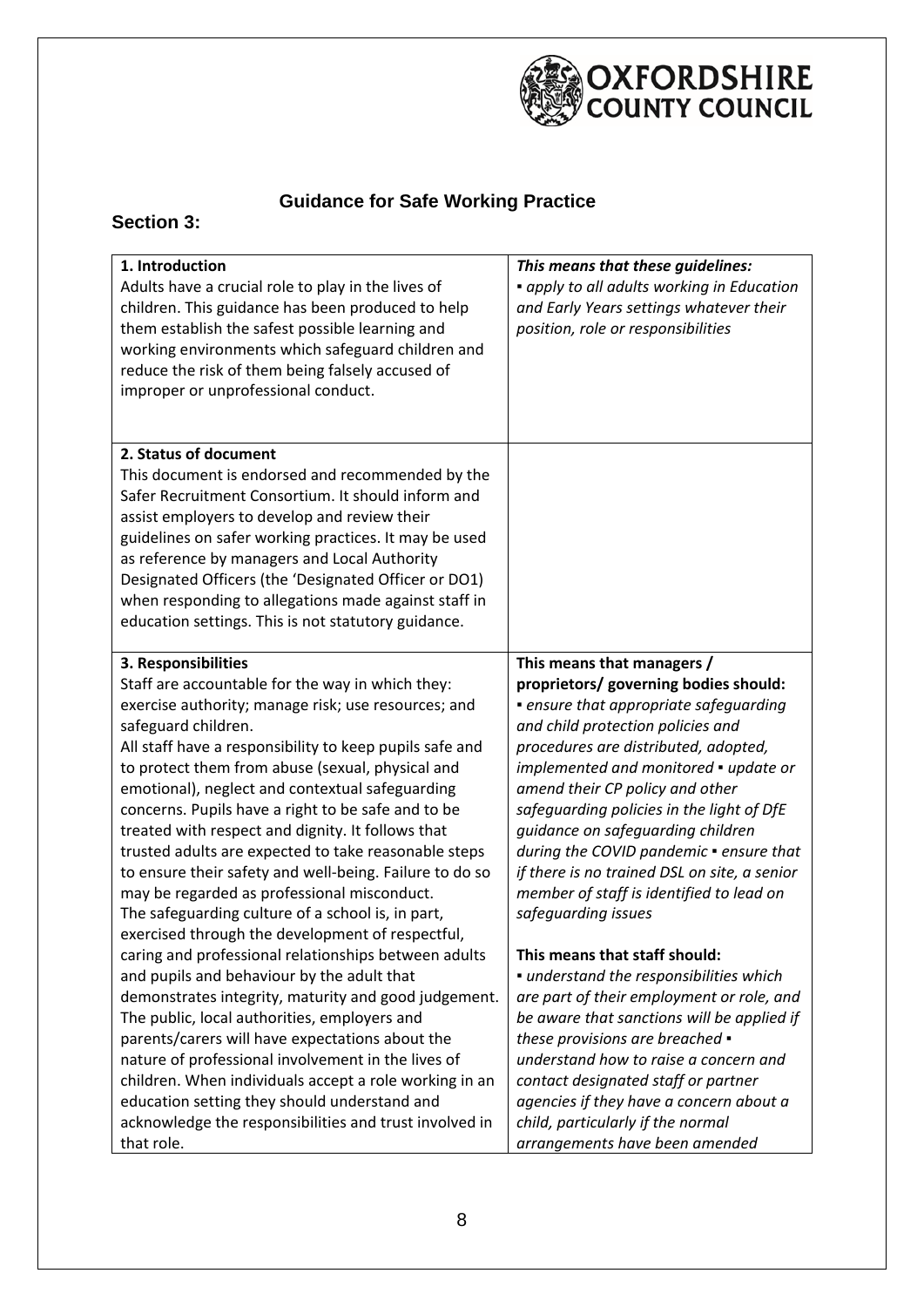|                                                                                                                                                                                                                                                                                                                                                                                                                                                                                                                                                                                                                                                                                                                                                                                                                                                 | OXFORDSHIRE<br><b>COUNTY COUNCIL</b>                                                                                                                                                                                                                                                                                                                                                                                                                                                                                                                                                                                                                                                                   |
|-------------------------------------------------------------------------------------------------------------------------------------------------------------------------------------------------------------------------------------------------------------------------------------------------------------------------------------------------------------------------------------------------------------------------------------------------------------------------------------------------------------------------------------------------------------------------------------------------------------------------------------------------------------------------------------------------------------------------------------------------------------------------------------------------------------------------------------------------|--------------------------------------------------------------------------------------------------------------------------------------------------------------------------------------------------------------------------------------------------------------------------------------------------------------------------------------------------------------------------------------------------------------------------------------------------------------------------------------------------------------------------------------------------------------------------------------------------------------------------------------------------------------------------------------------------------|
| Employers have duties towards their employees and<br>others under Health and Safety legislation which<br>requires them to take steps to provide a safe working<br>environment for staff.<br>Legislation also imposes a duty on employees to take<br>care of themselves and anyone else who may be<br>affected by their actions or failings. An employer's<br>Health and Safety duties and the adults'                                                                                                                                                                                                                                                                                                                                                                                                                                           | · always act, and be seen to act, in the<br>child's best interests<br>· avoid any conduct which would lead<br>any reasonable person to question their<br>motivation and intentions<br>• take responsibility for their own actions<br>and behaviour                                                                                                                                                                                                                                                                                                                                                                                                                                                     |
| responsibilities towards children should not conflict.<br>Safe practice can be demonstrated through the use<br>and implementation of these guidelines.                                                                                                                                                                                                                                                                                                                                                                                                                                                                                                                                                                                                                                                                                          | This means that employers should:<br>• promote a culture of openness and<br>support<br>• ensure that systems are in place for<br>concerns to be raised<br>· ensure that adults are not placed in<br>situations which render them particularly<br>vulnerable<br>• ensure that all adults are aware of<br>expectations, policies and procedures                                                                                                                                                                                                                                                                                                                                                          |
| 4. Making professional judgements                                                                                                                                                                                                                                                                                                                                                                                                                                                                                                                                                                                                                                                                                                                                                                                                               | This means that where no specific                                                                                                                                                                                                                                                                                                                                                                                                                                                                                                                                                                                                                                                                      |
| This guidance cannot provide a complete checklist of<br>what is, or is not, appropriate behaviour for staff. It<br>does highlight however, behaviour which is illegal,<br>inappropriate or inadvisable. There will be rare<br>occasions and circumstances in which staff have to<br>make decisions or take action in the best interest of a<br>pupil which could contravene this guidance or where<br>no guidance exists. Individuals are expected to make<br>judgements about their behaviour in order to secure<br>the best interests and welfare of the pupils in their<br>charge and, in so doing, will be seen to be acting<br>reasonably. These judgements should always be<br>recorded and shared with a manager.<br>Adults should always consider whether their actions<br>are warranted, proportionate, safe and applied<br>equitably. | guidance exists staff should:<br>discuss the circumstances that<br>informed their action, or their proposed<br>action, with their line manager or, where<br>appropriate, the school's designated<br>safeguarding lead. This will help to<br>ensure that the safest practices are<br>employed and reduce the risk of actions<br>being misinterpreted<br>· always discuss any misunderstanding,<br>accidents or threats with the Head<br>teacher or designated safeguarding lead<br>· always record discussions and actions<br>taken with their justifications<br>• record any areas of disagreement and,<br>if necessary, refer to another agency /<br>the LA / Ofsted / TRA / other Regulatory<br>Body |
| 5. Power and positions of trust and authority<br>As a result of their knowledge, position and/or the<br>authority invested in their role, all those working with<br>children in a school or education setting are in a<br>position of trust in relation to all pupils on the roll.<br>The relationship between a person working with a<br>child/ren is one in which the adult has a position of<br>power or influence. It is vital for adults to understand<br>this power; that the relationship cannot be one<br>between equals and the responsibility they must<br>exercise as a consequence.<br>The potential for exploitation and harm of vulnerable<br>pupils means that adults have a responsibility to<br>ensure that an unequal balance of power is not used                                                                            | This means that staff should not:<br>• use their position to gain access to<br>information for their own advantage<br>and/or a pupil's or family's detriment<br>• use their power to intimidate, threaten,<br>coerce or undermine pupils<br>· use their status and standing to form or<br>promote relationships with pupils which<br>are of a sexual nature, or which may<br>become so                                                                                                                                                                                                                                                                                                                 |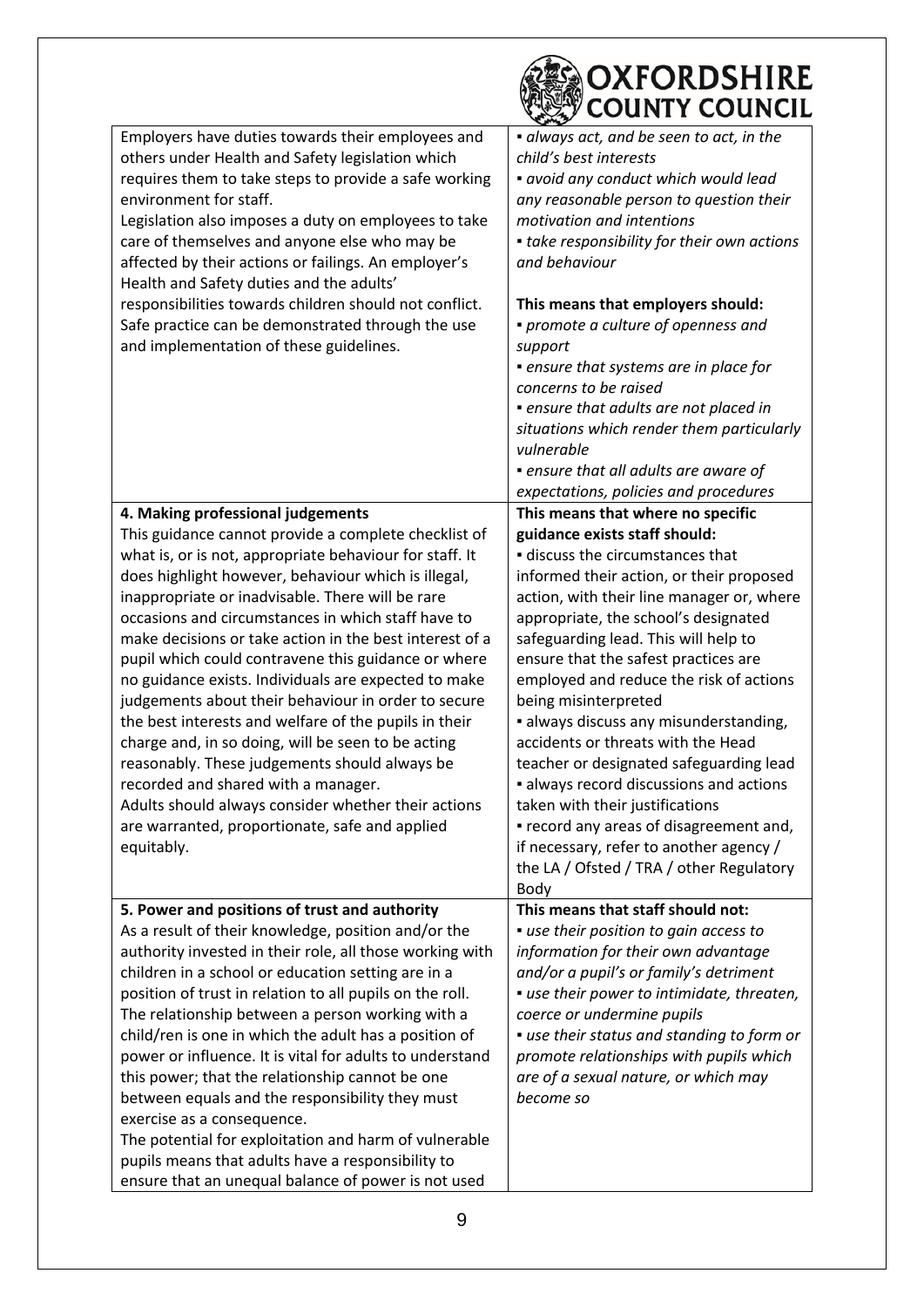

| for personal advantage or gratification. Staff should         |                                           |
|---------------------------------------------------------------|-------------------------------------------|
| always maintain appropriate professional boundaries,          |                                           |
| avoid behaviour which could be misinterpreted by              |                                           |
| others and report any such incident to a senior               |                                           |
| manager. This is as relevant in the online world as it is     |                                           |
| in the classroom; staff engaging with pupils and / or         |                                           |
| parents online have a responsibility to model safe            |                                           |
| practice at all times.                                        |                                           |
| See also addendum section 24a.                                |                                           |
| Where a person aged 18 or over is in a position of            |                                           |
| trust with a child under 18, it is an offence1 for that       |                                           |
| person to engage in sexual activity with or in the            |                                           |
| presence of that child, or to cause or incite that child      |                                           |
| to engage in or watch sexual activity.                        |                                           |
| 6. Confidentiality                                            | This means that school leaders should:    |
| The storing and processing of personal information is         | • Ensure that all staff who need to share |
| governed by the General Data Protection Regulations           | 'special category personal data' are      |
| 2017 (GDPR) and Data Protection Act 2018. Employers           | aware that the DPA 2018 contains          |
| should provide clear advice to staff about their              | 'safequarding of children and individuals |
| responsibilities under this legislation so that, when         | at risk' as a processing condition that   |
| considering sharing confidential information, those           | allows practitioners to share information |
| principles should apply.                                      | without consent, if it is not possible to |
| Staff may have access to special category personal            | gain consent, it cannot be reasonably     |
| data about pupils and their families which must be            | expected that a practitioner gains        |
| kept confidential at all times and only shared when           | consent or if to gain consent would place |
| legally permissible to do so and in the interest of the       | a child at risk                           |
| child. Records should only be shared with those who           |                                           |
| have a legitimate professional need to see them.              | This means that staff:                    |
| Staff should never use confidential or personal               | . need to know the name of their          |
| information about a pupil or her/his family for their         | Designated Safeguarding Lead and be       |
| own, or others advantage (including that of partners,         | familiar with MAP child protection        |
| friends, relatives or other organisations). Information       | procedures and guidance:                  |
| must never be used to intimidate, humiliate, or               | • are expected to treat information they  |
| embarrass the child. Confidential information should          | receive about pupils and families in a    |
| never be used casually in conversation or shared with         | discreet and confidential manner          |
| any person other than on a need-to-know basis. In             | • should seek advice from a senior        |
| circumstances where the pupil's identity does not             | member of staff (designated               |
| need to be disclosed the information should be used           | safeguarding lead) if they are in any     |
| anonymously.                                                  | doubt about sharing information they      |
| There are some circumstances in which a member of             | hold or which has been requested of       |
| staff may be expected to share information about a            | them                                      |
| pupil, for example when abuse is alleged or suspected.        | • need to be clear about when             |
| In such cases, individuals have a responsibility to pass      | information can/ must be shared and in    |
| information on without delay, but only to those with          | what circumstances                        |
| designated safeguarding responsibilities or to                | • need to know the procedures for         |
| statutory services.                                           | responding to allegations against staff   |
| If a child $-$ or their parent / carer $-$ makes a disclosure | and to whom any concerns or allegations   |
| regarding abuse or neglect, the member of staff               | should be reported                        |
| should follow the setting's procedures. The adult             | · need to ensure that where personal      |
| should not promise confidentiality to a child or parent,      | information is recorded electronically    |
|                                                               | that systems and devices are kept secure  |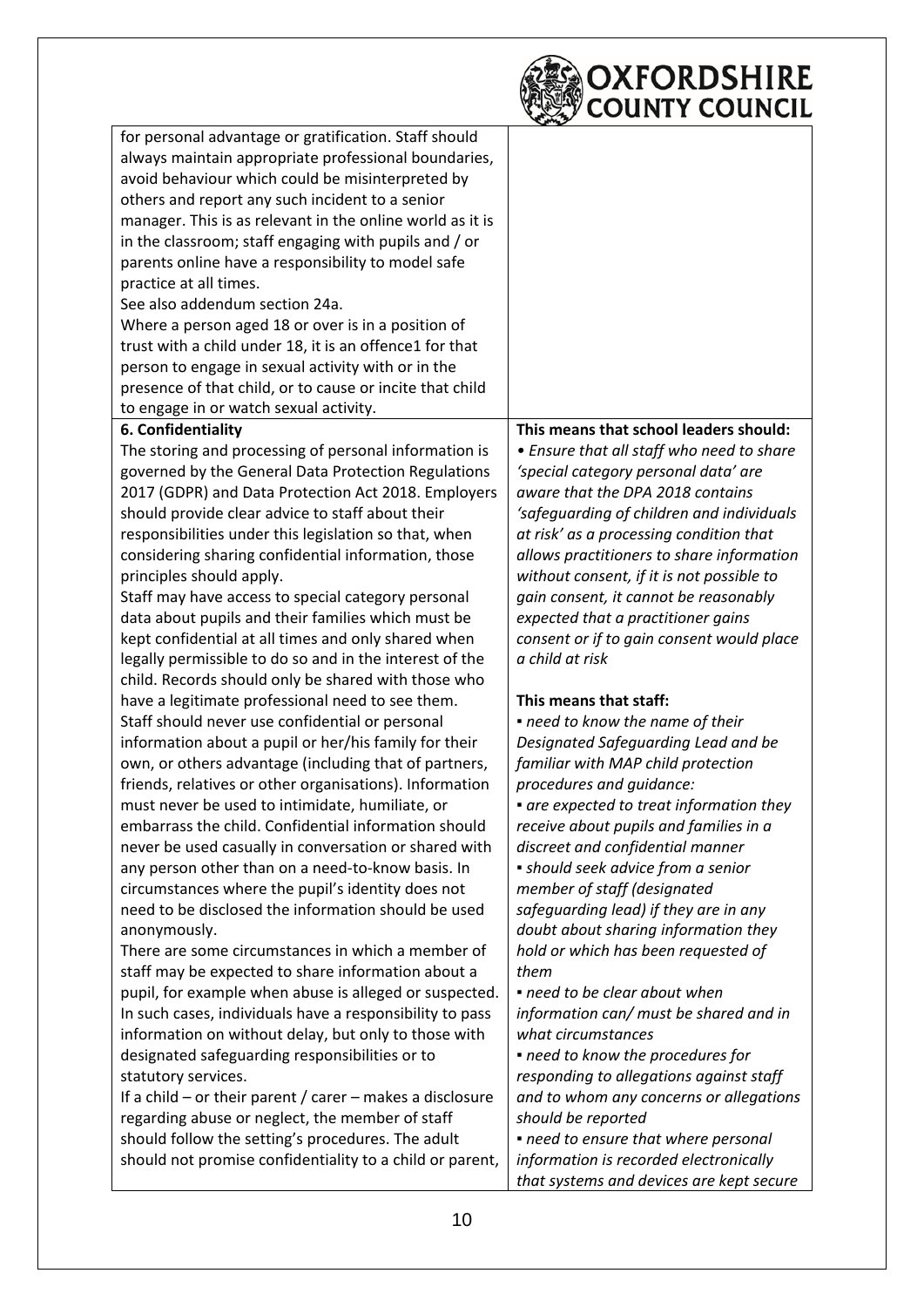

| but should give reassurance that the information will                                                             |                                                                |
|-------------------------------------------------------------------------------------------------------------------|----------------------------------------------------------------|
| be treated sensitively.                                                                                           |                                                                |
| If a member of staff is in any doubt about whether to                                                             |                                                                |
| share information or keep it confidential, he or she                                                              |                                                                |
| should seek guidance from the Designated                                                                          |                                                                |
| Safeguarding Lead. Any media or legal enquiries                                                                   |                                                                |
| should be passed to senior management.                                                                            |                                                                |
| 7. Standards of behaviour                                                                                         | This means that staff should not:                              |
| All staff have a responsibility to maintain public                                                                | • behave in a manner which would                               |
| confidence in their ability to safeguard the welfare                                                              | lead any reasonable person to                                  |
| and best interests of children. They should adopt high                                                            | question their suitability to work with                        |
| standards of personal conduct in order to maintain                                                                | children or to act as an appropriate                           |
| confidence and respect of the general public and                                                                  | role model                                                     |
| those with whom they work.                                                                                        |                                                                |
| There may be times where an individual's actions in                                                               | · make, or encourage others to make                            |
| their personal life come under scrutiny from the                                                                  | sexual remarks to, or about, a pupil                           |
| community, the media or public authorities, including                                                             | • use inappropriate language to or in                          |
| with regard to their own children, or children or adults                                                          | the presence of pupils                                         |
| in the community. Staff should be aware that their                                                                | · discuss their personal or sexual                             |
| behaviour, either in or out of the workplace, could                                                               | relationships with or in the presence                          |
| compromise their position within the work setting in                                                              | of pupils                                                      |
| relation to the protection of children, loss of trust and                                                         | • make (or encourage others to make)                           |
| confidence, or bringing the employer into disrepute.                                                              | unprofessional personal comments                               |
| Such behaviour may also result in prohibition from                                                                | which scapegoat, demean,                                       |
| teaching by the Teaching Regulation Agency (TRA) a                                                                | discriminate or humiliate, or might be                         |
| bar from engaging in regulated activity, or action by                                                             | interpreted as such                                            |
| another relevant regulatory body.                                                                                 |                                                                |
| The Childcare (Disqualification) Regulations 2018 set                                                             | This means that staff should:                                  |
| out grounds for disqualification under the Childcare                                                              | • inform the head/principal or specified                       |
| Act 2006 where the person meets certain criteria set                                                              | person of any cautions, convictions, or                        |
| out in the Regulations. For example, an individual will                                                           | relevant orders accrued during their                           |
| be disqualified where they have committed a relevant                                                              | employment, and / or if they are charged                       |
| offence against a child; been subject to a specified                                                              | with a criminal offence                                        |
| order relating to the care of a child; committed certain<br>serious sexual or physical offences against an adult; | • be aware that behaviour by                                   |
| been included on the DBS children's barred list; been                                                             | themselves, those with whom they have                          |
| made subject to a disqualification order by the court;                                                            | a relationship or association, or others in                    |
| previously been refused registration as a childcare                                                               | their personal lives, may impact on their                      |
| provider or provider or manager of a children's home                                                              | work with children                                             |
| or had such registration cancelled. A disqualified                                                                |                                                                |
| person is prohibited from providing relevant early or                                                             | This means that school leaders should:                         |
| later years childcare as defined in the Childcare Act                                                             | • have a clear expectation that staff will                     |
| 2006 or being directly concerned in the management                                                                | discuss with managers any relationship /                       |
| of such childcare. Schools and private childcare                                                                  | association (in or out of school or online)                    |
| settings are also prohibited from employing a                                                                     | that may have implications for the                             |
| disqualified person in respect of relevant early or later                                                         | safeguarding of children in school                             |
| years childcare.                                                                                                  | • create a culture where staff feel able to                    |
| The Disqualification under the Childcare Act 2006                                                                 | raise these issues<br>· safeguard their employees' welfare and |
| (Regulations 2018) state that schools should make                                                                 |                                                                |
|                                                                                                                   |                                                                |
| clear their expectation that staff should disclose any                                                            | contribute to their duty of care towards<br>their staff        |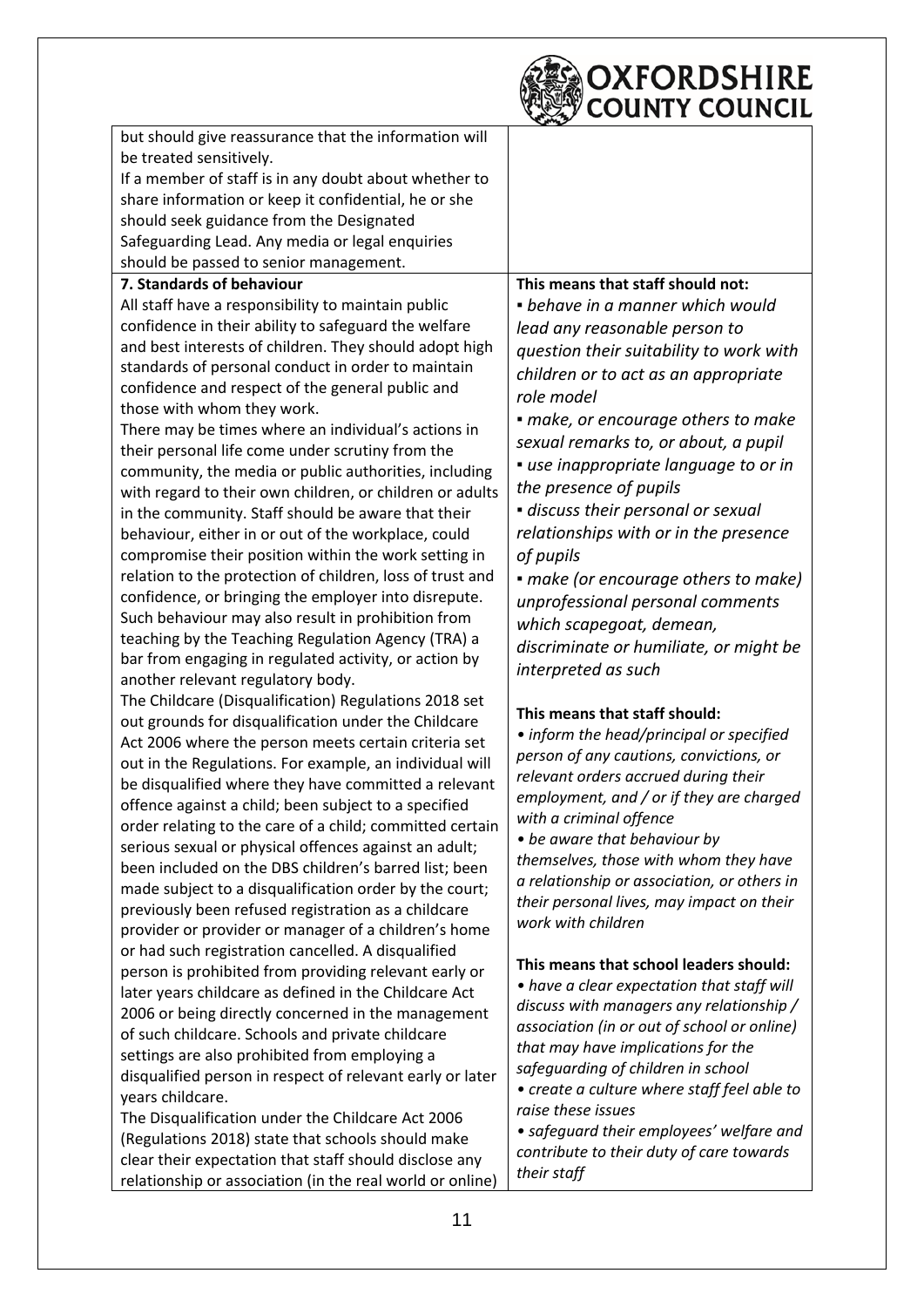|                                                             | OXFORDSHIRE<br><b>COUNTY COUNCIL</b>        |
|-------------------------------------------------------------|---------------------------------------------|
| that may impact on the school's ability to safeguard        | • identify whether arrangements are         |
| pupils. This applies to all staff in all schools, not just  | needed to support these staff               |
| those in early or later years childcare.                    | • consider whether there are                |
|                                                             |                                             |
|                                                             | measures that need to be put in place       |
|                                                             | to safeguard children (e.g. by putting      |
|                                                             | arrangements in place to stop or            |
|                                                             | restrict a person coming into school        |
|                                                             | where a potential risk to children has      |
|                                                             | been identified)                            |
|                                                             | Schools must not                            |
|                                                             | • ask intrusive questions of staff          |
|                                                             | regarding those they live with or have      |
|                                                             | relationships / associations with.          |
| 8. Dress and appearance                                     | This means that staff should wear           |
| A person's dress and appearance are matters of              | clothing which:                             |
| personal choice and self-expression and some                | • promotes a positive and professional      |
| individuals will wish to exercise their own cultural        | image                                       |
| customs. However, staff should select a manner of           | • is appropriate to their role              |
| dress and appearance appropriate to their                   | • is not likely to be viewed as offensive,  |
| professional role and which may be necessarily              | revealing, or sexually provocative          |
| different to that adopted in their personal life. Staff     | · does not distract, cause embarrassment    |
| should ensure they are dressed decently, safely and         | or give rise to misunderstanding            |
| appropriately for the tasks they undertake; this also       | • is absent of any political or otherwise   |
| applies to online or virtual teaching or when working       | contentious slogans                         |
| with small groups on site (in the case of schools who       | • is not considered to be discriminatory    |
| remain open to vulnerable children or those of critical     | • is compliant with professional            |
| workers). Those who dress or appear in a manner             | standards                                   |
| which could be viewed as offensive or inappropriate         | · in online engagement, is similar to the   |
| will render themselves vulnerable to criticism or           | clothing they would wear on a normal        |
| allegation.<br>9. Gifts, rewards, favouritism and exclusion | school day<br>This means that staff should: |
| Settings should have policies in place regarding the        | • be aware of and understand their          |
| giving of gifts or rewards to pupils and the receiving of   | organisation's relevant policies, e.g.      |
| gifts from them or their parents/carers and staff           | rewarding positive behaviour                |
| should be made aware of and understand what is              | · ensure that gifts received or given in    |
| expected of them.                                           | situations which may be misconstrued        |
| Staff need to take care that they do not accept any gift    | are declared and recorded                   |
| that might be construed as a bribe by others, or lead       | • only give gifts to a pupil as part of an  |
| the giver to expect preferential treatment.                 | agreed reward system                        |
| There are occasions when pupils or parents wish to          | • where giving gifts other than as above,   |
| pass small tokens of appreciation to staff e.g. at          | ensure that these are of insignificant      |
| Christmas or as a thank-you and this is usually             | value and given to all pupils equally       |
| acceptable. However, it is unacceptable to receive          | • ensure that all selection processes of    |
| gifts on a regular basis or of any significant value.       | pupils are fair and these are undertaken    |
| Similarly, it is inadvisable to give such personal gifts to | and agreed by more than one member of       |
| pupils or their families. This could be interpreted as a    | staff                                       |
| gesture either to bribe or groom. It might also be          | • ensure that they do not behave in a       |
| perceived that a 'favour' of some kind is expected in       | manner which is either favourable or        |
| return.                                                     | unfavourable to individual pupils           |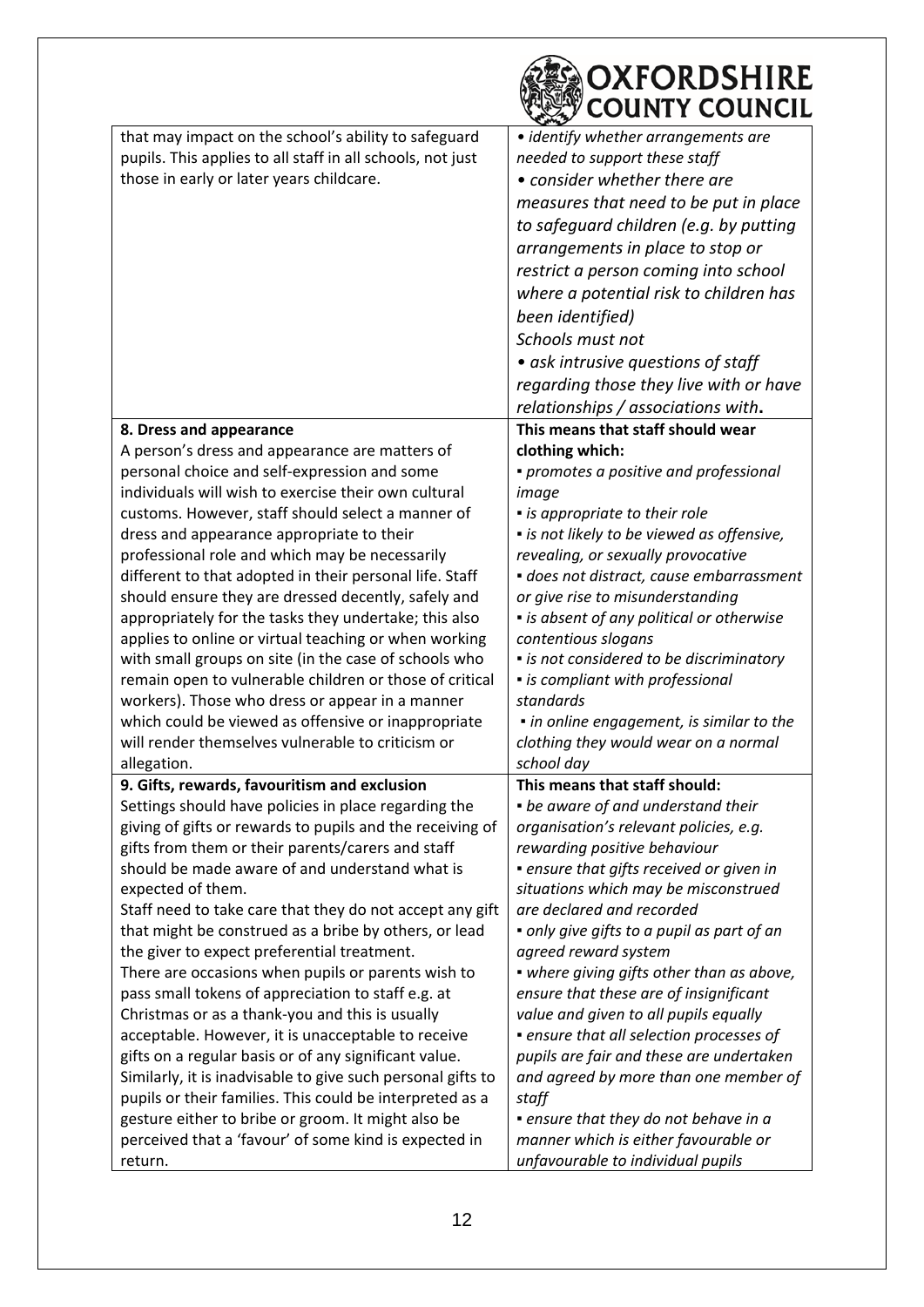| Any reward given to a pupil should be in accordance<br>with agreed practice, consistent with the school or<br>setting's behaviour policy, recorded and not based on<br>favouritism.<br>Adults should exercise care when selecting children<br>for specific activities, jobs or privileges in order to<br>avoid perceptions of favouritism or injustice. Similar<br>care should be exercised when pupils are excluded<br>from an activity. Methods of selection and exclusion<br>should always be subject to clear, fair, agreed criteria.<br>10. Infatuations and 'crushes'<br>This means that staff should:<br>All staff need to recognise that it is not uncommon for<br>· report any indications (verbal, written<br>pupils to be strongly attracted to a member of staff<br>or physical) that suggest a pupil may be<br>and/or develop a 'crush' or infatuation. They should<br>infatuated with a member of staff<br>make every effort to ensure that their own behaviour<br>· always maintain professional<br>boundaries<br>cannot be brought into question, does not appear to<br>encourage this and be aware that such infatuations<br>This means that senior managers should:<br>may carry a risk of their words or actions being<br>• put action plans in place where<br>misinterpreted.<br>concerns are brought to their attention<br>Any member of staff who receives a report, overhears<br>something, or otherwise notices any sign, however<br>small or seemingly insignificant, that a young person<br>has become or may be becoming infatuated with<br>either themselves or a colleague, should immediately<br>report this to the headteacher or most senior<br>manager3. In this way appropriate early intervention<br>can be taken which can prevent escalation and avoid<br>hurt, embarrassment or distress for those concerned.<br>The headteacher (or senior manager) should give<br>careful thought to those circumstances where the<br>staff member, pupil and their parents/carers should<br>be spoken to and should ensure a plan to manage the<br>situation is put in place. This plan should respond<br>sensitively to the child and staff member and maintain<br>the dignity of all. This plan should involve all parties,<br>be robust and regularly monitored and reviewed.<br>This means that staff should:<br>11. Social contact outside of the workplace<br>It is acknowledged that staff may have genuine<br>· always approve any planned social<br>friendships and social contact with parents of pupils,<br>contact with pupils or parents with senior |
|--------------------------------------------------------------------------------------------------------------------------------------------------------------------------------------------------------------------------------------------------------------------------------------------------------------------------------------------------------------------------------------------------------------------------------------------------------------------------------------------------------------------------------------------------------------------------------------------------------------------------------------------------------------------------------------------------------------------------------------------------------------------------------------------------------------------------------------------------------------------------------------------------------------------------------------------------------------------------------------------------------------------------------------------------------------------------------------------------------------------------------------------------------------------------------------------------------------------------------------------------------------------------------------------------------------------------------------------------------------------------------------------------------------------------------------------------------------------------------------------------------------------------------------------------------------------------------------------------------------------------------------------------------------------------------------------------------------------------------------------------------------------------------------------------------------------------------------------------------------------------------------------------------------------------------------------------------------------------------------------------------------------------------------------------------------------------------------------------------------------------------------------------------------------------------------------------------------------------------------------------------------------------------------------------------------------------------------------------------------------------------------------------------------------------------------------------------------------------------------------------------------------------------------------------------------------------------------------|
|                                                                                                                                                                                                                                                                                                                                                                                                                                                                                                                                                                                                                                                                                                                                                                                                                                                                                                                                                                                                                                                                                                                                                                                                                                                                                                                                                                                                                                                                                                                                                                                                                                                                                                                                                                                                                                                                                                                                                                                                                                                                                                                                                                                                                                                                                                                                                                                                                                                                                                                                                                                            |
|                                                                                                                                                                                                                                                                                                                                                                                                                                                                                                                                                                                                                                                                                                                                                                                                                                                                                                                                                                                                                                                                                                                                                                                                                                                                                                                                                                                                                                                                                                                                                                                                                                                                                                                                                                                                                                                                                                                                                                                                                                                                                                                                                                                                                                                                                                                                                                                                                                                                                                                                                                                            |
|                                                                                                                                                                                                                                                                                                                                                                                                                                                                                                                                                                                                                                                                                                                                                                                                                                                                                                                                                                                                                                                                                                                                                                                                                                                                                                                                                                                                                                                                                                                                                                                                                                                                                                                                                                                                                                                                                                                                                                                                                                                                                                                                                                                                                                                                                                                                                                                                                                                                                                                                                                                            |
|                                                                                                                                                                                                                                                                                                                                                                                                                                                                                                                                                                                                                                                                                                                                                                                                                                                                                                                                                                                                                                                                                                                                                                                                                                                                                                                                                                                                                                                                                                                                                                                                                                                                                                                                                                                                                                                                                                                                                                                                                                                                                                                                                                                                                                                                                                                                                                                                                                                                                                                                                                                            |
|                                                                                                                                                                                                                                                                                                                                                                                                                                                                                                                                                                                                                                                                                                                                                                                                                                                                                                                                                                                                                                                                                                                                                                                                                                                                                                                                                                                                                                                                                                                                                                                                                                                                                                                                                                                                                                                                                                                                                                                                                                                                                                                                                                                                                                                                                                                                                                                                                                                                                                                                                                                            |
|                                                                                                                                                                                                                                                                                                                                                                                                                                                                                                                                                                                                                                                                                                                                                                                                                                                                                                                                                                                                                                                                                                                                                                                                                                                                                                                                                                                                                                                                                                                                                                                                                                                                                                                                                                                                                                                                                                                                                                                                                                                                                                                                                                                                                                                                                                                                                                                                                                                                                                                                                                                            |
|                                                                                                                                                                                                                                                                                                                                                                                                                                                                                                                                                                                                                                                                                                                                                                                                                                                                                                                                                                                                                                                                                                                                                                                                                                                                                                                                                                                                                                                                                                                                                                                                                                                                                                                                                                                                                                                                                                                                                                                                                                                                                                                                                                                                                                                                                                                                                                                                                                                                                                                                                                                            |
|                                                                                                                                                                                                                                                                                                                                                                                                                                                                                                                                                                                                                                                                                                                                                                                                                                                                                                                                                                                                                                                                                                                                                                                                                                                                                                                                                                                                                                                                                                                                                                                                                                                                                                                                                                                                                                                                                                                                                                                                                                                                                                                                                                                                                                                                                                                                                                                                                                                                                                                                                                                            |
|                                                                                                                                                                                                                                                                                                                                                                                                                                                                                                                                                                                                                                                                                                                                                                                                                                                                                                                                                                                                                                                                                                                                                                                                                                                                                                                                                                                                                                                                                                                                                                                                                                                                                                                                                                                                                                                                                                                                                                                                                                                                                                                                                                                                                                                                                                                                                                                                                                                                                                                                                                                            |
|                                                                                                                                                                                                                                                                                                                                                                                                                                                                                                                                                                                                                                                                                                                                                                                                                                                                                                                                                                                                                                                                                                                                                                                                                                                                                                                                                                                                                                                                                                                                                                                                                                                                                                                                                                                                                                                                                                                                                                                                                                                                                                                                                                                                                                                                                                                                                                                                                                                                                                                                                                                            |
|                                                                                                                                                                                                                                                                                                                                                                                                                                                                                                                                                                                                                                                                                                                                                                                                                                                                                                                                                                                                                                                                                                                                                                                                                                                                                                                                                                                                                                                                                                                                                                                                                                                                                                                                                                                                                                                                                                                                                                                                                                                                                                                                                                                                                                                                                                                                                                                                                                                                                                                                                                                            |
|                                                                                                                                                                                                                                                                                                                                                                                                                                                                                                                                                                                                                                                                                                                                                                                                                                                                                                                                                                                                                                                                                                                                                                                                                                                                                                                                                                                                                                                                                                                                                                                                                                                                                                                                                                                                                                                                                                                                                                                                                                                                                                                                                                                                                                                                                                                                                                                                                                                                                                                                                                                            |
|                                                                                                                                                                                                                                                                                                                                                                                                                                                                                                                                                                                                                                                                                                                                                                                                                                                                                                                                                                                                                                                                                                                                                                                                                                                                                                                                                                                                                                                                                                                                                                                                                                                                                                                                                                                                                                                                                                                                                                                                                                                                                                                                                                                                                                                                                                                                                                                                                                                                                                                                                                                            |
|                                                                                                                                                                                                                                                                                                                                                                                                                                                                                                                                                                                                                                                                                                                                                                                                                                                                                                                                                                                                                                                                                                                                                                                                                                                                                                                                                                                                                                                                                                                                                                                                                                                                                                                                                                                                                                                                                                                                                                                                                                                                                                                                                                                                                                                                                                                                                                                                                                                                                                                                                                                            |
|                                                                                                                                                                                                                                                                                                                                                                                                                                                                                                                                                                                                                                                                                                                                                                                                                                                                                                                                                                                                                                                                                                                                                                                                                                                                                                                                                                                                                                                                                                                                                                                                                                                                                                                                                                                                                                                                                                                                                                                                                                                                                                                                                                                                                                                                                                                                                                                                                                                                                                                                                                                            |
|                                                                                                                                                                                                                                                                                                                                                                                                                                                                                                                                                                                                                                                                                                                                                                                                                                                                                                                                                                                                                                                                                                                                                                                                                                                                                                                                                                                                                                                                                                                                                                                                                                                                                                                                                                                                                                                                                                                                                                                                                                                                                                                                                                                                                                                                                                                                                                                                                                                                                                                                                                                            |
|                                                                                                                                                                                                                                                                                                                                                                                                                                                                                                                                                                                                                                                                                                                                                                                                                                                                                                                                                                                                                                                                                                                                                                                                                                                                                                                                                                                                                                                                                                                                                                                                                                                                                                                                                                                                                                                                                                                                                                                                                                                                                                                                                                                                                                                                                                                                                                                                                                                                                                                                                                                            |
|                                                                                                                                                                                                                                                                                                                                                                                                                                                                                                                                                                                                                                                                                                                                                                                                                                                                                                                                                                                                                                                                                                                                                                                                                                                                                                                                                                                                                                                                                                                                                                                                                                                                                                                                                                                                                                                                                                                                                                                                                                                                                                                                                                                                                                                                                                                                                                                                                                                                                                                                                                                            |
|                                                                                                                                                                                                                                                                                                                                                                                                                                                                                                                                                                                                                                                                                                                                                                                                                                                                                                                                                                                                                                                                                                                                                                                                                                                                                                                                                                                                                                                                                                                                                                                                                                                                                                                                                                                                                                                                                                                                                                                                                                                                                                                                                                                                                                                                                                                                                                                                                                                                                                                                                                                            |
|                                                                                                                                                                                                                                                                                                                                                                                                                                                                                                                                                                                                                                                                                                                                                                                                                                                                                                                                                                                                                                                                                                                                                                                                                                                                                                                                                                                                                                                                                                                                                                                                                                                                                                                                                                                                                                                                                                                                                                                                                                                                                                                                                                                                                                                                                                                                                                                                                                                                                                                                                                                            |
|                                                                                                                                                                                                                                                                                                                                                                                                                                                                                                                                                                                                                                                                                                                                                                                                                                                                                                                                                                                                                                                                                                                                                                                                                                                                                                                                                                                                                                                                                                                                                                                                                                                                                                                                                                                                                                                                                                                                                                                                                                                                                                                                                                                                                                                                                                                                                                                                                                                                                                                                                                                            |
|                                                                                                                                                                                                                                                                                                                                                                                                                                                                                                                                                                                                                                                                                                                                                                                                                                                                                                                                                                                                                                                                                                                                                                                                                                                                                                                                                                                                                                                                                                                                                                                                                                                                                                                                                                                                                                                                                                                                                                                                                                                                                                                                                                                                                                                                                                                                                                                                                                                                                                                                                                                            |
|                                                                                                                                                                                                                                                                                                                                                                                                                                                                                                                                                                                                                                                                                                                                                                                                                                                                                                                                                                                                                                                                                                                                                                                                                                                                                                                                                                                                                                                                                                                                                                                                                                                                                                                                                                                                                                                                                                                                                                                                                                                                                                                                                                                                                                                                                                                                                                                                                                                                                                                                                                                            |
|                                                                                                                                                                                                                                                                                                                                                                                                                                                                                                                                                                                                                                                                                                                                                                                                                                                                                                                                                                                                                                                                                                                                                                                                                                                                                                                                                                                                                                                                                                                                                                                                                                                                                                                                                                                                                                                                                                                                                                                                                                                                                                                                                                                                                                                                                                                                                                                                                                                                                                                                                                                            |
|                                                                                                                                                                                                                                                                                                                                                                                                                                                                                                                                                                                                                                                                                                                                                                                                                                                                                                                                                                                                                                                                                                                                                                                                                                                                                                                                                                                                                                                                                                                                                                                                                                                                                                                                                                                                                                                                                                                                                                                                                                                                                                                                                                                                                                                                                                                                                                                                                                                                                                                                                                                            |
|                                                                                                                                                                                                                                                                                                                                                                                                                                                                                                                                                                                                                                                                                                                                                                                                                                                                                                                                                                                                                                                                                                                                                                                                                                                                                                                                                                                                                                                                                                                                                                                                                                                                                                                                                                                                                                                                                                                                                                                                                                                                                                                                                                                                                                                                                                                                                                                                                                                                                                                                                                                            |
|                                                                                                                                                                                                                                                                                                                                                                                                                                                                                                                                                                                                                                                                                                                                                                                                                                                                                                                                                                                                                                                                                                                                                                                                                                                                                                                                                                                                                                                                                                                                                                                                                                                                                                                                                                                                                                                                                                                                                                                                                                                                                                                                                                                                                                                                                                                                                                                                                                                                                                                                                                                            |
|                                                                                                                                                                                                                                                                                                                                                                                                                                                                                                                                                                                                                                                                                                                                                                                                                                                                                                                                                                                                                                                                                                                                                                                                                                                                                                                                                                                                                                                                                                                                                                                                                                                                                                                                                                                                                                                                                                                                                                                                                                                                                                                                                                                                                                                                                                                                                                                                                                                                                                                                                                                            |
|                                                                                                                                                                                                                                                                                                                                                                                                                                                                                                                                                                                                                                                                                                                                                                                                                                                                                                                                                                                                                                                                                                                                                                                                                                                                                                                                                                                                                                                                                                                                                                                                                                                                                                                                                                                                                                                                                                                                                                                                                                                                                                                                                                                                                                                                                                                                                                                                                                                                                                                                                                                            |
|                                                                                                                                                                                                                                                                                                                                                                                                                                                                                                                                                                                                                                                                                                                                                                                                                                                                                                                                                                                                                                                                                                                                                                                                                                                                                                                                                                                                                                                                                                                                                                                                                                                                                                                                                                                                                                                                                                                                                                                                                                                                                                                                                                                                                                                                                                                                                                                                                                                                                                                                                                                            |
|                                                                                                                                                                                                                                                                                                                                                                                                                                                                                                                                                                                                                                                                                                                                                                                                                                                                                                                                                                                                                                                                                                                                                                                                                                                                                                                                                                                                                                                                                                                                                                                                                                                                                                                                                                                                                                                                                                                                                                                                                                                                                                                                                                                                                                                                                                                                                                                                                                                                                                                                                                                            |
|                                                                                                                                                                                                                                                                                                                                                                                                                                                                                                                                                                                                                                                                                                                                                                                                                                                                                                                                                                                                                                                                                                                                                                                                                                                                                                                                                                                                                                                                                                                                                                                                                                                                                                                                                                                                                                                                                                                                                                                                                                                                                                                                                                                                                                                                                                                                                                                                                                                                                                                                                                                            |
|                                                                                                                                                                                                                                                                                                                                                                                                                                                                                                                                                                                                                                                                                                                                                                                                                                                                                                                                                                                                                                                                                                                                                                                                                                                                                                                                                                                                                                                                                                                                                                                                                                                                                                                                                                                                                                                                                                                                                                                                                                                                                                                                                                                                                                                                                                                                                                                                                                                                                                                                                                                            |
|                                                                                                                                                                                                                                                                                                                                                                                                                                                                                                                                                                                                                                                                                                                                                                                                                                                                                                                                                                                                                                                                                                                                                                                                                                                                                                                                                                                                                                                                                                                                                                                                                                                                                                                                                                                                                                                                                                                                                                                                                                                                                                                                                                                                                                                                                                                                                                                                                                                                                                                                                                                            |
|                                                                                                                                                                                                                                                                                                                                                                                                                                                                                                                                                                                                                                                                                                                                                                                                                                                                                                                                                                                                                                                                                                                                                                                                                                                                                                                                                                                                                                                                                                                                                                                                                                                                                                                                                                                                                                                                                                                                                                                                                                                                                                                                                                                                                                                                                                                                                                                                                                                                                                                                                                                            |
|                                                                                                                                                                                                                                                                                                                                                                                                                                                                                                                                                                                                                                                                                                                                                                                                                                                                                                                                                                                                                                                                                                                                                                                                                                                                                                                                                                                                                                                                                                                                                                                                                                                                                                                                                                                                                                                                                                                                                                                                                                                                                                                                                                                                                                                                                                                                                                                                                                                                                                                                                                                            |
|                                                                                                                                                                                                                                                                                                                                                                                                                                                                                                                                                                                                                                                                                                                                                                                                                                                                                                                                                                                                                                                                                                                                                                                                                                                                                                                                                                                                                                                                                                                                                                                                                                                                                                                                                                                                                                                                                                                                                                                                                                                                                                                                                                                                                                                                                                                                                                                                                                                                                                                                                                                            |
|                                                                                                                                                                                                                                                                                                                                                                                                                                                                                                                                                                                                                                                                                                                                                                                                                                                                                                                                                                                                                                                                                                                                                                                                                                                                                                                                                                                                                                                                                                                                                                                                                                                                                                                                                                                                                                                                                                                                                                                                                                                                                                                                                                                                                                                                                                                                                                                                                                                                                                                                                                                            |
|                                                                                                                                                                                                                                                                                                                                                                                                                                                                                                                                                                                                                                                                                                                                                                                                                                                                                                                                                                                                                                                                                                                                                                                                                                                                                                                                                                                                                                                                                                                                                                                                                                                                                                                                                                                                                                                                                                                                                                                                                                                                                                                                                                                                                                                                                                                                                                                                                                                                                                                                                                                            |
| independent of the professional relationship. Staff<br>colleagues, for example when it is part of                                                                                                                                                                                                                                                                                                                                                                                                                                                                                                                                                                                                                                                                                                                                                                                                                                                                                                                                                                                                                                                                                                                                                                                                                                                                                                                                                                                                                                                                                                                                                                                                                                                                                                                                                                                                                                                                                                                                                                                                                                                                                                                                                                                                                                                                                                                                                                                                                                                                                          |
| a reward scheme<br>should, however, also be aware that professionals                                                                                                                                                                                                                                                                                                                                                                                                                                                                                                                                                                                                                                                                                                                                                                                                                                                                                                                                                                                                                                                                                                                                                                                                                                                                                                                                                                                                                                                                                                                                                                                                                                                                                                                                                                                                                                                                                                                                                                                                                                                                                                                                                                                                                                                                                                                                                                                                                                                                                                                       |
| who sexually harm children often seek to establish<br>• advise senior management of any                                                                                                                                                                                                                                                                                                                                                                                                                                                                                                                                                                                                                                                                                                                                                                                                                                                                                                                                                                                                                                                                                                                                                                                                                                                                                                                                                                                                                                                                                                                                                                                                                                                                                                                                                                                                                                                                                                                                                                                                                                                                                                                                                                                                                                                                                                                                                                                                                                                                                                    |
| relationships and contact outside of the workplace<br>regular social contact they have with a                                                                                                                                                                                                                                                                                                                                                                                                                                                                                                                                                                                                                                                                                                                                                                                                                                                                                                                                                                                                                                                                                                                                                                                                                                                                                                                                                                                                                                                                                                                                                                                                                                                                                                                                                                                                                                                                                                                                                                                                                                                                                                                                                                                                                                                                                                                                                                                                                                                                                              |
| with both the child and their parents, in order to<br>pupil which could give rise to concern                                                                                                                                                                                                                                                                                                                                                                                                                                                                                                                                                                                                                                                                                                                                                                                                                                                                                                                                                                                                                                                                                                                                                                                                                                                                                                                                                                                                                                                                                                                                                                                                                                                                                                                                                                                                                                                                                                                                                                                                                                                                                                                                                                                                                                                                                                                                                                                                                                                                                               |
| 'groom' the adult and the child and/or create<br>• refrain from sending personal                                                                                                                                                                                                                                                                                                                                                                                                                                                                                                                                                                                                                                                                                                                                                                                                                                                                                                                                                                                                                                                                                                                                                                                                                                                                                                                                                                                                                                                                                                                                                                                                                                                                                                                                                                                                                                                                                                                                                                                                                                                                                                                                                                                                                                                                                                                                                                                                                                                                                                           |
| opportunities for sexual abuse.<br>communication to pupils or parents                                                                                                                                                                                                                                                                                                                                                                                                                                                                                                                                                                                                                                                                                                                                                                                                                                                                                                                                                                                                                                                                                                                                                                                                                                                                                                                                                                                                                                                                                                                                                                                                                                                                                                                                                                                                                                                                                                                                                                                                                                                                                                                                                                                                                                                                                                                                                                                                                                                                                                                      |
| It is also important to recognise that social contact<br>unless agreed with senior managers                                                                                                                                                                                                                                                                                                                                                                                                                                                                                                                                                                                                                                                                                                                                                                                                                                                                                                                                                                                                                                                                                                                                                                                                                                                                                                                                                                                                                                                                                                                                                                                                                                                                                                                                                                                                                                                                                                                                                                                                                                                                                                                                                                                                                                                                                                                                                                                                                                                                                                |
| may provide opportunities for other types of<br>• inform senior management of any                                                                                                                                                                                                                                                                                                                                                                                                                                                                                                                                                                                                                                                                                                                                                                                                                                                                                                                                                                                                                                                                                                                                                                                                                                                                                                                                                                                                                                                                                                                                                                                                                                                                                                                                                                                                                                                                                                                                                                                                                                                                                                                                                                                                                                                                                                                                                                                                                                                                                                          |
| grooming such as for the purpose of sexual<br>relationship with a parent where this                                                                                                                                                                                                                                                                                                                                                                                                                                                                                                                                                                                                                                                                                                                                                                                                                                                                                                                                                                                                                                                                                                                                                                                                                                                                                                                                                                                                                                                                                                                                                                                                                                                                                                                                                                                                                                                                                                                                                                                                                                                                                                                                                                                                                                                                                                                                                                                                                                                                                                        |
| extends beyond the usual<br>exploitation or radicalisation.                                                                                                                                                                                                                                                                                                                                                                                                                                                                                                                                                                                                                                                                                                                                                                                                                                                                                                                                                                                                                                                                                                                                                                                                                                                                                                                                                                                                                                                                                                                                                                                                                                                                                                                                                                                                                                                                                                                                                                                                                                                                                                                                                                                                                                                                                                                                                                                                                                                                                                                                |
| parent/professional relationship                                                                                                                                                                                                                                                                                                                                                                                                                                                                                                                                                                                                                                                                                                                                                                                                                                                                                                                                                                                                                                                                                                                                                                                                                                                                                                                                                                                                                                                                                                                                                                                                                                                                                                                                                                                                                                                                                                                                                                                                                                                                                                                                                                                                                                                                                                                                                                                                                                                                                                                                                           |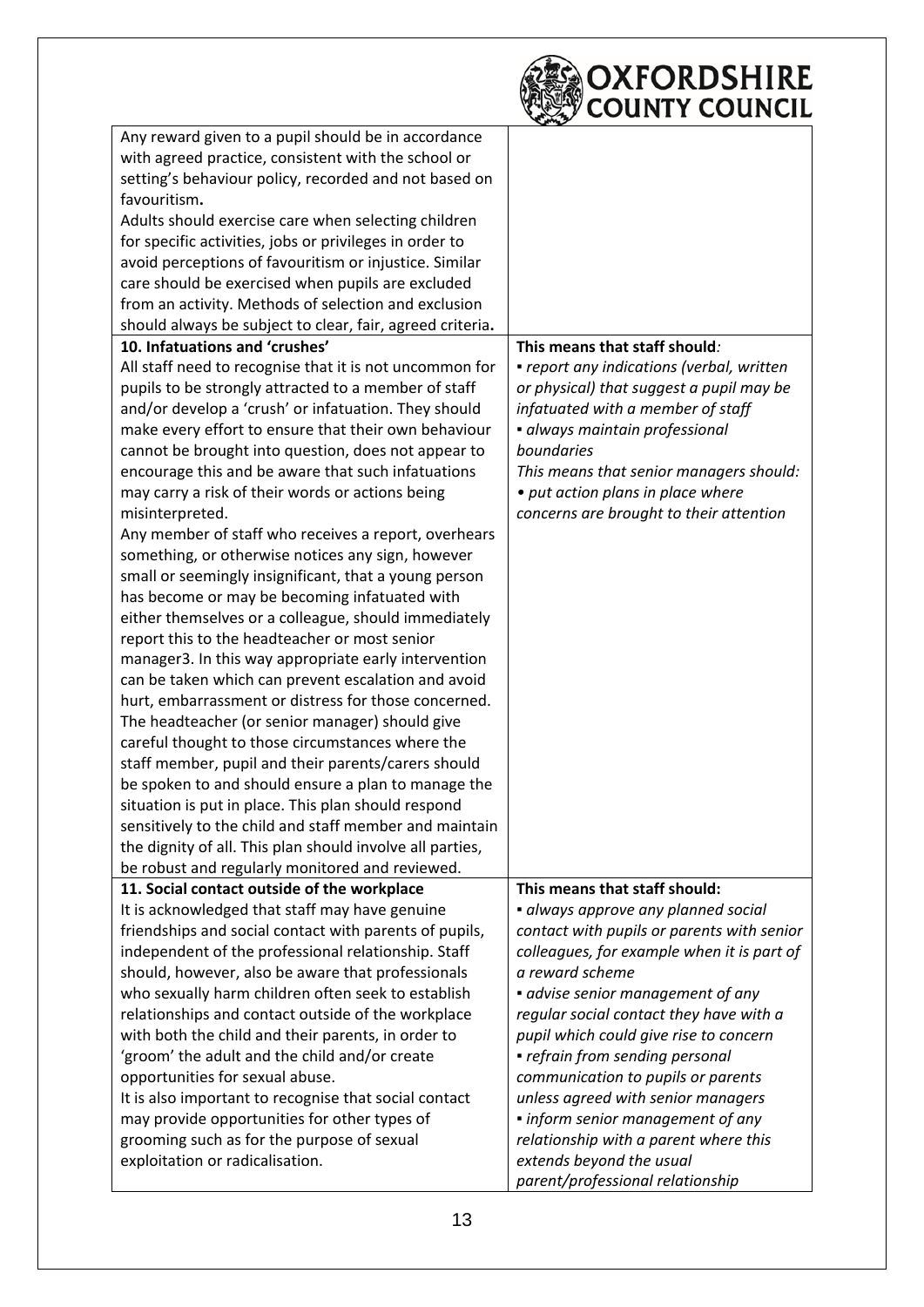|                                                                                                                                                                                                                                                                                                                                                                                                                                                                                                                                                                                                                                                                                                                                                                                                                                                                                                                                                                                                                                                                                                                                                                                                                                                                                                                                                                                                                            | OXFORDSHIRE<br><b>COUNTY COUNCIL</b>                                                                                                                                                                                                                                                                                                                                                                                                                                                                                                                                                                                                                                                                                                                                                                                                                                                                                                                                                |
|----------------------------------------------------------------------------------------------------------------------------------------------------------------------------------------------------------------------------------------------------------------------------------------------------------------------------------------------------------------------------------------------------------------------------------------------------------------------------------------------------------------------------------------------------------------------------------------------------------------------------------------------------------------------------------------------------------------------------------------------------------------------------------------------------------------------------------------------------------------------------------------------------------------------------------------------------------------------------------------------------------------------------------------------------------------------------------------------------------------------------------------------------------------------------------------------------------------------------------------------------------------------------------------------------------------------------------------------------------------------------------------------------------------------------|-------------------------------------------------------------------------------------------------------------------------------------------------------------------------------------------------------------------------------------------------------------------------------------------------------------------------------------------------------------------------------------------------------------------------------------------------------------------------------------------------------------------------------------------------------------------------------------------------------------------------------------------------------------------------------------------------------------------------------------------------------------------------------------------------------------------------------------------------------------------------------------------------------------------------------------------------------------------------------------|
| Staff should recognise that some types of social<br>contact with pupils or their families could be<br>perceived as harmful or exerting inappropriate<br>influence on children and may bring the setting into<br>disrepute (e.g. attending a political protest, circulating<br>propaganda).<br>If a pupil or parent seeks to establish social contact, or<br>if this occurs coincidentally, the member of staff<br>should exercise her/his professional judgement. This<br>also applies to social contacts made through outside<br>interests or the staff member's own family.<br>Some staff may, as part of their professional role, be<br>required to support a parent or carer. If that person<br>comes to depend upon the staff member or seeks<br>support outside of their professional role this should<br>be discussed with senior management and where<br>necessary referrals made to the appropriate support<br>agency.                                                                                                                                                                                                                                                                                                                                                                                                                                                                                            | • inform senior management of any<br>requests or arrangements where parents<br>wish to use their services outside of the<br>workplace e.g. babysitting, tutoring                                                                                                                                                                                                                                                                                                                                                                                                                                                                                                                                                                                                                                                                                                                                                                                                                    |
| 12. Communication with children (including the use<br>of technology)<br>See also addendum section 24a.                                                                                                                                                                                                                                                                                                                                                                                                                                                                                                                                                                                                                                                                                                                                                                                                                                                                                                                                                                                                                                                                                                                                                                                                                                                                                                                     |                                                                                                                                                                                                                                                                                                                                                                                                                                                                                                                                                                                                                                                                                                                                                                                                                                                                                                                                                                                     |
| 13. Physical contact<br>There are occasions when it is entirely appropriate<br>and proper for staff to have physical contact with<br>children, however, it is crucial that they only do so in<br>ways appropriate to their professional role and in<br>relation to the pupil's individual needs and any agreed<br>care plan. Not all children feel comfortable about<br>certain types of physical contact; this should be<br>recognised and, wherever possible, adults should seek<br>the pupil's permission before initiating contact and be<br>sensitive to any signs that they may be uncomfortable<br>or embarrassed. Staff should acknowledge that some<br>pupils are more comfortable with touch than others<br>and/or may be more comfortable with touch from<br>some adults than others. Staff should listen, observe<br>and take note of the child's reaction or feelings and,<br>so far as is possible, use a level of contact and/or form<br>of communication which is acceptable to the pupil. It<br>is not possible to be specific about the<br>appropriateness of each physical contact, since an<br>action that is appropriate with one pupil, in one set of<br>circumstances, may be inappropriate in another, or<br>with a different child.<br>Any physical contact should be in response to the<br>child's needs at the time, of limited duration and<br>appropriate to their age, stage of development, | This means that staff should:<br>• be aware that even well-intentioned<br>physical contact may be misconstrued by<br>the pupil, an observer or any person to<br>whom this action is described<br>· never touch a pupil in a way which may<br>be considered indecent<br>· always be prepared to explain actions<br>and accept that all physical contact be<br>open to scrutiny<br>• never indulge in horseplay or fun fights<br>· always allow/encourage pupils, where<br>able, to undertake self-care tasks<br>independently<br>• ensure the way they offer comfort to a<br>distressed pupil is age appropriate<br>• establish the preferences of pupils<br>· consider alternatives, where it is<br>anticipated that a pupil might<br>misinterpret or be uncomfortable with<br>physical contact<br>· always explain to the pupil the reason<br>why contact is necessary and what form<br>that contact will take<br>• report and record situations which may<br>give rise to concern |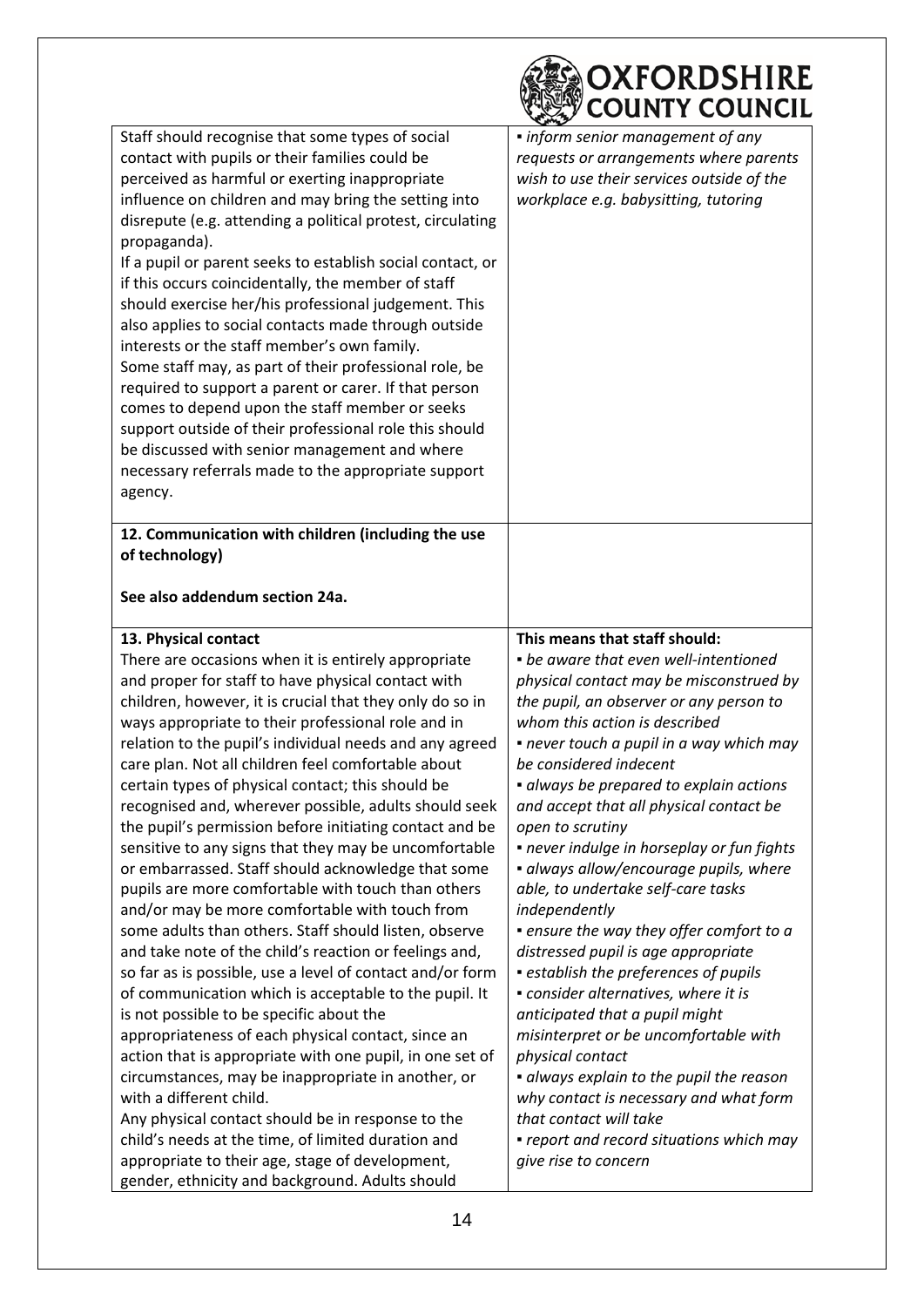|                                                           | OXFORDSHIRE<br><b>COUNTY COUNCIL</b>        |
|-----------------------------------------------------------|---------------------------------------------|
| therefore, use their professional judgement at all        | • be aware of cultural or religious views   |
| times.                                                    | about touching and be sensitive to issues   |
| Physical contact should never be secretive, or for the    | of gender                                   |
| gratification of the adult, or represent a misuse of      | This means that education settings          |
| authority. If a member of staff believes that an action   | should:                                     |
| by them or a colleague could be misinterpreted, or if     | • ensure they have a system in place for    |
| an action is observed which is possibly abusive, the      | recording incidents and the means by        |
| incident and circumstances should be immediately          | which information about incidents and       |
| reported to the manager and recorded. Where               | outcomes can be easily accessed by          |
| appropriate, the manager should consult with the          | senior management                           |
| Local Authority Designated Officer (the DO).              | · provide staff, on a 'need to know' basis, |
| Extra caution may be required where it is known that      | with relevant information about             |
| a child has suffered previous abuse or neglect. Staff     | vulnerable children in their care           |
| need to be aware that the child may associate physical    |                                             |
| contact with such experiences. They also should           |                                             |
| recognise that these pupils may seek out                  |                                             |
| inappropriate physical contact. In such circumstances     |                                             |
| staff should deter the child sensitively and help them    |                                             |
| to understand the importance of personal boundaries.      |                                             |
| A general culture of 'safe touch' should be adopted,      |                                             |
| where appropriate, to the individual requirements of      |                                             |
| each child. Pupils with special educational needs or      |                                             |
| disabilities may require more physical contact to assist  |                                             |
| their everyday learning. The arrangements should be       |                                             |
| understood and agreed by all concerned, justified in      |                                             |
| terms of the pupil's needs, consistently applied and      |                                             |
| open to scrutiny.                                         |                                             |
| 14. Other activities that require physical contact        | This means that staff should:               |
| In certain curriculum areas, such as PE, drama or         | • treat pupils with dignity and respect     |
| music, staff may need to initiate some physical           | and avoid contact with intimate parts of    |
| contact with children, for example, to demonstrate        | the body                                    |
| technique in the use of a piece of equipment, adjust      | · always explain to a pupil the reason      |
| posture, or support a child so they can perform an        | why contact is necessary and what form      |
| activity safely or prevent injury.                        | that contact will take                      |
| Physical contact should take place only when it is        | • seek consent of parents where a pupil is  |
| necessary in relation to a particular activity. It should | unable to give this; e.g. because of age or |
| take place in a safe and open environment i.e. one        | disability                                  |
| easily observed by others and last for the minimum        | • consider alternatives, where it is        |
| time necessary. The extent of the contact should be       | anticipated that a pupil might              |
| made clear and undertaken with the permission of the      | misinterpret any such contact               |
| pupil. Contact should be relevant to their age /          | • be familiar with and follow               |
| understanding and adults should remain sensitive to       | recommended guidance and protocols          |
| any discomfort expressed verbally or non-verbally by      | • conduct activities where they can be      |
| the pupil.                                                | seen by others                              |
| Guidance and protocols around safe and appropriate        | • be aware of gender, cultural and          |
| physical contact may be provided, for example, by         | religious issues that may need to be        |
| sports governing bodies and should be understood          | considered prior to initiating physical     |
| and applied consistently. Any incidents of physical       | contact                                     |
| contact that cause concern or fall outside of these       |                                             |
| protocols and guidance should be reported to the          | This means that schools/settings            |
| senior manager and parent or carer.                       | should:                                     |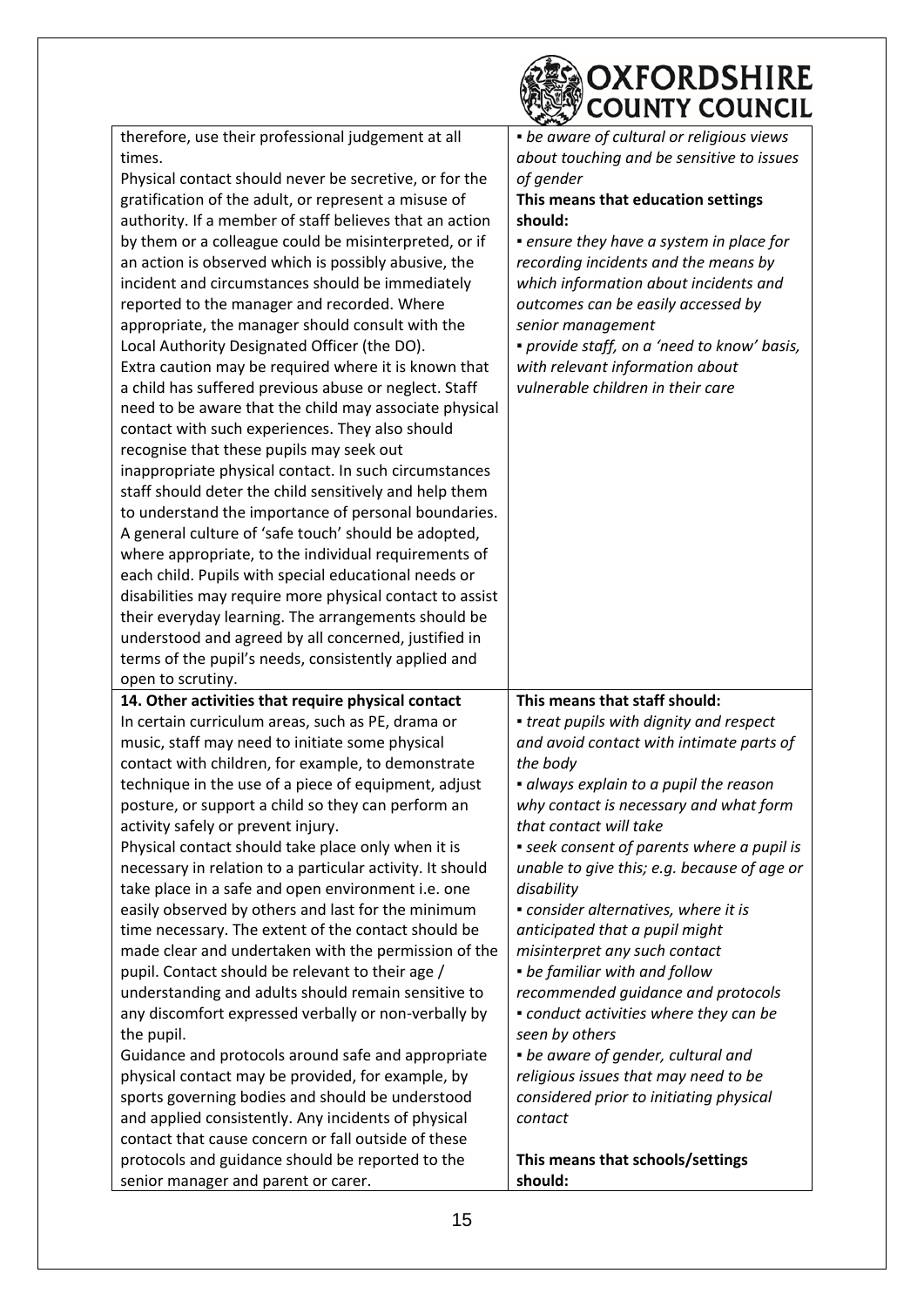|                                                                                                                                                                                                                                                                                                                                                                                                                                                                                                                                                                                                                                                                                                                                                                                                                                                                                                                                                                                                                                                                                                                                                                                      | OXFORDSHIRE<br><b>COUNTY COUNCIL</b>                                                                                                                                                                                                                                                                                                                                                                                                                                                                                                                                                                                                                                                                                                                                                 |
|--------------------------------------------------------------------------------------------------------------------------------------------------------------------------------------------------------------------------------------------------------------------------------------------------------------------------------------------------------------------------------------------------------------------------------------------------------------------------------------------------------------------------------------------------------------------------------------------------------------------------------------------------------------------------------------------------------------------------------------------------------------------------------------------------------------------------------------------------------------------------------------------------------------------------------------------------------------------------------------------------------------------------------------------------------------------------------------------------------------------------------------------------------------------------------------|--------------------------------------------------------------------------------------------------------------------------------------------------------------------------------------------------------------------------------------------------------------------------------------------------------------------------------------------------------------------------------------------------------------------------------------------------------------------------------------------------------------------------------------------------------------------------------------------------------------------------------------------------------------------------------------------------------------------------------------------------------------------------------------|
| It is good practice that all parties clearly understand at<br>the outset, what physical contact is necessary and<br>appropriate in undertaking specific activities. Keeping<br>parents/carers and pupils informed of the extent and<br>nature of any physical contact may also prevent<br>allegations of misconduct or abuse arising.                                                                                                                                                                                                                                                                                                                                                                                                                                                                                                                                                                                                                                                                                                                                                                                                                                                | • have in place up to date guidance and<br>protocols on appropriate physical<br>contact, that promote safe practice and<br>include clear expectations of behaviour<br>and conduct.<br>• ensure that staff are made aware of<br>this guidance and that it is continually<br>promoted                                                                                                                                                                                                                                                                                                                                                                                                                                                                                                  |
| 15 Intimate / personal care<br>Schools and settings should have clear nappy or pad<br>changing and intimate / personal care policies which<br>ensure that the health, safety, independence and<br>welfare of children is promoted and their dignity and<br>privacy are respected. Arrangements for intimate and<br>personal care should be open and transparent and<br>accompanied by recording systems. Pupils should be<br>encouraged to act as independently as possible and to<br>undertake as much of their own personal care as is<br>possible and practicable. When assistance is required,<br>this should normally be undertaken by one member of<br>staff, however, they should try to ensure that another<br>appropriate adult is in the vicinity who is aware of the<br>task to be undertaken and that, wherever possible,<br>they are visible and/or audible. Intimate or personal<br>care procedures should not involve more than one<br>member of staff unless the pupil's care plan specifies<br>the reason for this. A signed record should be kept of<br>all intimate and personal care tasks undertaken and,<br>where these have been carried out in another room, | This means that education settings<br>should:<br>This means that education settings<br>should:<br>• have written care plans in place for any<br>pupil who could be expected to require<br>intimate care • update care plans in<br>writing where appropriate; e.g. because<br>there are changes to staff rotas, etc.<br>• ensure that pupils are actively<br>consulted about their own care plan •<br>ensure that intimate / personal care is<br>provided by staff known to the child •<br>ensure that only individuals that have<br>been checked against the relevant DBS<br>barred list are permitted to engage in<br>intimate or personal care • ensure that<br>temporary or visiting staff have been<br>trained in intimate and personal care<br>procedures                       |
| should include times left and returned.<br>Any vulnerability, including those that may arise from<br>a physical or learning difficulty should be considered<br>when formulating the individual pupil's care plan. The<br>views of parents, carers and the pupil, regardless of<br>their age and understanding, should be actively<br>sought in formulating the plan and in the necessary<br>regular reviews of these arrangements. Any changes<br>to the care plan should be made in writing and<br>without delay, even if the change in arrangements is<br>temporary; e.g. staff shortages, changes to staff rotas<br>during the pandemic, etc. Intimate and personal care<br>should not be carried out by an adult that the child<br>does not know. Anyone undertaking intimate /<br>personal care in an education setting is in regulated<br>activity and must have been checked against the<br>relevant DBS barred list, even if the activity only<br>happens once; this includes volunteers. Volunteers<br>and visiting staff from other schools should not<br>undertake care procedures without appropriate<br>training.                                                       | This means that staff should:<br>• adhere to their organisation's intimate<br>and personal care and nappy changing<br>policies<br>• make other staff aware of the task<br>being undertaken<br>· always explain to the pupil what is<br>happening before a care procedure<br>begins<br>• consult with colleagues where any<br>variation from agreed procedure/care<br>plan is necessary<br>• record the justification for any<br>variations to the agreed procedure/care<br>plan and share this information their<br>parents/carers<br>• avoid any visually intrusive behaviour<br>• where there are changing rooms<br>announce their intention of entering<br>• always consider the supervision needs<br>of the pupils and only remain in the room<br>where their needs require this |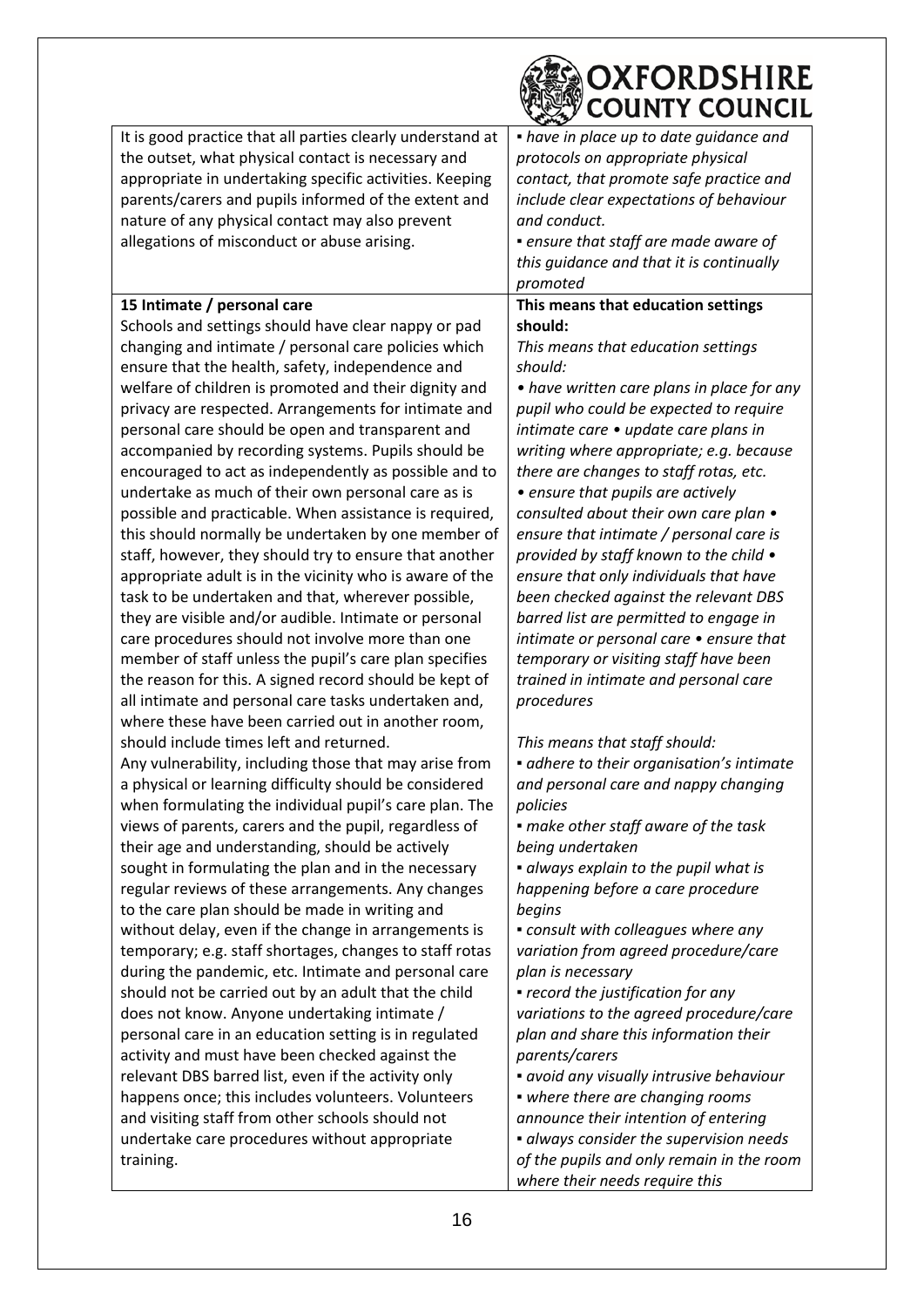|                                                                                                                                                                                                                                                                                                                                                                                                                                                                                                                                                                                                                                                                                                                                                                                                                                                                                                                                                                                                                                                                                                                                                                                               | OXFORDSHIRE<br><b>COUNTY COUNCIL</b>                                                                                                                                                                                                                                                                                                                                                                                                                                                                                                                                                                                                                                                                                                                                                                                                                                                                     |
|-----------------------------------------------------------------------------------------------------------------------------------------------------------------------------------------------------------------------------------------------------------------------------------------------------------------------------------------------------------------------------------------------------------------------------------------------------------------------------------------------------------------------------------------------------------------------------------------------------------------------------------------------------------------------------------------------------------------------------------------------------------------------------------------------------------------------------------------------------------------------------------------------------------------------------------------------------------------------------------------------------------------------------------------------------------------------------------------------------------------------------------------------------------------------------------------------|----------------------------------------------------------------------------------------------------------------------------------------------------------------------------------------------------------------------------------------------------------------------------------------------------------------------------------------------------------------------------------------------------------------------------------------------------------------------------------------------------------------------------------------------------------------------------------------------------------------------------------------------------------------------------------------------------------------------------------------------------------------------------------------------------------------------------------------------------------------------------------------------------------|
| Pupils are entitled to respect and privacy at all times                                                                                                                                                                                                                                                                                                                                                                                                                                                                                                                                                                                                                                                                                                                                                                                                                                                                                                                                                                                                                                                                                                                                       |                                                                                                                                                                                                                                                                                                                                                                                                                                                                                                                                                                                                                                                                                                                                                                                                                                                                                                          |
| and especially when in a state of undress, including,<br>for example, when changing, toileting and showering.<br>However, there needs to be an appropriate level of<br>supervision in order to safeguard pupils, satisfy health<br>and safety considerations and ensure that bullying or<br>teasing does not occur. This supervision should be<br>appropriate to the needs and age of the children<br>concerned and sensitive to the potential for<br>embarrassment.                                                                                                                                                                                                                                                                                                                                                                                                                                                                                                                                                                                                                                                                                                                          | This means that adults should not:<br>• change or toilet in the presence or sight<br>of pupils<br>• shower with pupils • allow any adult to<br>assist with intimate or personal care<br>without confirmation from senior leaders<br>that the individual is not barred from<br>working in regulated activity<br>• assist with intimate or personal care<br>tasks which the pupil is able to undertake<br>independently                                                                                                                                                                                                                                                                                                                                                                                                                                                                                    |
|                                                                                                                                                                                                                                                                                                                                                                                                                                                                                                                                                                                                                                                                                                                                                                                                                                                                                                                                                                                                                                                                                                                                                                                               |                                                                                                                                                                                                                                                                                                                                                                                                                                                                                                                                                                                                                                                                                                                                                                                                                                                                                                          |
| 16 Behaviour management<br>Corporal punishment and smacking are unlawful in all<br>schools and education settings.<br>Staff should not use any form of degrading or<br>humiliating treatment to punish a child. The use of<br>sarcasm, demeaning or insensitive comments towards<br>children is completely unacceptable.<br>Where pupils display difficult or challenging<br>behaviour, adults should follow the school's or<br>setting's behaviour and discipline policy using<br>strategies appropriate to the circumstance and<br>situation.<br>Where a pupil has specific needs in respect of<br>particularly challenging behaviour, a positive handling<br>plan, including assessment of risk, should be drawn up<br>and agreed by all parties, including, for example, a<br>medical officer where appropriate.<br>Senior managers should ensure that the<br>establishment's behaviour policy includes clear<br>guidance about the use of isolation and seclusion. The<br>legislation on these strategies is complex and staff<br>should take extreme care to avoid any practice that<br>could be viewed as unlawful, a breach of the pupil's<br>human rights and/or false imprisonment. | This means that staff should:<br>• not use force as a form of punishment<br>• try to defuse situations before they<br>escalate e.g. by distraction<br>• keep parents informed of any sanctions<br>or behaviour management techniques<br>used<br>• be mindful of and sensitive to factors<br>both inside and outside of the school or<br>setting which may impact on a pupil's<br>behaviour<br>• follow the establishment's behaviour<br>management policy<br>· behave as a role model<br>• avoid shouting at children other than as<br>a warning in an emergency/safety<br>situation<br>• refer to national and local policy and<br>guidance regarding Restrictive Physical<br>Intervention (RPI)<br>• be aware of the legislation and<br>potential risks associated with the use of<br>isolation and seclusion<br>• comply with legislation and guidance in<br>relation to human rights and restriction |
|                                                                                                                                                                                                                                                                                                                                                                                                                                                                                                                                                                                                                                                                                                                                                                                                                                                                                                                                                                                                                                                                                                                                                                                               | of liberty                                                                                                                                                                                                                                                                                                                                                                                                                                                                                                                                                                                                                                                                                                                                                                                                                                                                                               |
| 17. The use of control and physical intervention<br>Early years providers must take all reasonable steps to<br>ensure that corporal punishment is not given by any<br>person who cares for or is in regular contact with a<br>child, or by any person living or working in the<br>premises where care is provided. A person will not be<br>taken to have used corporal punishment if the action<br>was taken for reasons that include averting an                                                                                                                                                                                                                                                                                                                                                                                                                                                                                                                                                                                                                                                                                                                                             | This means that education settings<br>should:<br>• ensure that they have a lawful physical<br>intervention policy consistent with local<br>and national guidance<br>• regularly acquaint staff with policy and<br>guidance<br>• ensure that staff are provided with                                                                                                                                                                                                                                                                                                                                                                                                                                                                                                                                                                                                                                      |
| immediate danger of personal injury to, or an                                                                                                                                                                                                                                                                                                                                                                                                                                                                                                                                                                                                                                                                                                                                                                                                                                                                                                                                                                                                                                                                                                                                                 | appropriate training and support                                                                                                                                                                                                                                                                                                                                                                                                                                                                                                                                                                                                                                                                                                                                                                                                                                                                         |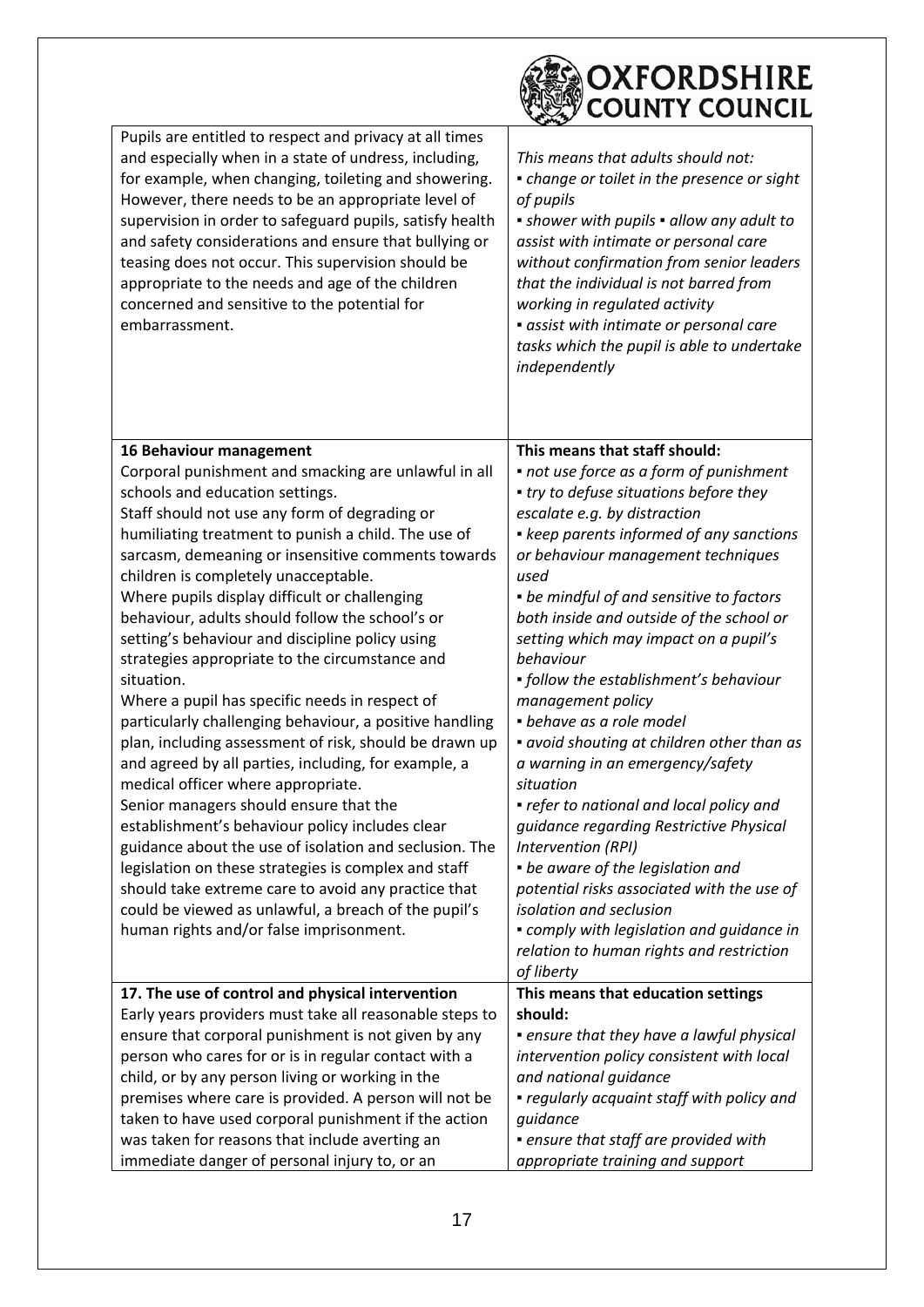|                                                                                                                 | OXFORDSHIRE<br><b>COUNTY COUNCIL</b>      |
|-----------------------------------------------------------------------------------------------------------------|-------------------------------------------|
| immediate danger of death of, any person including                                                              | • have an agreed policy for when and      |
| the child4.                                                                                                     | how physical interventions should be      |
| The law and guidance for schools states that adults                                                             | recorded and reported                     |
| may reasonably intervene to prevent a child from:                                                               |                                           |
| • committing a criminal offence                                                                                 | This means that staff should:             |
| • injuring themselves or others                                                                                 | · adhere to the school or setting's       |
| • causing damage to property                                                                                    | physical intervention policy              |
| • engaging in behaviour prejudicial to good order and                                                           | · always seek to defuse situations and    |
| to maintain good order and discipline.                                                                          | avoid the use of physical intervention    |
| Care staff in residential special schools which are also                                                        | wherever possible                         |
| registered as children's homes are not permitted to                                                             | · where physical intervention is          |
| use physical intervention to maintain good order or                                                             | necessary, only use minimum force and     |
| discipline and should refer to the Children's Homes                                                             | for the shortest time needed              |
| Regulations (England) 2015 for information.                                                                     |                                           |
| Great care must be exercised in order that adults do                                                            | This means that staff should not          |
| not physically intervene in a manner which could be                                                             | • use physical intervention as a form of  |
| considered unlawful.                                                                                            | punishment                                |
| Under no circumstances should physical force be used                                                            |                                           |
| as a form of punishment. The use of unwarranted or                                                              |                                           |
| disproportionate physical force is likely to constitute a                                                       |                                           |
| criminal offence. Where the school or setting judges                                                            |                                           |
| that a child's behaviour presents a serious risk to                                                             |                                           |
| themselves or others, they must always put in place a                                                           |                                           |
| robust risk assessment which is reviewed regularly                                                              |                                           |
| and, where relevant, a physical intervention plan.                                                              |                                           |
| In all cases where physical intervention has taken                                                              |                                           |
| place, it would be good practice to record the incident                                                         |                                           |
| and subsequent actions and report these to a                                                                    |                                           |
| manager and the child's parents. (In a children's home                                                          |                                           |
| it is a legal requirement to record such incidents.)                                                            |                                           |
| Similarly, where it can be anticipated that physical<br>intervention is likely to be required, a plan should be |                                           |
| put in place which the pupil and parents/carers are                                                             |                                           |
| aware of and have agreed to. Parental consent does                                                              |                                           |
| not permit settings to use unlawful physical                                                                    |                                           |
| intervention or deprive a pupil of their liberty.                                                               |                                           |
| 18. Sexual conduct                                                                                              | This means that staff should:             |
| Any sexual behaviour by a member of staff with or                                                               | • not have any form of sexual contact     |
| towards a pupil is unacceptable. It is an offence for a                                                         | with a pupil from the school or setting   |
| member of staff in a position of trust to engage in                                                             | • avoid any form of touch or comment      |
| sexual activity with a pupil under 18 years of age5 and                                                         | which is, or may be considered to be,     |
| sexual activity with a child could be a matter for                                                              | indecent                                  |
| criminal and/or disciplinary procedures.                                                                        | • avoid any form of communication with    |
| Pupils are protected by the same laws as adults in                                                              | a pupil which could be interpreted as     |
| relation to non-consensual sexual behaviour. They are                                                           | sexually suggestive, provocative or give  |
| additionally protected by specific legal provisions                                                             | rise to speculation e.g. verbal comments, |
| depending on their age and understanding. This                                                                  | letters, notes, by email or on social     |
| includes the prohibition of sexual activity with                                                                | media, phone calls, texts, physical       |
| children by adults in a position of trust.                                                                      | contact                                   |
| Sexual activity involves physical contact including                                                             | • not make sexual remarks to or about a   |
| penetrative and non-penetrative acts, however it also                                                           | pupil                                     |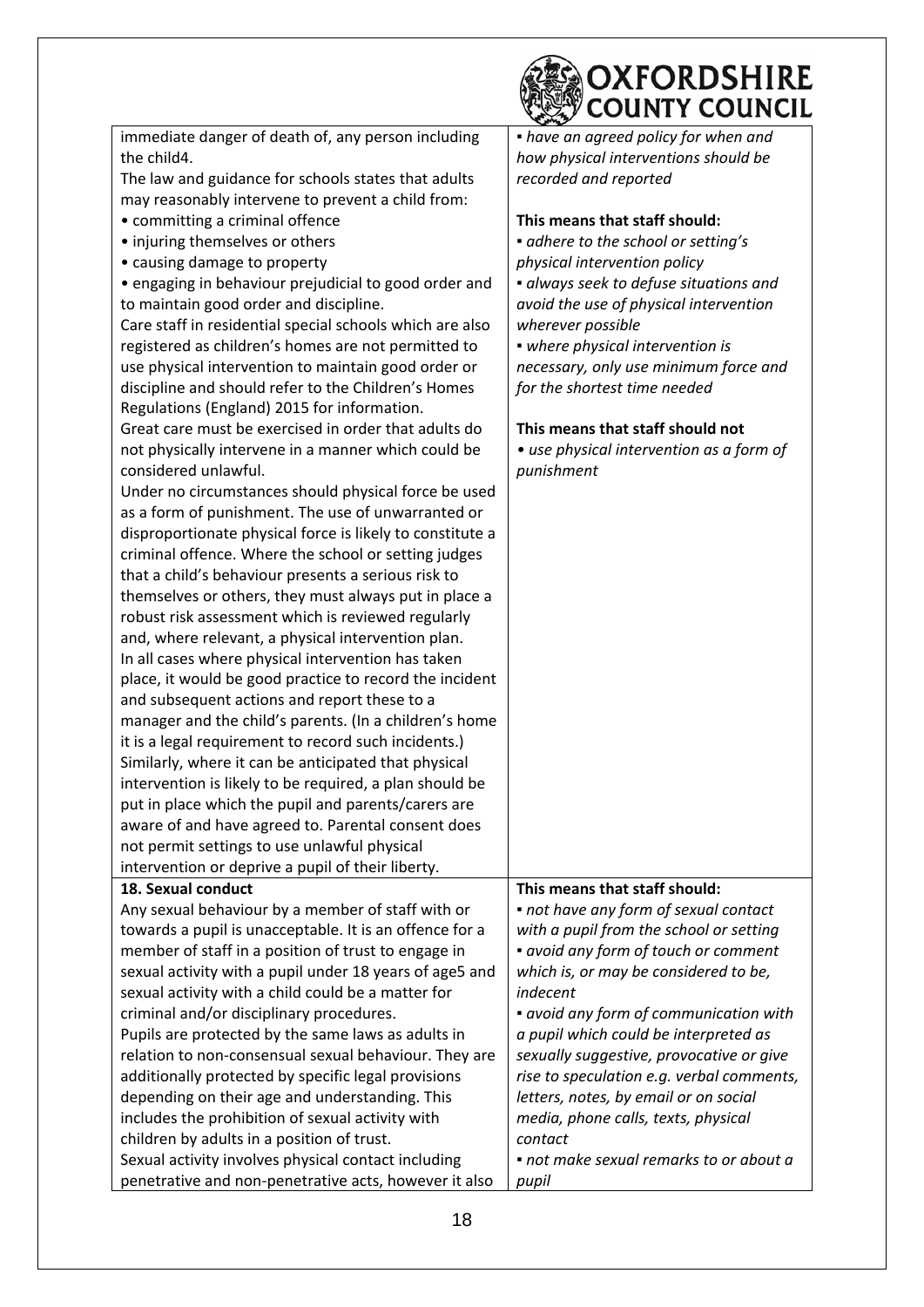|                                                                                                                                                                                                                                                                                                                                                                                                                                                                                                                                                                                                                                                                                                                                                                                                                                                                                                                                                                                                                                                                                                                                                                                                                                                               | OXFORDSHIRE<br><b>COUNTY COUNCIL</b>                                                                                                                                                                                                                                                                                                                                                                                                                                                                                                                                                                                                                                                                                                                                                                                                                                                                                                                                                                                            |
|---------------------------------------------------------------------------------------------------------------------------------------------------------------------------------------------------------------------------------------------------------------------------------------------------------------------------------------------------------------------------------------------------------------------------------------------------------------------------------------------------------------------------------------------------------------------------------------------------------------------------------------------------------------------------------------------------------------------------------------------------------------------------------------------------------------------------------------------------------------------------------------------------------------------------------------------------------------------------------------------------------------------------------------------------------------------------------------------------------------------------------------------------------------------------------------------------------------------------------------------------------------|---------------------------------------------------------------------------------------------------------------------------------------------------------------------------------------------------------------------------------------------------------------------------------------------------------------------------------------------------------------------------------------------------------------------------------------------------------------------------------------------------------------------------------------------------------------------------------------------------------------------------------------------------------------------------------------------------------------------------------------------------------------------------------------------------------------------------------------------------------------------------------------------------------------------------------------------------------------------------------------------------------------------------------|
| includes non-contact activities, such as causing pupils<br>to engage in or watch sexual activity or the production<br>of pornographic material.<br>There are occasions when adults embark on a course<br>of behaviour known as 'grooming' where the purpose<br>is to gain the trust of a child, and manipulate the<br>relationship so sexual abuse can take place. All staff<br>should undertake appropriate training so they are<br>fully aware of those behaviours that may constitute<br>'grooming' and of their responsibility to always report<br>to a senior manager any concerns about the<br>behaviour of a colleague which could indicate that a<br>pupil is being groomed.                                                                                                                                                                                                                                                                                                                                                                                                                                                                                                                                                                          | • not discuss sexual matters with or in<br>the presence of pupils other than within<br>agreed curriculum content or as part of<br>their recognised job role                                                                                                                                                                                                                                                                                                                                                                                                                                                                                                                                                                                                                                                                                                                                                                                                                                                                     |
| 19. One to one situations<br>Staff working in one to one situations with pupils at<br>the setting, including visiting staff from external<br>organisations can be more vulnerable to allegations or<br>complaints.<br>To safeguard both pupils and adults, a risk assessment<br>in relation to the specific nature and implications of<br>one to one work should always be undertaken. Each<br>assessment should take into account the individual<br>needs of each pupil and should be reviewed regularly.<br>Arranging to meet with pupils from the school or<br>setting away from the work premises should not be<br>permitted unless the necessity for this is clear and<br>approval is obtained from a senior member of staff,<br>the pupil and their parents/carers.<br>During the current school closures, the DfE suggests<br>that if there is only one vulnerable child or child of a<br>critical worker, the school should consider closing, and<br>liaise with the local authority to identify alternative<br>provision; e.g., at a hub school. If the school must<br>remain open with only one or two children, there<br>should be more than one member of staff to meet fire<br>safety, first aid, supervision and other emergency<br>procedures. | This means school leaders should:<br>• keep pupil numbers under constant<br>review • ensure that risk assessments<br>and emergency procedures are reviewed<br>in the event of lone working / very small<br>numbers on site . ligise with the LA on<br>suitable alternative provision if the<br>school needs to close due to very low<br>pupil numbers<br>This means that staff should:<br>• work one to one with a child only where<br>absolutely necessary and with the<br>knowledge and consent of senior leaders<br>and parents/carers • be aware of<br>relevant risk assessments, policies and<br>procedures<br>• ensure that wherever possible there is<br>visual access and/or an open door in one<br>to one situations<br>• avoid use of 'engaged' or equivalent<br>signs wherever possible. Such signs may<br>create an opportunity for secrecy or the<br>interpretation of secrecy<br>• always report any situation where a<br>pupil becomes distressed, anxious or<br>angry<br>• consider the needs and circumstances |
| 20. Home visits<br>All work with pupils and parents should usually be<br>undertaken in the school or setting or other<br>recognised workplace. There are however occasions,<br>in response to an urgent, planned or specific situation<br>or job role, where it is necessary to make one-off or<br>regular home visits.                                                                                                                                                                                                                                                                                                                                                                                                                                                                                                                                                                                                                                                                                                                                                                                                                                                                                                                                       | of the pupil involved<br>This means that staff should:<br>• agree the purpose for any home visit<br>with their manager • have a clear<br>understanding of the actions that should<br>be taken if it is believed that a child or<br>parent is at immediate risk of harm,<br>including when to contact emergency<br>services and / or partner agencies                                                                                                                                                                                                                                                                                                                                                                                                                                                                                                                                                                                                                                                                            |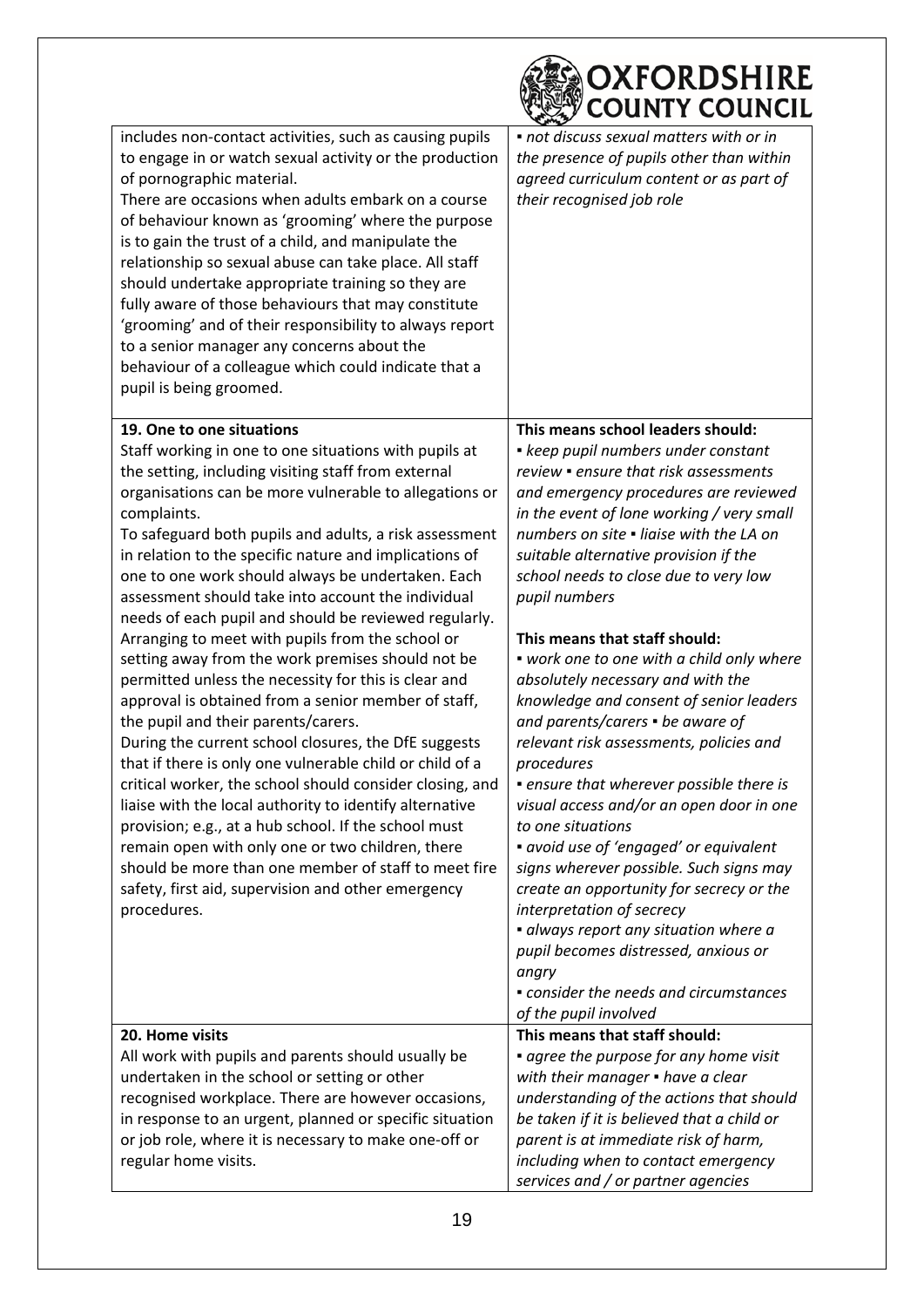

| In the current situation, some settings may ask staff to  | · adhere to agreed risk management         |
|-----------------------------------------------------------|--------------------------------------------|
| undertake welfare visits, particularly in the EYFS or to  | strategies                                 |
| primary age children. Settings should take into           | • avoid unannounced visits wherever        |
| account the advice of their local authority early years   | possible                                   |
| service and / or MAP when deciding whether these          | • ensure there is visual access and/or an  |
| home visits are proportionate and desirable. Staff will   | open door in one to one situations .       |
| normally undertake home visits with a colleague. Staff    | observe social distancing at all times .   |
| undertaking welfare visits should always try to give      | except in an emergency, never enter a      |
| parents / carers advance warning unless there is good     | home without the parent or carer's         |
| reason not to; e.g. because the visit has been            | consent or when the parent is absent       |
| prompted by safeguarding concerns and / or is at the      | · always make detailed records including   |
| request of children's social care. In these cases, one of | times of arrival and departure             |
| the staff undertaking the visit should be a Designated    | · ensure any behaviour or situation which  |
| safeguarding lead or deputy safeguarding person. The      | gives rise to concern is discussed with    |
| purpose of the visit should be clarified and staff        | their manager                              |
| should be aware of the circumstances in which             |                                            |
| emergency services or partner agencies should be          | This means that education settings         |
| contacted. It is essential that appropriate policies and  | should:                                    |
| related risk assessments are in place to safeguard        | · ensure that they have home visit and     |
| both staff and pupils, who can be more vulnerable in      | lone-working policies which all adults are |
| these situations.                                         | made aware of. These should include        |
| A risk assessment should be undertaken prior to any       | arrangements for risk assessment and       |
| planned home visit taking place. The assessment           | management                                 |
| should include an evaluation of any known factors         | • ensure that policies reflect any         |
| regarding the pupil, parents/carers and any others        | procedures or guidance issued by the       |
| living in the household. Consideration should be given    | MAP in relation to undertaking home        |
| to any circumstances which might render the staff         | visits                                     |
| member becoming more vulnerable to an allegation          | • ensure that all visits are justified and |
| being made e.g. hostility, child protection concerns,     | recorded • ensure that staff understand    |
| complaints or grievances. Specific thought should be      | the purpose and limitations of welfare     |
| given to visits outside of 'office hours' or in remote or | visits                                     |
| secluded locations. Following the assessment,             | • ensure that staff are not exposed to     |
| appropriate risk management measures should be put        | unacceptable risk                          |
| in place, before the visit is undertaken. In the unlikely | · make clear to staff that, other than in  |
| event that little or no information is available, visits  | an emergency, they should not enter a      |
| should not be made alone.                                 | home if the parent/carer is absent         |
|                                                           | • ensure that staff have access to a       |
|                                                           | mobile telephone and an emergency          |
|                                                           | contact number                             |
| 21. Transporting pupils                                   | This means that staff should:              |
| In certain situations, staff or volunteers may be         | · plan and agree arrangements with all     |
| required or offer to transport pupils as part of their    | parties in advance                         |
| work. As for any other activity undertaken at work,       | • respond sensitively and flexibly where   |
| the employer has a duty to carry out a risk assessment    | any concerns arise                         |
| covering the health and safety of their staff and to      | • take into account any specific or        |
| manage any known risks.6                                  | additional needs of the pupil              |
| Consideration must be given to the potential              | • have an appropriate licence/permit for   |
| distraction of the driver and the supervision of the      | the vehicle                                |
| passengers. A judgement should be made about the          | • ensure they are fit to drive and free    |
| likely behaviour and individual needs of the child/ren.   | from any drugs, alcohol or medicine        |
| If any of them may require close supervision, then        |                                            |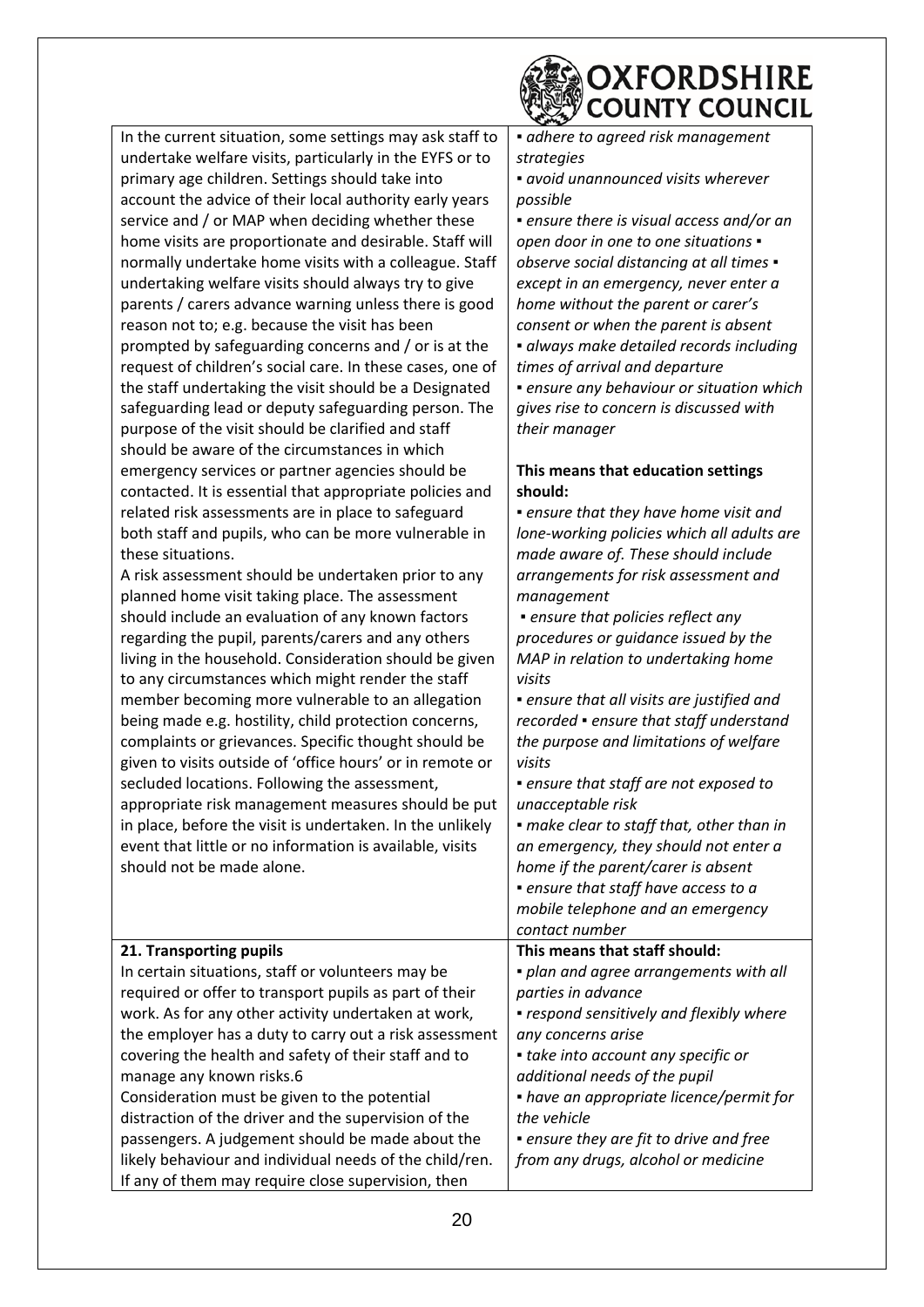|                                                                                                                 | <b>OXFORDSHIRE</b><br><b>COUNTY COUNCIL</b>                  |
|-----------------------------------------------------------------------------------------------------------------|--------------------------------------------------------------|
| another adult should travel in the vehicle so that the                                                          | which is likely to impair judgement and/                     |
| driver is not distracted or compromised. Staff should                                                           | or ability to drive                                          |
| not offer lifts to pupils unless the need for this has                                                          | · ensure that if they need to be alone                       |
| been agreed by a manager. A designated member of                                                                | with a pupil this is for the minimum time                    |
| staff should be appointed to plan and provide                                                                   | • be aware that the safety and welfare of                    |
| oversight of all transport arrangements and respond                                                             | the pupil is their responsibility until this is              |
| to any concerns that may arise.                                                                                 | safely passed over to a parent/carer                         |
| Wherever possible and practicable it is advisable that                                                          | • report the nature of the journey, the                      |
| transport is undertaken other than in private vehicles                                                          | route and expected time of arrival in                        |
| and with at least one adult additional to the driver                                                            | accordance with agreed procedures                            |
| acting as an escort.                                                                                            | · ensure that their behaviour and all                        |
| It is a legal requirement that all passengers wear                                                              | arrangements ensure vehicle, passenger                       |
| seatbelts and the driver should ensure that they do                                                             | and driver safety. This includes having                      |
| so. They should also be aware of and adhere to                                                                  | proper and appropriate insurance for the                     |
| current legislation regarding the use of car seats /                                                            | type of vehicle being driven                                 |
| booster seats for younger children.                                                                             | · ensure that any impromptu or                               |
| Staff should ensure that their behaviour is safe and                                                            | emergency arrangements of lifts are                          |
| that the transport arrangements and the vehicle meet                                                            | recorded and can be justified                                |
| all legal requirements. They should ensure that the                                                             | · refer to Local and National guidance for                   |
| vehicle is roadworthy and appropriately insured and                                                             | <b>Educational visits</b>                                    |
| that the maximum carrying capacity is not exceeded.                                                             |                                                              |
| Staff should never offer to transport pupils outside of                                                         | This means education settings should:<br>seek evidence that: |
| their normal working duties, other than in an                                                                   | - the vehicle is safe. This means that it                    |
| emergency or where not doing so would mean the                                                                  | holds a valid MOT certificate, where                         |
| child may be at risk. In these circumstances the matter<br>should be recorded and reported to both their        | relevant, that the driver certifies it has                   |
| manager and the child's parent(s). The school's health                                                          | been serviced in line with the                               |
| and safety policy and/or educational visits policy                                                              | manufacturer's schedule, and that the                        |
| should set out the arrangements under which staff                                                               | driver carries out any pre-use checks                        |
| may use private vehicles to transport pupils                                                                    | specified by the manufacturer                                |
|                                                                                                                 | - the driver is suitable. This means that                    |
|                                                                                                                 | they hold a valid licence for the type of                    |
|                                                                                                                 | vehicle and meet any employer                                |
|                                                                                                                 | requirements                                                 |
|                                                                                                                 | - there is a valid insurance policy                          |
|                                                                                                                 | covering the driver and the vehicle for                      |
|                                                                                                                 | the intended use. This may require that                      |
|                                                                                                                 | the driver has 'business use' cover.                         |
|                                                                                                                 | • Retain evidence of the above with the                      |
|                                                                                                                 | risk assessment                                              |
| 22. Educational visits                                                                                          | This means that staff should:                                |
| Staff responsible for organising educational visits                                                             | · adhere to their organisation's                             |
| should be familiar with the Department for                                                                      | educational visits guidance                                  |
| Education's advice on Health and Safety available at                                                            | · always have another adult present on                       |
| https://www.gov.uk/government/publications/health-                                                              | visits, unless otherwise agreed with                         |
| and-safety-on-educational-visits9                                                                               | senior staff<br>· undertake risk assessments                 |
| The duties in the Health and Safety at Work etc. Act<br>1974 and the supporting regulations apply to activities | • have the appropriate consents in place                     |
| taking place on or off the school premises (including                                                           | (e.g. medical)                                               |
| school visits) in Great Britain. All school employers                                                           | • ensure that their behaviour remains                        |
| must have a Health and Safety policy. This should                                                               | professional at all times                                    |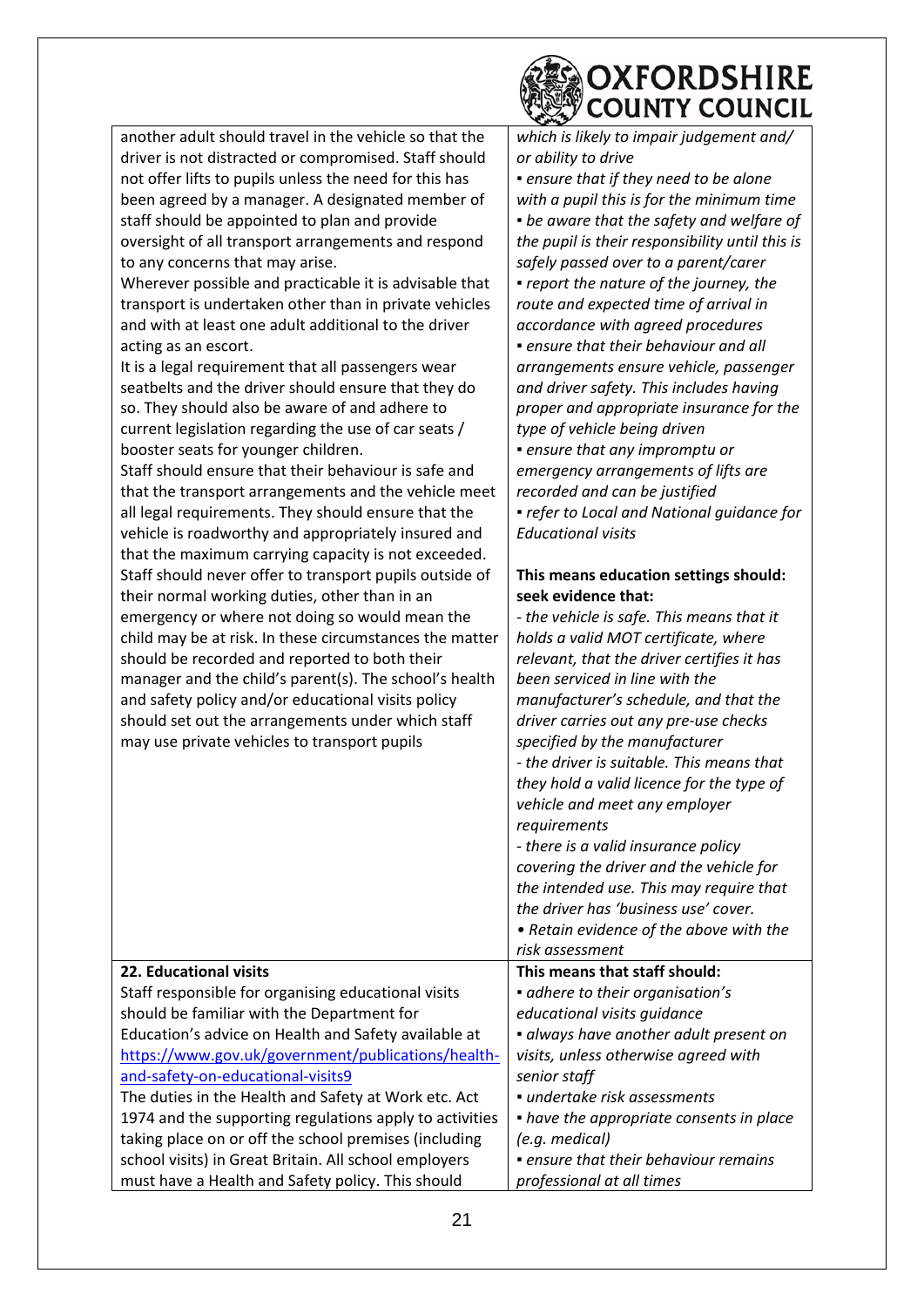| OXFORDSHIRE<br><b>COUNTY COUNCIL</b>                                                                                                 |
|--------------------------------------------------------------------------------------------------------------------------------------|
| include policy and procedures for off-site visits,<br>• never share beds with a child/pupil                                          |
| - never share bedrooms unless it involves<br>including residential visits and any school-led                                         |
| adventure activities. The Management of Health and<br>a dormitory situation and the                                                  |
| Safety at Work Regulations (1999) impose a duty on<br>arrangements have been previously                                              |
| employers to produce suitable and sufficient risk<br>discussed with Head teacher, parents                                            |
| assessments. This would include assessment of any<br>and pupils                                                                      |
| risks to employees, children or others during an<br>• refer to local and national guidance for                                       |
| educational visit, and the measures that should be<br>educational visits, including                                                  |
| taken to minimise these risks. For regular activities,<br>exchange visits (both to the UK and                                        |
| such as taking pupils to a local swimming pool, the<br>abroad)                                                                       |
| risks should be considered under the school's general                                                                                |
| arrangements and a check to make sure that the                                                                                       |
| precautions remain suitable is all that is required. For                                                                             |
| annual or infrequent activities, a review of an existing                                                                             |
| assessment may be all that is needed. For new higher-                                                                                |
| risk activities or trips, a specific assessment of the                                                                               |
| significant risks should be carried out.                                                                                             |
| Staff should take particular care when supervising                                                                                   |
| pupils in the less formal atmosphere of an educational                                                                               |
| visit where a more relaxed discipline or informal dress                                                                              |
| and language code may be acceptable. However, staff                                                                                  |
| remain in a position of trust and need to ensure that                                                                                |
| their behaviour cannot be interpreted as seeking to                                                                                  |
| establish an inappropriate relationship or friendship.                                                                               |
| Where out of school or setting activities include                                                                                    |
| overnight stays, careful consideration needs to be                                                                                   |
| given to sleeping arrangements. Pupils, adults and                                                                                   |
| parents should be informed of these prior to the start                                                                               |
| of the trip. In all circumstances, those organising trips                                                                            |
| and outings should pay careful attention to ensuring                                                                                 |
| there is a safe staff/child ratio and suitable gender mix                                                                            |
| of staff.                                                                                                                            |
| 23. First Aid and medication<br>This means that education settings                                                                   |
| The narrative of section 23 in the parent document<br>should:                                                                        |
| still stands. However, it is worth noting that in<br>• ensure there are trained and named                                            |
| exceptional circumstances, the Managing Health &<br>individuals to undertake first aid                                               |
| Safety at Work Regulations do allow an organisation<br>responsibilities, including paediatric first                                  |
| to function without any member of staff being trained<br>aid if relevant $\bullet$ if there is no member of                          |
| in 'First Aid at Work'. If a school has no trained first<br>staff available who has completed 'first                                 |
| aider due to COVID-19, it is the responsibility of school<br>aid at work' training, identify a senior                                |
| leaders and / or the employer to identify a senior<br>person to be responsible each day •                                            |
| person on site each day to lead on any crisis or serious<br>review and update first aid, medicines in                                |
| incident including the provision of first aid. This<br>school and crisis / emergency policies<br>and relevant risk assessments       |
| decision should be supported by a risk assessment                                                                                    |
| that takes into account the number of staff, children<br>• refer to local and national First Aid                                     |
| and / or other visitors on site, the proximity of<br>guidance and guidance on meeting the                                            |
| emergency services, any particular risks presented,<br>needs of children with medical conditions                                     |
| etc. Risks should be minimised as much as possible,<br>This means that adults should:<br>for example by not undertaking high risk or |
| adventurous activities.                                                                                                              |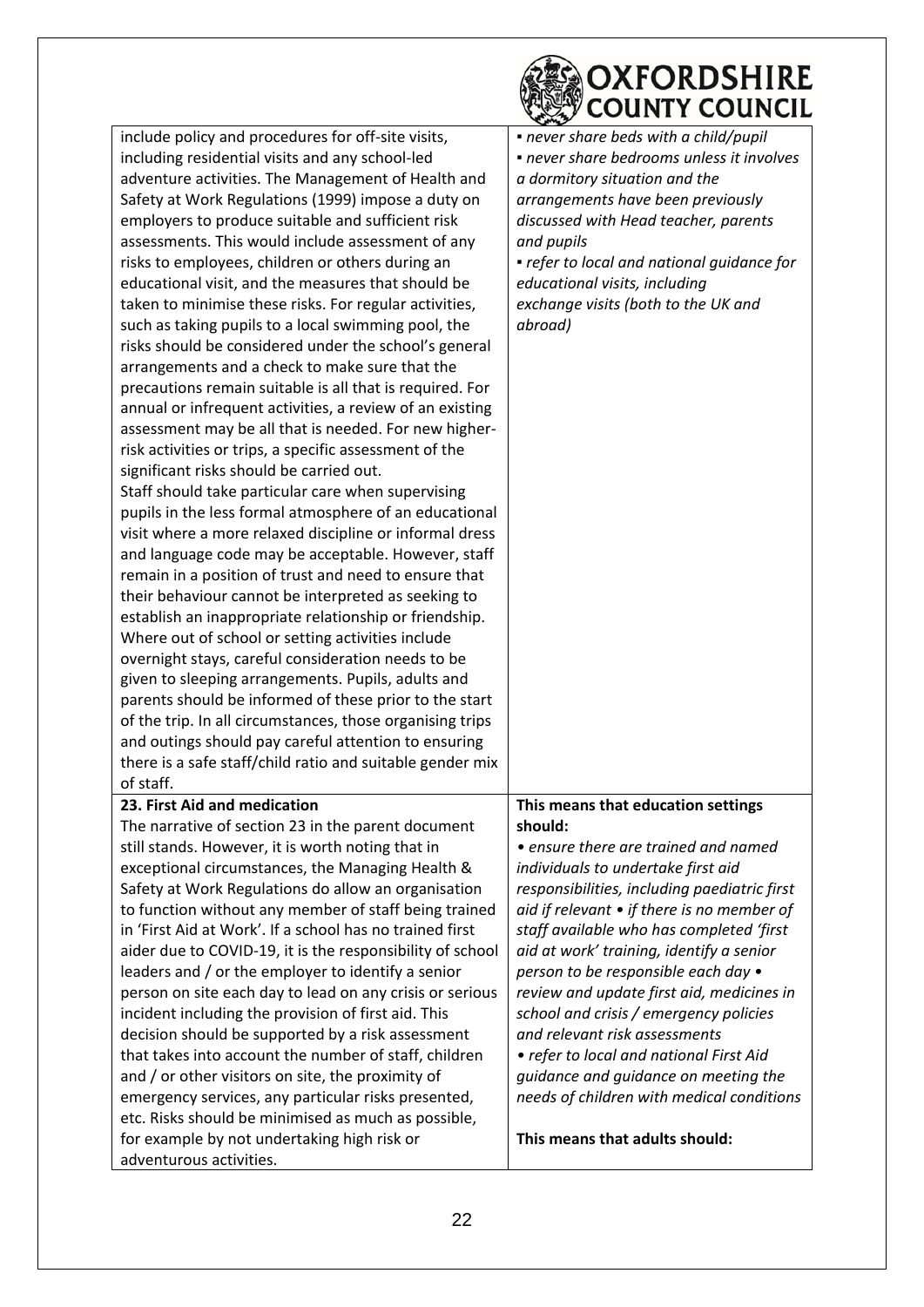|                                                                                                                                                                      | OXFORDSHIRE<br><b>COUNTY COUNCIL</b>                                                                               |
|----------------------------------------------------------------------------------------------------------------------------------------------------------------------|--------------------------------------------------------------------------------------------------------------------|
| Staff whose 'first aid at work' training is about to or<br>has expired since 16th March 2020 should be aware<br>that the HSE has agreed an extension of 3 months for | · adhere to the school or setting's health<br>and safety and supporting pupils with<br>medical conditions policies |
| renewal.<br>Depending on the ages of the children accessing the                                                                                                      | • make other staff aware of the task<br>being undertaken                                                           |
| provision, there may need to be at least one person<br>trained in paediatric first aid at all times when                                                             | • have regard to pupils' individual<br>healthcare plans                                                            |
| children are on site.                                                                                                                                                | • always ensure that an appropriate<br>health/risk assessment is undertaken                                        |
|                                                                                                                                                                      | prior to undertaking certain activities<br>• explain to the pupil what is happening.                               |
|                                                                                                                                                                      | • always act and be seen to act in the<br>pupil's best interest                                                    |
|                                                                                                                                                                      | • make a record of all medications<br>administered                                                                 |
|                                                                                                                                                                      | • not work with pupils whilst taking<br>medication unless medical advice                                           |
|                                                                                                                                                                      | confirms that they are able to do so                                                                               |
| 24a. Use of technology for online / virtual teaching<br>The narrative of section 24 remains relevant.                                                                | This means that senior leaders should:<br>• review and amend their online safety                                   |
| However, there has been a sharp increase in the use                                                                                                                  | and acceptable use policies to reflect the                                                                         |
| of technology for remote learning since March 2020                                                                                                                   | current situation                                                                                                  |
| and this addendum provides some basic guidelines for                                                                                                                 | . ensure that all relevant staff have been                                                                         |
| staff and school leaders.                                                                                                                                            | briefed and understand the policies and                                                                            |
| All settings should review their online safety and                                                                                                                   | the standards of conduct expected of                                                                               |
| acceptable use policies and amend these if necessary,                                                                                                                | them                                                                                                               |
| ensuring that all staff involved in virtual teaching or                                                                                                              | • have clearly defined operating times                                                                             |
| the use of technology to contact pupils are briefed on                                                                                                               | for virtual learning                                                                                               |
| best practice and any temporary changes to policy /                                                                                                                  | • consider the impact that virtual                                                                                 |
| procedures.                                                                                                                                                          | teaching may have on children and their                                                                            |
| When selecting a platform for online / virtual                                                                                                                       | parents/carers/siblings                                                                                            |
| teaching, settings should satisfy themselves that the                                                                                                                | • determine whether there are                                                                                      |
| provider has an appropriate level of security.                                                                                                                       | alternatives to virtual teaching in 'real                                                                          |
| Wherever possible, staff should use school devices<br>and contact pupils only via the pupil school email                                                             | $time' - e.g.,$ using audio only, pre-<br>recorded lessons, existing online                                        |
| address / log in. This ensures that the setting's                                                                                                                    | resources                                                                                                          |
| filtering and monitoring software is enabled.                                                                                                                        | • be aware of the virtual learning                                                                                 |
| In deciding whether to provide virtual or online                                                                                                                     | timetable and ensure they have the                                                                                 |
| learning for pupils, senior leaders should take into                                                                                                                 | capacity to join a range of lessons                                                                                |
| account issues such as accessibility within the family                                                                                                               | • take into account any advice published                                                                           |
| home, the mental health and wellbeing of children,                                                                                                                   | by the local authority, MAP or their                                                                               |
| including screen time, the potential for inappropriate                                                                                                               | online safety / monitoring software                                                                                |
| behaviour by staff or pupils, staff access to the                                                                                                                    | provider                                                                                                           |
| technology required, etc. Virtual lessons should be                                                                                                                  |                                                                                                                    |
| timetabled and senior staff, DSL and / or heads of                                                                                                                   | This means that staff should:                                                                                      |
| department should be able to drop into any virtual                                                                                                                   | • adhere to their establishment's policy                                                                           |
| lesson at any time - the online version of entering a                                                                                                                | • be fully dressed                                                                                                 |
| classroom.                                                                                                                                                           | • ensure that a senior member of staff is                                                                          |
| Staff engaging in online learning should display the<br>same standards of dress and conduct that they would                                                          | aware that the online lesson / meeting is<br>taking place and for what purpose                                     |
| in the real world; they should also role model this to                                                                                                               |                                                                                                                    |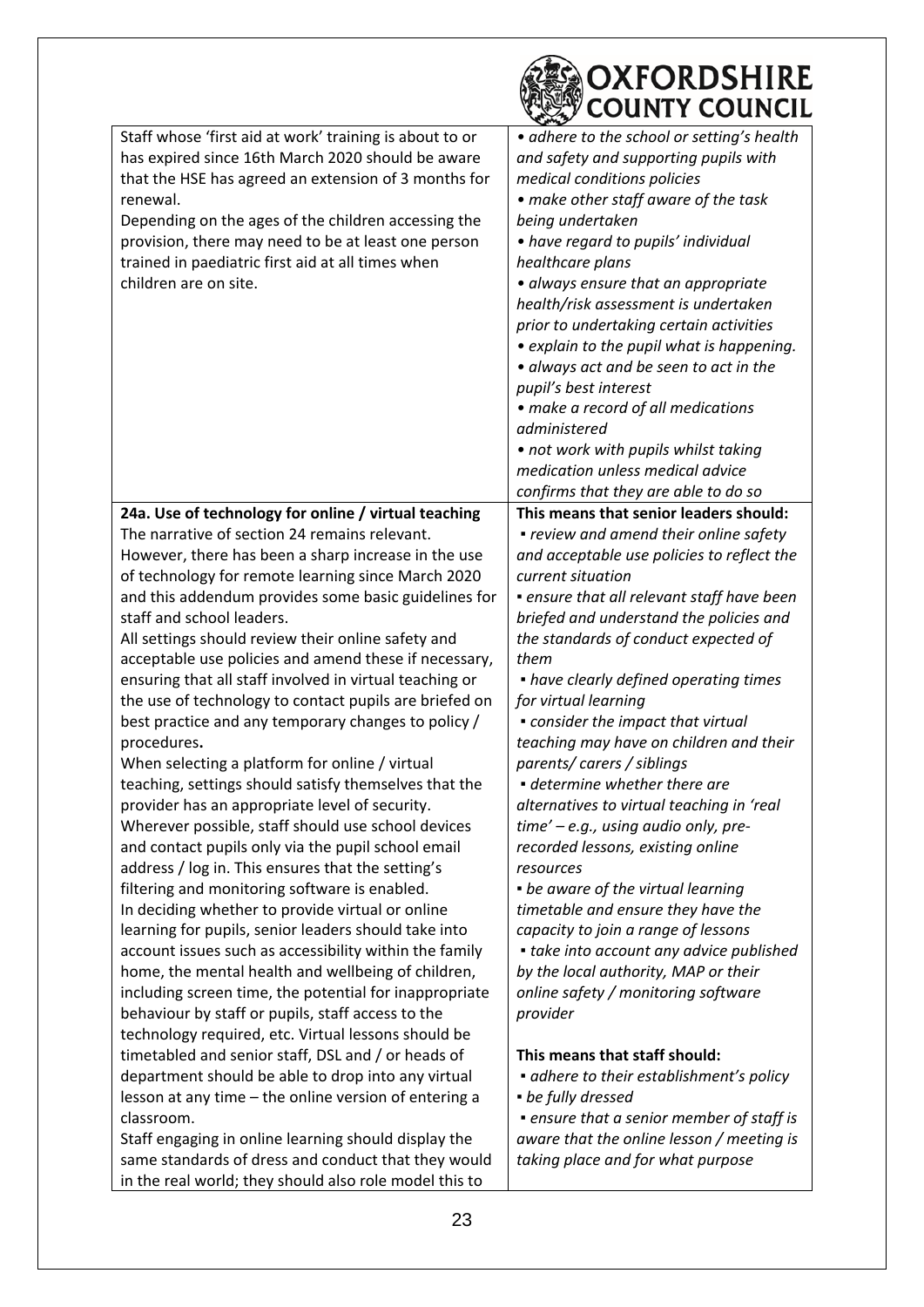|                                                                                                                                                                                                                                                                                                                                                                                                                                                                                                                                                                                                                                                                                                                                                                                                                                                                                                                                                                                                                                                                                                                                                                                                                                                                                                                                                                                               | OXFORDSHIRE<br><b>COUNTY COUNCIL</b>                                                                                                                                                                                                                                                                                                                                                                                                                                                                                                                                                                                                                                                                                                                                                                                                                        |
|-----------------------------------------------------------------------------------------------------------------------------------------------------------------------------------------------------------------------------------------------------------------------------------------------------------------------------------------------------------------------------------------------------------------------------------------------------------------------------------------------------------------------------------------------------------------------------------------------------------------------------------------------------------------------------------------------------------------------------------------------------------------------------------------------------------------------------------------------------------------------------------------------------------------------------------------------------------------------------------------------------------------------------------------------------------------------------------------------------------------------------------------------------------------------------------------------------------------------------------------------------------------------------------------------------------------------------------------------------------------------------------------------|-------------------------------------------------------------------------------------------------------------------------------------------------------------------------------------------------------------------------------------------------------------------------------------------------------------------------------------------------------------------------------------------------------------------------------------------------------------------------------------------------------------------------------------------------------------------------------------------------------------------------------------------------------------------------------------------------------------------------------------------------------------------------------------------------------------------------------------------------------------|
| pupils and parents. The following points should be<br>considered:-<br>. think about the background; photos, artwork,<br>identifying features, mirrors - ideally the backing<br>should be blurred<br>• staff and pupils should be in living / communal areas<br>- no bedrooms<br>• staff and pupils should be fully dressed<br>• filters at a child's home may be set at a threshold<br>which is different to the school<br>• resources / videos must be age appropriate - the<br>child may not have support immediately to hand at<br>home if they feel distressed or anxious about content                                                                                                                                                                                                                                                                                                                                                                                                                                                                                                                                                                                                                                                                                                                                                                                                   | • avoid one to one situations – request<br>that a parent is present in the room for<br>the duration, or ask a colleague or<br>member of SLT to join the session<br>· only record a lesson or online meeting<br>with a pupil where this has been agreed<br>with the head teacher or other senior<br>staff, and the pupil and their<br>parent/carer have given explicit written<br>consent to do so<br>• be able to justify images of pupils in<br>their possession<br>This means that adults should not:<br>• contact pupils outside the operating<br>times defined by senior leaders<br>• take or record images of pupils for<br>their personal use<br>• record virtual lessons or meetings using<br>personal equipment (unless agreed and<br>risk assessed by senior staff)<br>· engage online while children are in a<br>state of undress or semi-undress |
| 25. Exposure to inappropriate images<br>Staff should take extreme care to ensure that children<br>and young people are not exposed, through any<br>medium, to inappropriate or indecent images.<br>There are no circumstances that will justify adults:<br>making, downloading, possessing or distributing<br>indecent images or pseudo-images of children (child<br>abuse images). Accessing these images, whether using<br>the setting's or personal equipment, on or off the<br>premises, or making, storing or disseminating such<br>material is illegal.<br>If indecent images of children are discovered at the<br>establishment or on the school or setting's equipment<br>an immediate referral should be made to the<br>Designated Officer (DO) and the police contacted if<br>relevant. The images/equipment should be secured<br>and there should be no attempt to view or delete the<br>images as this could jeopardise necessary criminal<br>action. If the images are of children known to the<br>school, a referral should also be made to children's<br>social care in line with local arrangements.<br>Under no circumstances should any adult use school<br>or setting equipment to access pornography. Personal<br>equipment containing pornography or links to it<br>should never be brought into or used in the<br>workplace. This will raise serious concerns about the | This means that staff should:<br>· abide by the establishment's acceptable<br>use and e-safety policies<br>· ensure that children cannot be exposed<br>to indecent or inappropriate images<br>• ensure that any films or material shown<br>to children are age appropriate                                                                                                                                                                                                                                                                                                                                                                                                                                                                                                                                                                                  |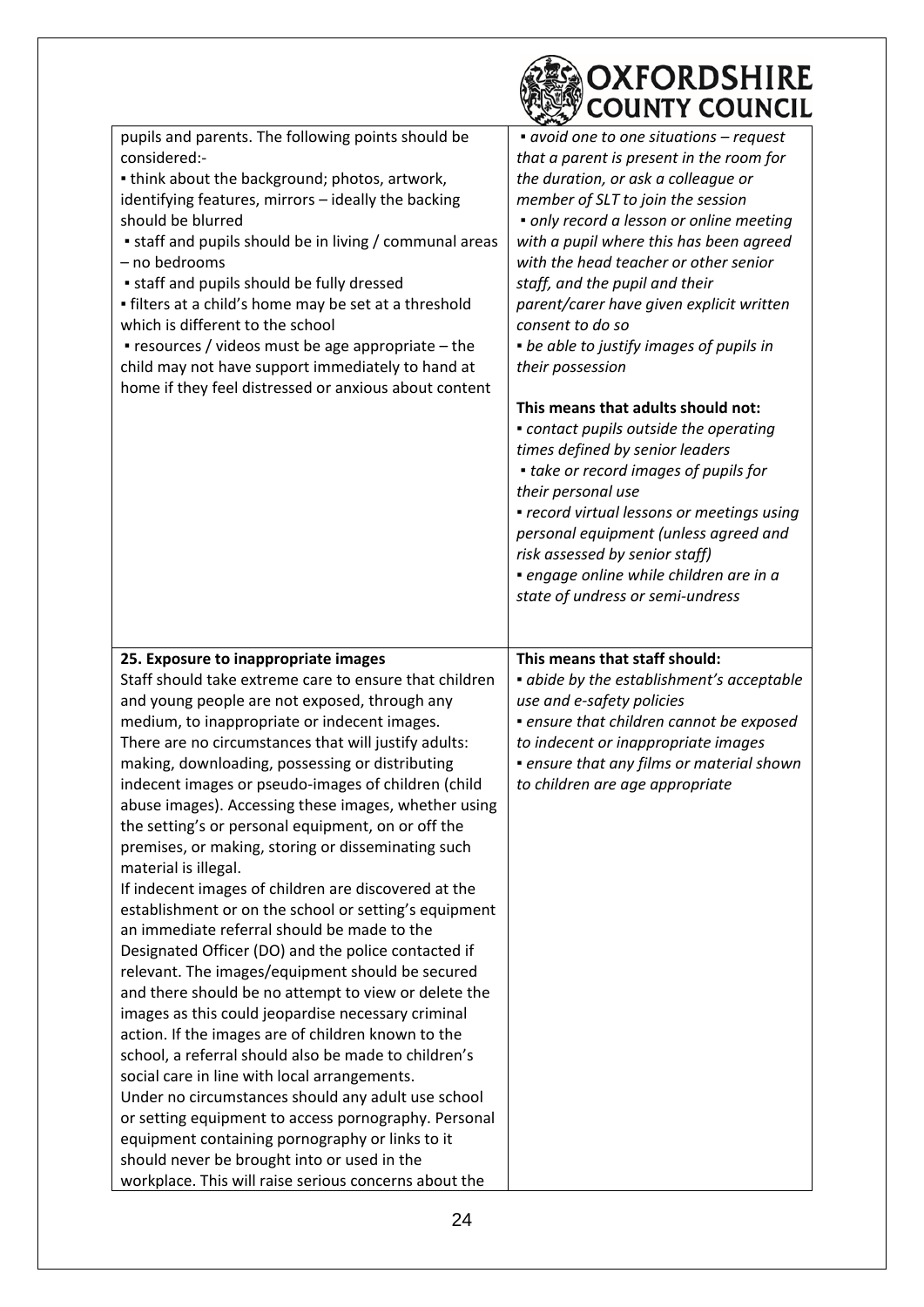

| suitability of the adult to continue working with        |                                             |
|----------------------------------------------------------|---------------------------------------------|
| children and young people.                               |                                             |
| to continue working with children and young people.      |                                             |
| Staff should keep their passwords confidential and not   |                                             |
| allow unauthorised access to equipment. In the event     |                                             |
| of any indecent images of children or unsuitable         |                                             |
| material being discovered on a device the equipment      |                                             |
|                                                          |                                             |
| should not be tampered with in any way. It should be     |                                             |
| secured and isolated from the network, and the DO        |                                             |
| contacted without delay. Adults should not attempt to    |                                             |
| investigate the matter or evaluate the material          |                                             |
| themselves as this may lead to a contamination of        |                                             |
| evidence and a possibility that they will be at risk of  |                                             |
| prosecution themselves.                                  |                                             |
| 26. Personal living accommodation including on-site      | This means that staff should:               |
| provision                                                | • be vigilant in maintaining their privacy, |
| Generally, staff should not invite any pupils into their | including when living in on-site            |
| living accommodation unless the reason to do so has      | accommodation                               |
| been firmly established and agreed with their            | • be mindful of the need to avoid placing   |
| manager and the pupil's parents/carers.                  | themselves in vulnerable situations         |
| It is not appropriate for staff to be expected or        | • refuse any request for their              |
| requested to use their private living space for any      | accommodation to be used as an              |
| activity, play or learning. This includes seeing pupils  |                                             |
|                                                          | additional resource for the school or       |
| for e.g. discussion of reports, academic reviews,        | setting                                     |
| tutorials, pastoral care or counselling. Managers        | • be mindful of the need to maintain        |
| should ensure that appropriate accommodation for         | appropriate personal and professional       |
| such activities is found elsewhere in the setting.       | boundaries                                  |
| Under no circumstances should pupils be asked to         | • not ask pupils to undertake jobs or       |
| assist adults with jobs or tasks, either for or without  | errands for their personal benefit          |
| reward, at or in their private accommodation.            |                                             |
| This guidance should also apply to all other persons     |                                             |
| living in or visiting the private accommodation.         |                                             |
| 27. Overnight supervision and examinations               | This means that:                            |
| There are occasions during exam periods when             | · schools should ensure that all            |
| timetables clash and arrangements need to be made        | arrangements reflect a duty of care         |
| to preserve the integrity of the examination process.    | towards pupils and staff                    |
| In these circumstances, examination boards may allow     | Where staff do supervise candidates         |
| candidates to take an examination the following          | overnight:                                  |
| morning, including Saturdays.                            | • a full health and safety risk assessment  |
| The supervision of a candidate on journeys to and        | should have been undertaken                 |
| from the centre and overnight may be undertaken by       | · all members of the household should       |
| the candidate's parent/carer or centre staff.            | have had appropriate vetting including      |
| The examination board requires the centre to             | where eligible, DBS and barred list checks  |
| determine a method of supervision which ensures the      | · all arrangements should be made in        |
| candidate's wellbeing. As a result, in some              | partnership and agreement with the          |
| circumstances staff may be asked to volunteer to         | pupil and parents/carers                    |
| supervise students perhaps in their own homes.           | · arrangements involving one to one         |
| The overriding consideration should be the               | supervision should be avoided wherever      |
| safeguarding of both the pupil and staff; therefore      | possible.                                   |
| many local authorities, professional associations and    |                                             |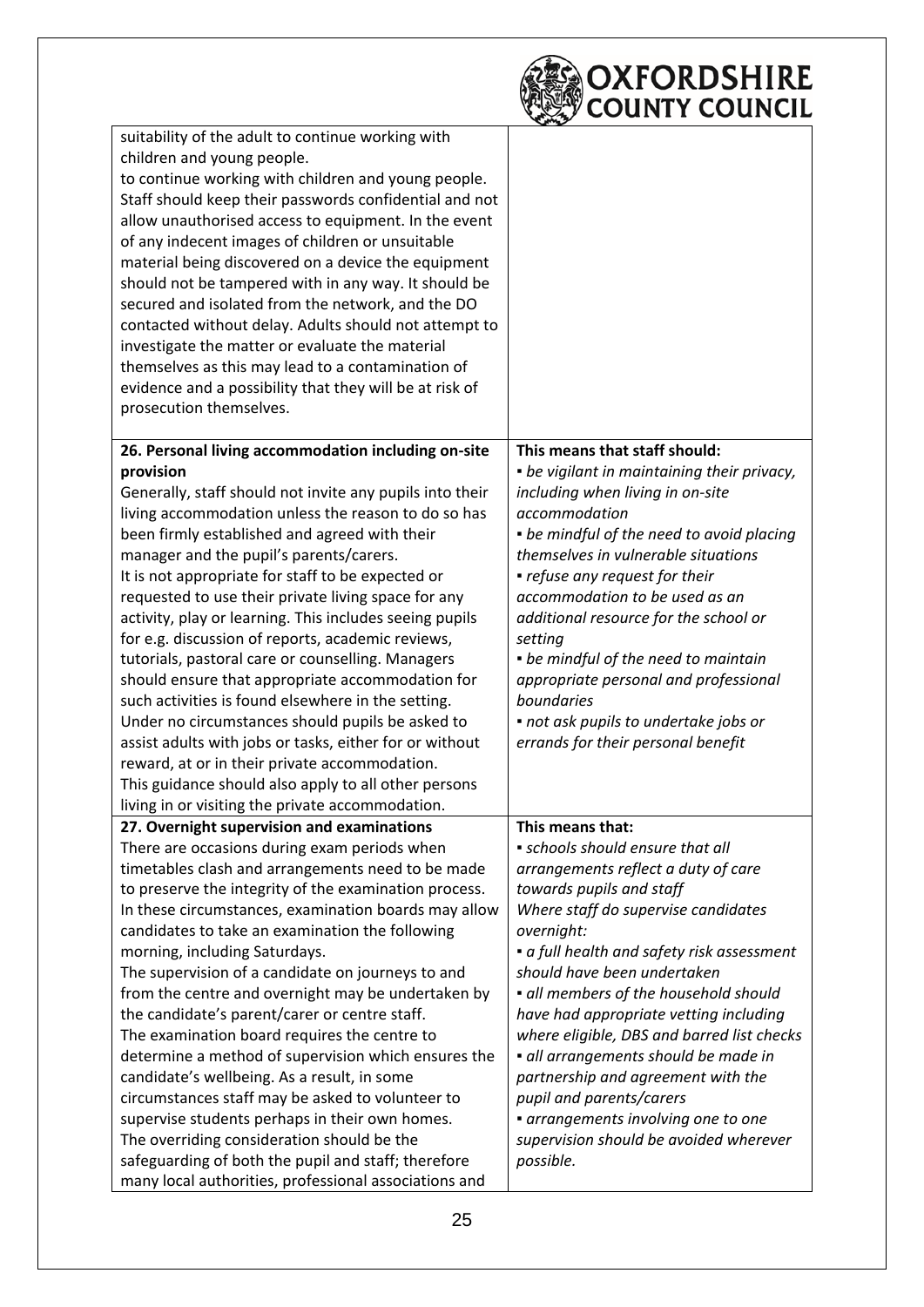| OXFORDSHIRE<br><b>COUNTY COUNCIL</b>                                                                                    |  |
|-------------------------------------------------------------------------------------------------------------------------|--|
| unions do not endorse the practice of staff supervising<br>• as much choice, flexibility and contact                    |  |
| candidates overnight in their own homes. Some<br>with 'the outside world', should be                                    |  |
| schools employ alternatives such as a 'sleep-over' on<br>incorporated into any arrangement so                           |  |
| the school premises.<br>far as is consistent with appropriate                                                           |  |
| Where arrangements are made for a staff member to<br>supervision                                                        |  |
| supervise a pupil overnight then all necessary<br>· whenever possible, independent                                      |  |
| safeguards should be in place.<br>oversight of arrangements should be                                                   |  |
| made, • any situation which gives rise to                                                                               |  |
| complaint, disagreement or                                                                                              |  |
| misunderstanding should be reported                                                                                     |  |
| • staff should have regard to any local                                                                                 |  |
| and national guidance                                                                                                   |  |
| This means that staff should:<br>28. Curriculum                                                                         |  |
| Many areas of the curriculum can include or raise<br>• have clear written lesson plans                                  |  |
| subject matter which is sexually explicit or of a<br>• take care when encouraging pupils to                             |  |
| political or sensitive nature. Care should be taken to<br>use self-expression, not to overstep                          |  |
| ensure that resource materials cannot be<br>personal and professional boundaries                                        |  |
| misinterpreted and clearly relate to the learning<br>• be able to justify all curriculum                                |  |
| outcomes identified by the lesson plan. This can be<br>materials and relate these to clearly                            |  |
| supported by developing ground rules with pupils to<br>identifiable lessons plans.                                      |  |
| ensure sensitive topics can be discussed in a safe                                                                      |  |
| This means that adults should not:<br>learning environment. This plan should highlight                                  |  |
| particular areas of risk and sensitivity and care should<br>· enter into or encourage inappropriate                     |  |
| especially be taken in those areas of the curriculum<br>discussions which may offend or harm                            |  |
| where usual boundaries or rules are less rigorously<br>others                                                           |  |
| applied e.g. drama<br>· undermine fundamental British values                                                            |  |
| The curriculum can sometimes include or lead to<br>• express any prejudicial views                                      |  |
| unplanned discussion about subject matter of a<br>• attempt to influence or impose their                                |  |
| sexually explicit, political or otherwise sensitive<br>personal values, attitudes or beliefs on                         |  |
| nature. Responding to children's questions requires<br>pupils                                                           |  |
| careful judgement and staff should take guidance in                                                                     |  |
| these circumstances from the Designated                                                                                 |  |
| Safeguarding Lead. Care should be taken to comply                                                                       |  |
| with the setting's policy on spiritual, moral, social,                                                                  |  |
| cultural (SMSC) which should promote fundamental                                                                        |  |
| British values and be rigorously reviewed to ensure it                                                                  |  |
| is lawful and consistently applied. Staff should also                                                                   |  |
| comply at all times with the policy for relationships                                                                   |  |
| and sex education (RSE). It should be noted that                                                                        |  |
| parents have the right to withdraw their children from                                                                  |  |
| all or part of any sex education provided but not from                                                                  |  |
| the National Curriculum for Science.                                                                                    |  |
| 29. Whistleblowing<br>This means that schools and settings                                                              |  |
| Whistleblowing is the mechanism by which staff can<br>should:                                                           |  |
| voice their concerns, made in good faith, without fear<br>• have a whistleblowing policy in place                       |  |
| of repercussion. Education settings should have a<br>which is known to all and which has been                           |  |
| clear and accessible whistleblowing policy that meets<br>reviewed / amended in the light of the                         |  |
| the terms of the Public Interest Disclosure Act 1998.<br>current pandemic                                               |  |
| Staff who use whistle blowing procedures should have<br>• include in the whistleblowing policy                          |  |
| their employment rights protected.<br>how to escalate concerns if they believe<br>that safeguarding arrangements in the |  |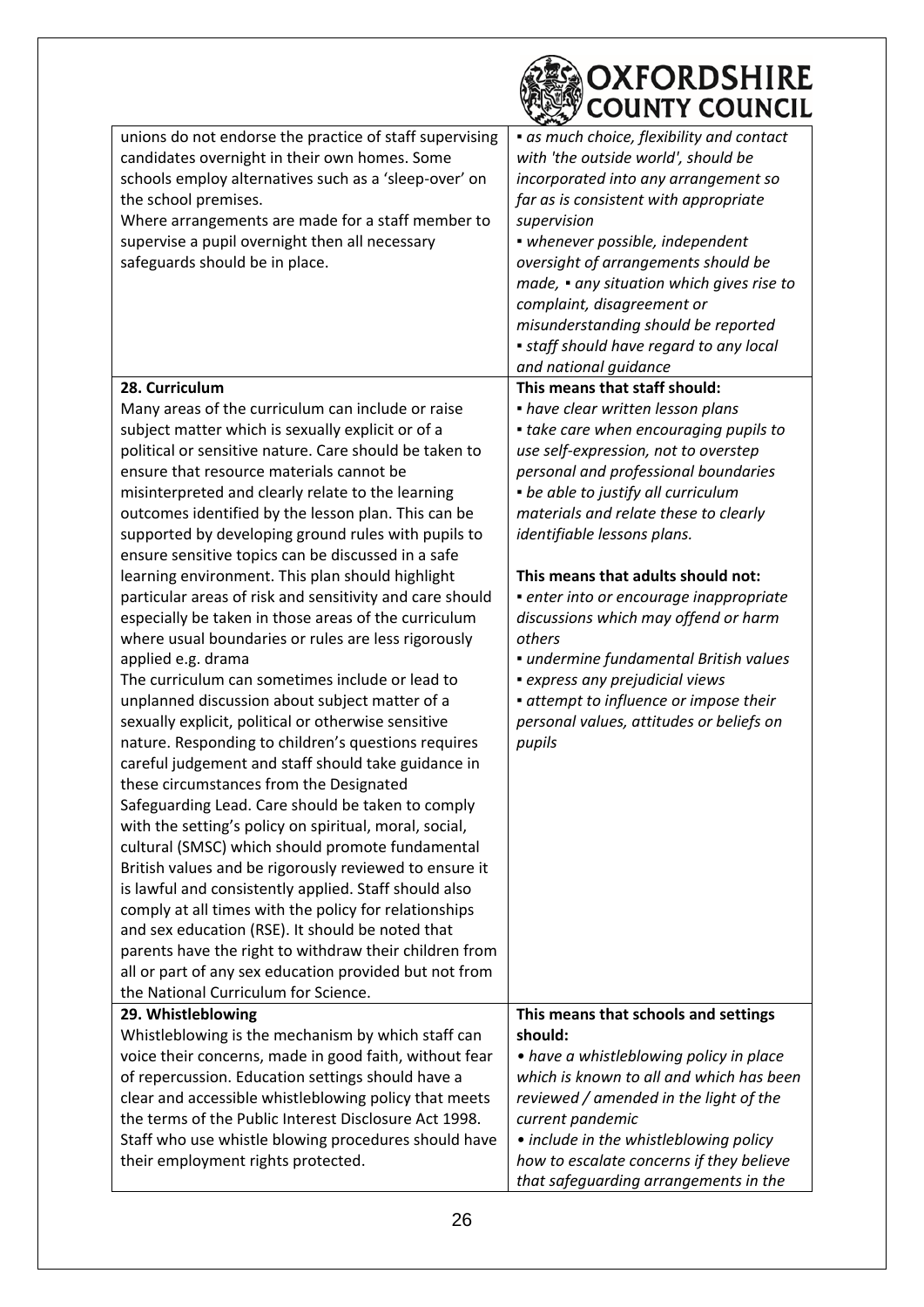|                                                                                                | OXFORDSHIRE<br><b>COUNTY COUNCIL</b>                                            |
|------------------------------------------------------------------------------------------------|---------------------------------------------------------------------------------|
| Staff should recognise their individual responsibilities                                       | setting are not effective, or a child/ren                                       |
| to bring matters of concern to the attention of senior                                         | are not being protected                                                         |
| management and/or relevant external agencies and                                               | • have clear procedures for dealing with                                        |
| that to not do so may result in charges of serious                                             | allegations against persons working in or                                       |
| neglect on their part where the welfare of children                                            | on behalf of the school or setting                                              |
| may be at risk.                                                                                |                                                                                 |
| Staff should be reminded of the routes for raising                                             | This means that staff should:                                                   |
| concerns during school closure or part closure,                                                | • escalate their concerns if they believe a                                     |
| including how to escalate their concern if the normal                                          | child or children are not being protected                                       |
| routes for whistleblowing are impeded by the absence                                           | • report any behaviour by colleagues that                                       |
| / illness of senior managers.                                                                  | raises concern                                                                  |
|                                                                                                | • report allegations against staff and                                          |
|                                                                                                | volunteers to their manager, or                                                 |
|                                                                                                | registered provider, or where they have                                         |
|                                                                                                | concerns about the manager's response                                           |
|                                                                                                | report these directly to the DO                                                 |
| 30. Sharing concerns and recording incidents                                                   | This means that staff should:                                                   |
|                                                                                                |                                                                                 |
| All staff should be aware of their establishment's                                             | • be familiar with their establishment's                                        |
| safeguarding procedures, including the procedures for                                          | arrangements for reporting and                                                  |
| dealing with allegations against staff and volunteers.                                         | recording concerns and allegations                                              |
| In the event of an allegation being made, by any                                               | • know how to contact the DO and                                                |
| person, or incident being witnessed, the relevant                                              | Ofsted/regulatory body directly if                                              |
| information should be immediately recorded and                                                 | required                                                                        |
| reported to the headteacher, senior manager or                                                 | • take responsibility for recording any                                         |
| Designated Safeguarding Lead as appropriate.                                                   | incident, and passing on that information                                       |
| Members of staff should feel able to discuss with their                                        | where they have concerns about any                                              |
| line manager any difficulties or problems that may                                             | matter pertaining to the welfare of an                                          |
| affect their relationship with or behaviour towards                                            | individual in the school or setting                                             |
| pupils, so that appropriate support can be provided                                            | This means that education settings                                              |
| and/or action can be taken.                                                                    | should:                                                                         |
| In order to safeguard and protect pupils and                                                   | • have an effective, confidential system<br>for recording and managing concerns |
| colleagues, where staff have any concerns about<br>someone who works with children they should | raised by any individual regarding adults'                                      |
| immediately report this to the Head teacher,                                                   |                                                                                 |
| proprietor or senior manager in line with the setting's                                        | conduct and any allegations against staff<br>and volunteers                     |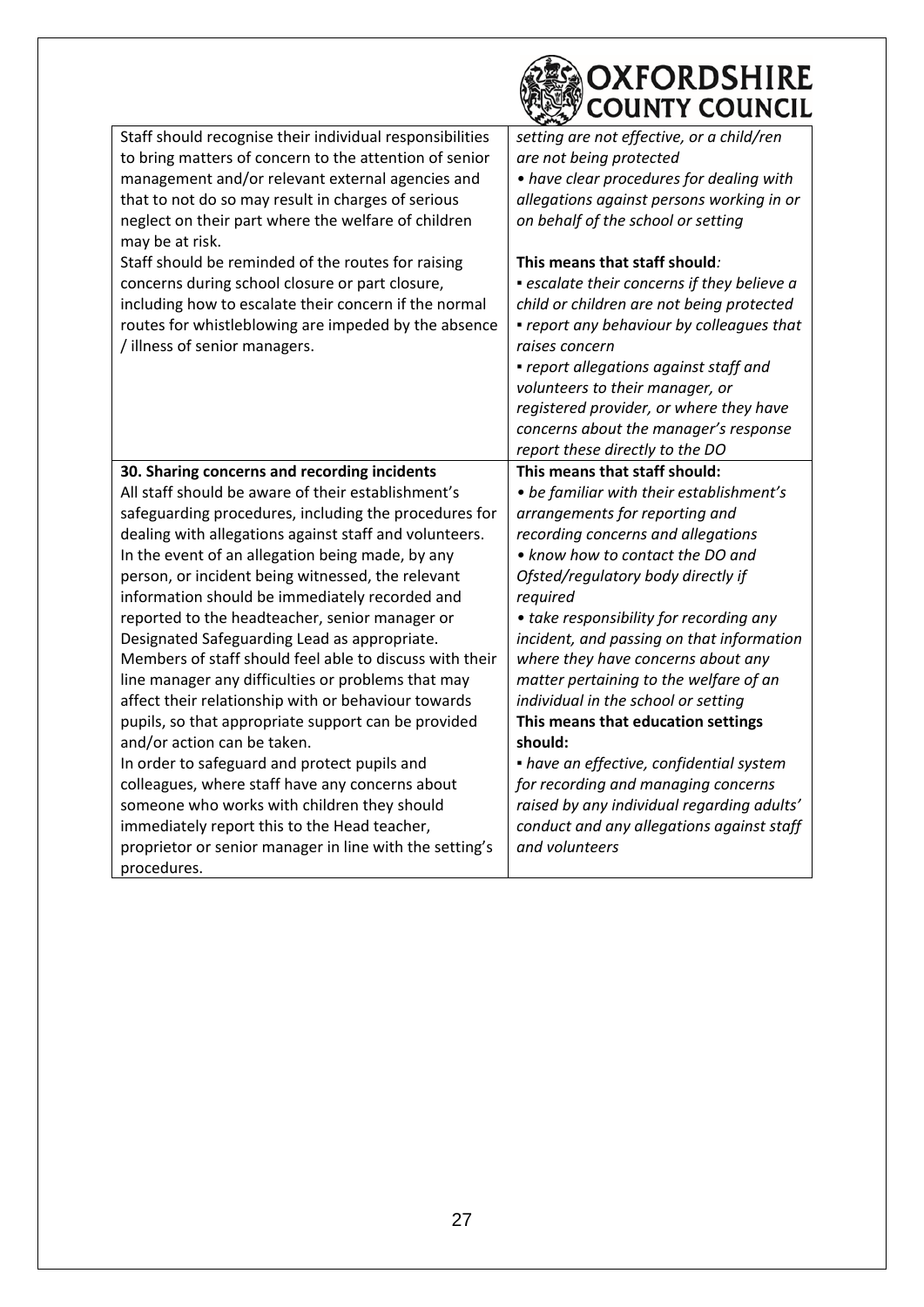

#### **APPENDIX 1**

This generic document can be used as a base upon which other disciplines/agencies develop specific guidance for adults working in specialised areas.